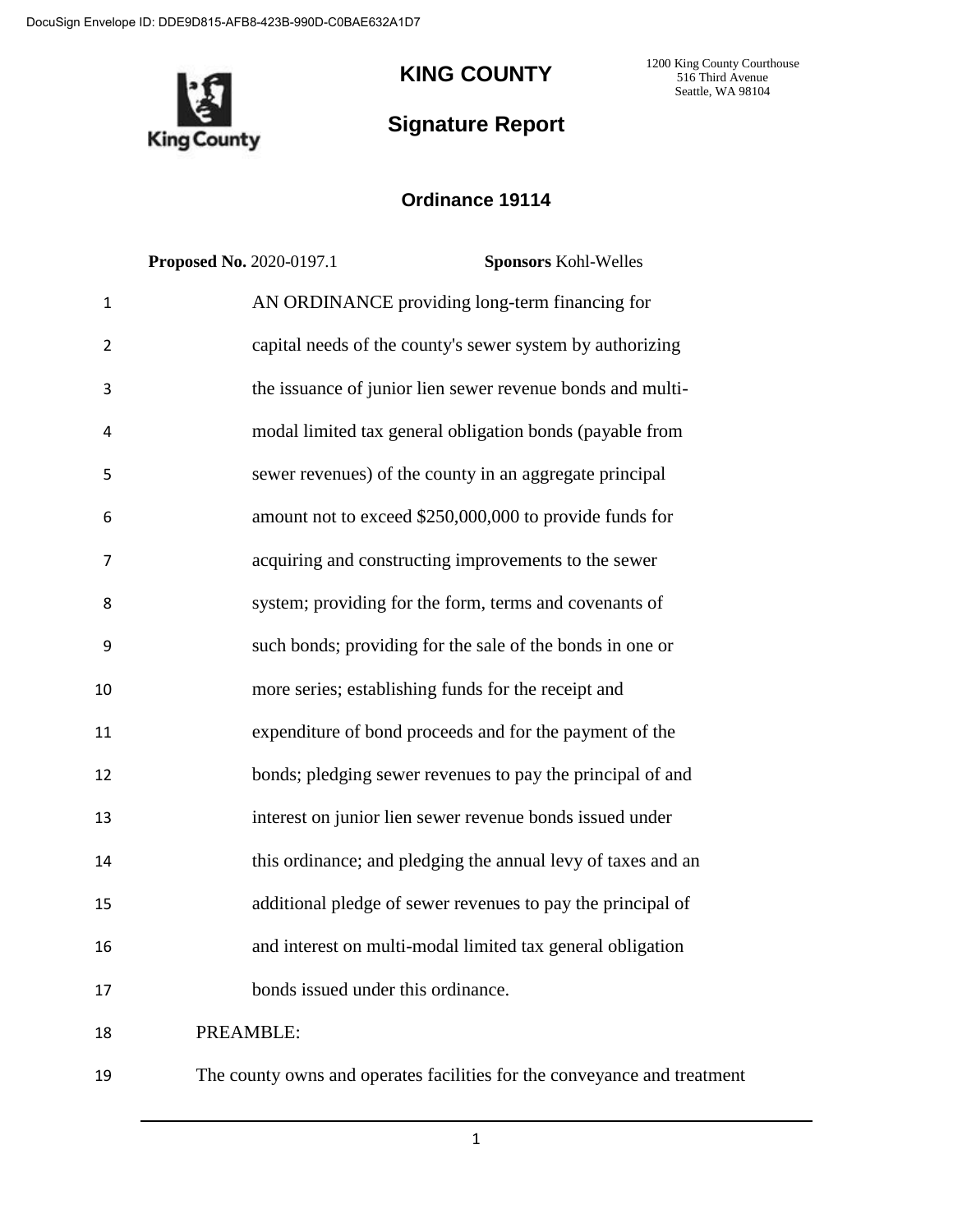| 20 | of sewage and the control of combined sewer overflows that include         |
|----|----------------------------------------------------------------------------|
| 21 | wastewater treatment plants, interceptor and trunk sewers, pumping         |
| 22 | stations, regulator stations, outfall sewers, storm sewers to divert       |
| 23 | stormwater from sanitary sewers, lands for application of biosolids,       |
| 24 | property rights and buildings and other structures and equipment           |
| 25 | (collectively "the System"), all in accordance with a comprehensive plan   |
| 26 | for metropolitan water pollution abatement under the authority of chapters |
| 27 | 36.56 and 35.58 of the Revised Code of Washington ("RCW").                 |
| 28 | Long term service agreements with participating municipalities and other   |
| 29 | entities ("the Participants") obligate the county to treat and dispose of  |
| 30 | sewage collected by the Participants. The Participants must pay the costs  |
| 31 | of these services, including debt service on bonds payable from sewer      |
| 32 | revenues, including the bonds authorized by this ordinance, and other      |
| 33 | indebtedness payable from and secured by sewer revenues. Comparable        |
| 34 | rates and charges have been established for customers who deliver sewage   |
| 35 | to the System but are not subject to a contract with the county for this   |
| 36 | service.                                                                   |
| 37 | In accordance with RCW 35.58.200(3), the county has declared that the      |
| 38 | health, safety and welfare of people within the metropolitan area require  |
| 39 | that certain Participants discharge sewage collected by those Participants |
| 40 | into facilities of the System.                                             |
| 41 | The county has issued the series of sewer revenue bonds with a senior lien |
| 42 | on Revenue of the System set forth in Attachment A, Section I, to this     |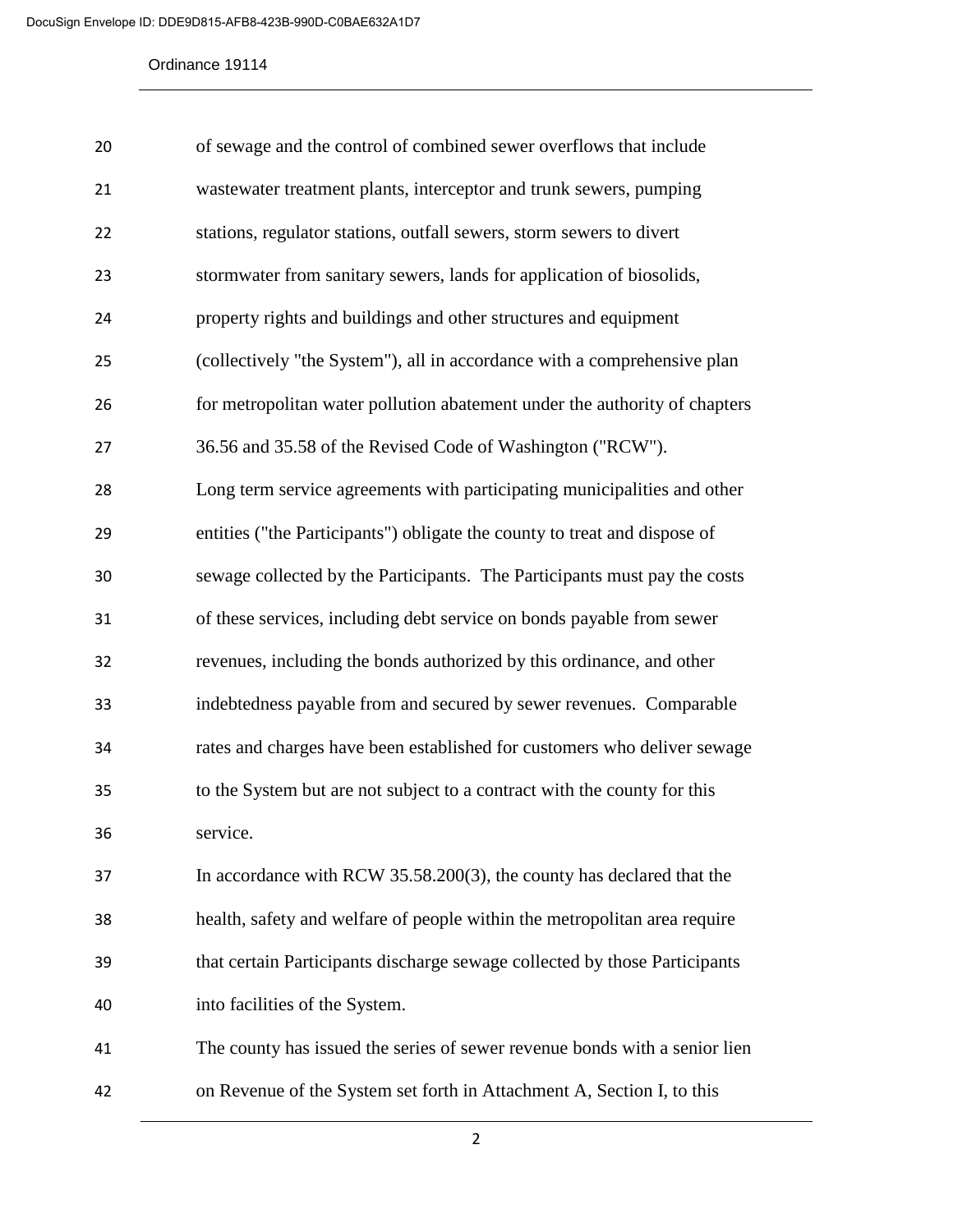| 43 | ordinance ("Parity Bonds" as further defined herein).                       |
|----|-----------------------------------------------------------------------------|
| 44 | The county has issued the series of limited tax general obligation bonds    |
| 45 | additionally secured by a lien on Revenue of the System junior and          |
| 46 | subordinate to the lien thereon of the Parity Bonds set forth in Attachment |
| 47 | A, Section II, to this ordinance ("Parity Lien Obligations" as further      |
| 48 | defined herein).                                                            |
| 49 | The county has issued the series of sewer revenue bonds with a lien on      |
| 50 | Revenue of the System junior and subordinate to the lien thereon of the     |
| 51 | Parity Lien Obligations set forth in Attachment A, Section III, to this     |
| 52 | ordinance ("Junior Lien Obligations" as further defined herein).            |
| 53 | The county has issued the series of limited tax general obligation bonds    |
| 54 | additionally secured by a lien on Revenue of the System junior and          |
| 55 | subordinate to the lien thereon of the Junior Lien Obligations set forth in |
| 56 | Attachment A, Section IV, to this ordinance ("Multi-Modal LTGO/Sewer        |
| 57 | Revenue Bonds" as further defined herein).                                  |
| 58 | The county has reserved the right to issue certain revenue bonds or other   |
| 59 | revenue obligations with a lien on Revenue of the System junior and         |
| 60 | inferior to the lien thereon of the Multi-Modal LTGO/Sewer Revenue          |
| 61 | Bonds ("Future Subordinate Lien Obligations" as further defined herein).    |
| 62 | It is deemed necessary and desirable that the county authorize the issuance |
| 63 | and sale of its junior lien sewer revenue bonds and/or limited tax general  |
| 64 | obligation bonds additionally secured by sewer revenues (the "Bonds") to    |
| 65 | pay costs of capital improvements to the System, in accordance with the     |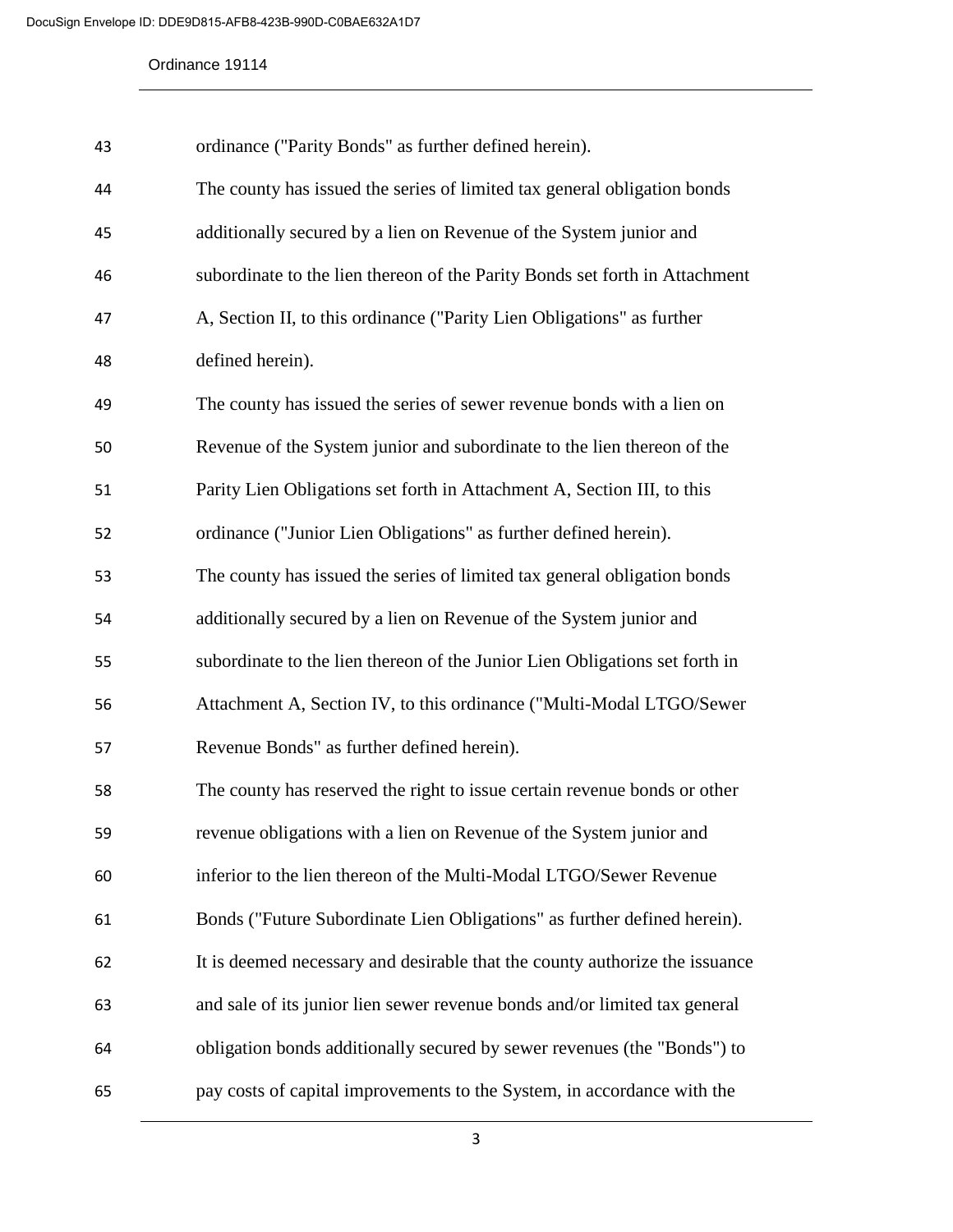| 66 | Comprehensive Plan and the Capital Improvement Budget.                                   |
|----|------------------------------------------------------------------------------------------|
| 67 | Because market conditions can change quickly, it is in the best interest of              |
| 68 | the county to delegate to the county's Finance Director authority to sell the            |
| 69 | Bonds in one or more series, by competitive bid, negotiated sale or to the               |
| 70 | federal government or another purchaser, as provided in this ordinance, so               |
| 71 | long as the aggregate principal amount of the Bonds does not exceed                      |
| 72 | \$250,000,000. The sale of any series of the Bonds shall be ratified and                 |
| 73 | confirmed by motion of the council, as provided in this ordinance.                       |
| 74 | BE IT ORDAINED BY THE COUNCIL OF KING COUNTY:                                            |
| 75 | <b>SECTION 1.</b> Definitions; Interpretation.                                           |
| 76 | <b>Definitions.</b> The following words and terms as used in this ordinance<br>A.        |
| 77 | have the following meanings for all purposes of this ordinance, unless some other        |
| 78 | meaning is plainly intended.                                                             |
| 79 | "Accreted Value" means, for any Capital Appreciation Bonds, as of any date of            |
| 80 | calculation, the sum of the amounts set forth in the ordinance, resolution or motion     |
| 81 | authorizing such bonds representing the initial principal amount of such bonds plus the  |
| 82 | interest accumulated, compounded and unpaid thereon as of the most recent                |
| 83 | compounding date, as provided in the ordinance, resolution or motion authorizing the     |
| 84 | issuance of such bonds; provided, that if such calculation is not made as of a           |
| 85 | compounding date, such amount shall be determined by straight-line interpolation as of   |
| 86 | the immediately preceding and the immediately succeeding compounding dates.              |
| 87 | "Agency Customer" means any city, town, water-sewer district or other political          |
| 88 | subdivision, person, firm, private corporation or other entity that collects sewage from |
|    |                                                                                          |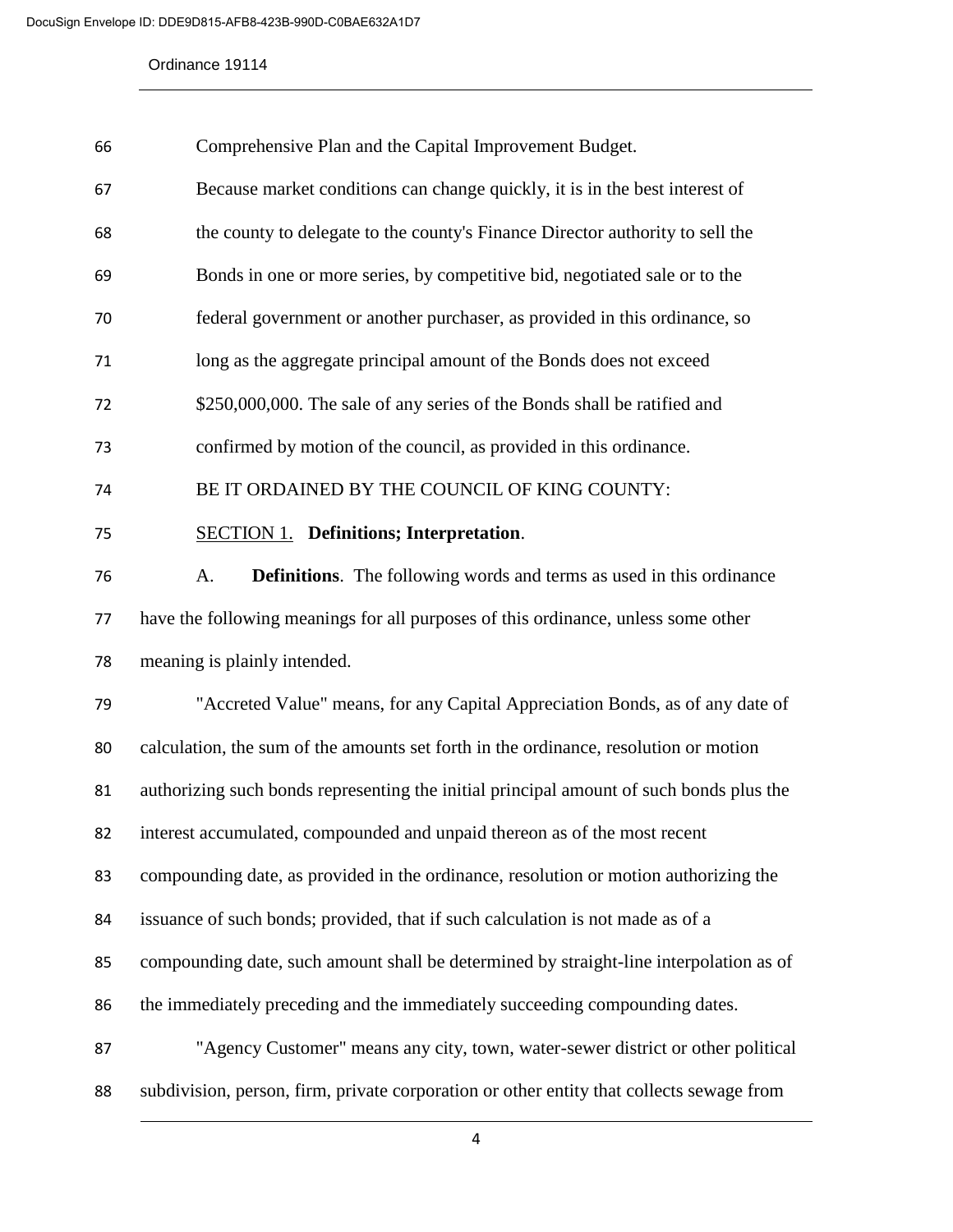customers and disposes of any portion of that sewage into the System and is not a

Participant.

 "Annual Debt Service" means, for the applicable obligations of the System, with respect to any calendar year, the sum of the following:

 1. The interest on such designated obligations due: (a) on all interest payment dates (other than January 1) in such calendar year; and (b) on January 1 of the next succeeding calendar year, plus any Payment Agreement Payments due on such dates in respect of Payment Agreements for such designated obligations and minus any Payment Agreement Receipts due in such period in respect of Payment Agreements for such designated obligations.

 a. For purposes of calculating the amounts required to pay interest on such designated obligations, capitalized interest, accrued interest paid to the county upon the issuance of such designated obligations, and Debt Service Offsets pledged to the payment of such designated obligations will be excluded (e.g., any Debt Service Offsets shall be deducted from Annual Debt Service) and, on and after the Springing Amendment Date, interest on any Balloon Maturity Bond shall also be excluded.

 b. Prior to the Springing Amendment Date, the amount of interest deemed payable on any such designated obligations bearing interest at a variable rate will be calculated on the assumption that the interest rate on such designated obligations would be equal to the rate that is 90 percent of the average Bond Buyer Revenue Bond Index or comparable index during the fiscal quarter preceding the quarter in which the calculation is made; provided, that for purposes of determining actual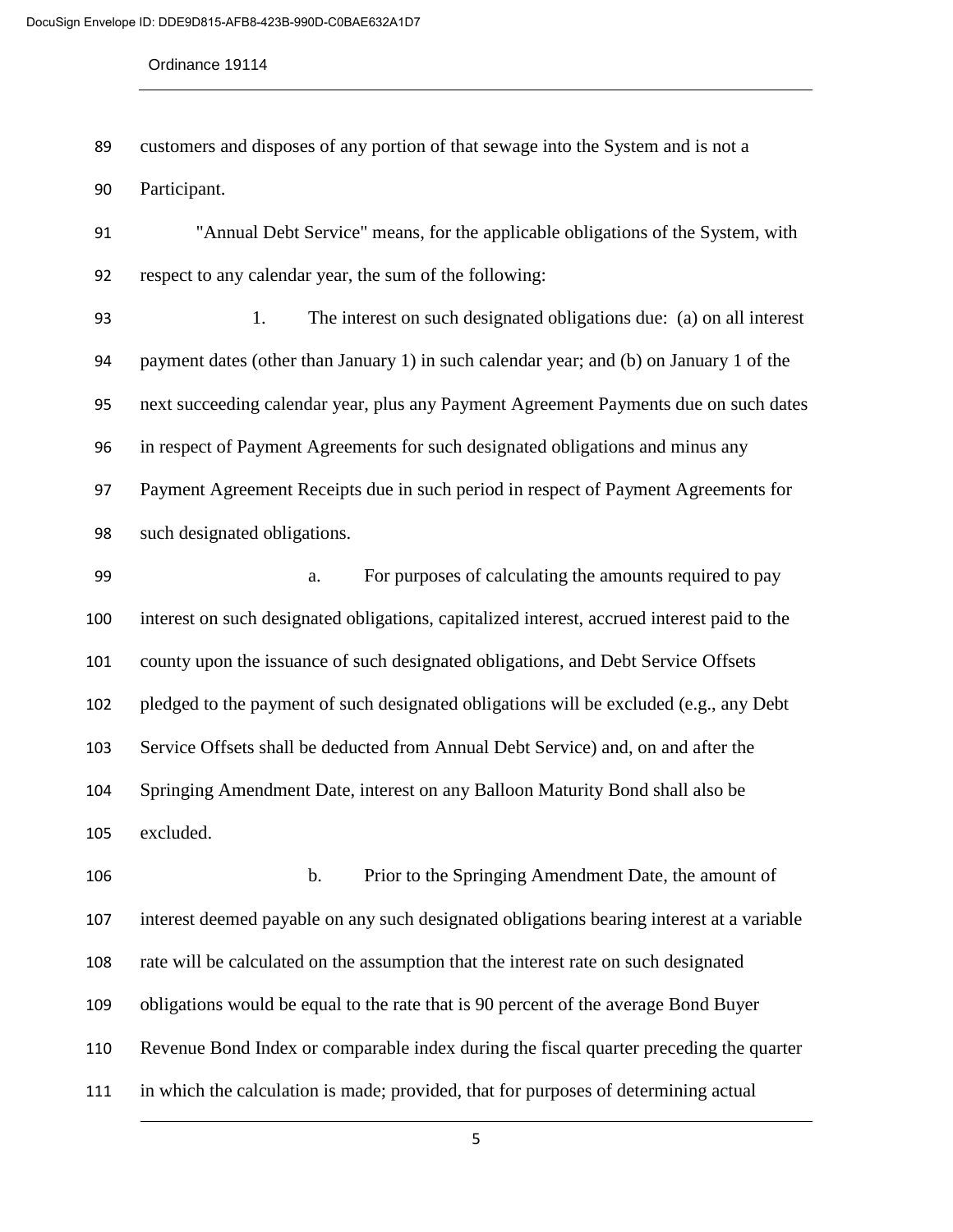| 112 | compliance in any past calendar year with the rate covenants made in Section 18 of this       |
|-----|-----------------------------------------------------------------------------------------------|
| 113 | ordinance, the actual amount of interest paid on any issue of variable rate obligations will  |
| 114 | be taken into account. On and after the Springing Amendment Date, the amount of               |
| 115 | interest deemed to be payable on any on any such designated obligations bearing interest      |
| 116 | at a variable rate will be calculated on the assumption that the interest rate on those bonds |
| 117 | would be equal to the rate ("the assumed variable rate") that is the average of the SIFMA     |
| 118 | Municipal Swap Index over the 10 calendar years preceding the quarter in which the            |
| 119 | calculation is made; provided, that for purposes of determining actual compliance in any      |
| 120 | past calendar year with the rate covenant made in Section 18 of this ordinance, the actual    |
| 121 | amount of interest paid on any issue of variable rate obligations shall be taken into         |
| 122 | account.                                                                                      |
| 123 | Prior to the Springing Amendment Date, the principal due (at<br>2.                            |
| 124 | maturity or upon mandatory redemption prior to maturity) for such designated                  |
| 125 | obligations: (a) on all principal payment dates (other than January 1) of such calendar       |
| 126 | year; and (b) on January 1 of the next succeeding calendar year. On and after the             |
| 127 | Springing Amendment Date, the principal due (at maturity or upon the mandatory                |
| 128 | redemption of Term Bonds prior to their maturity) for such designated obligations other       |
| 129 | than any Balloon Maturity Bond: (a) on all principal payment dates (other than January        |
| 130 | 1) of such calendar year; and (b) on January 1 of the next succeeding year.                   |
| 131 | 3.<br>Prior to the Springing Amendment Date, an amount for assumed                            |
| 132 | payments of principal of any of such designated obligations that are Balloon Maturity         |
| 133 | Bonds calculated for the applicable calendar year by amortizing the then outstanding          |
| 134 | principal amount of such designated obligations in accordance with a maturity schedule        |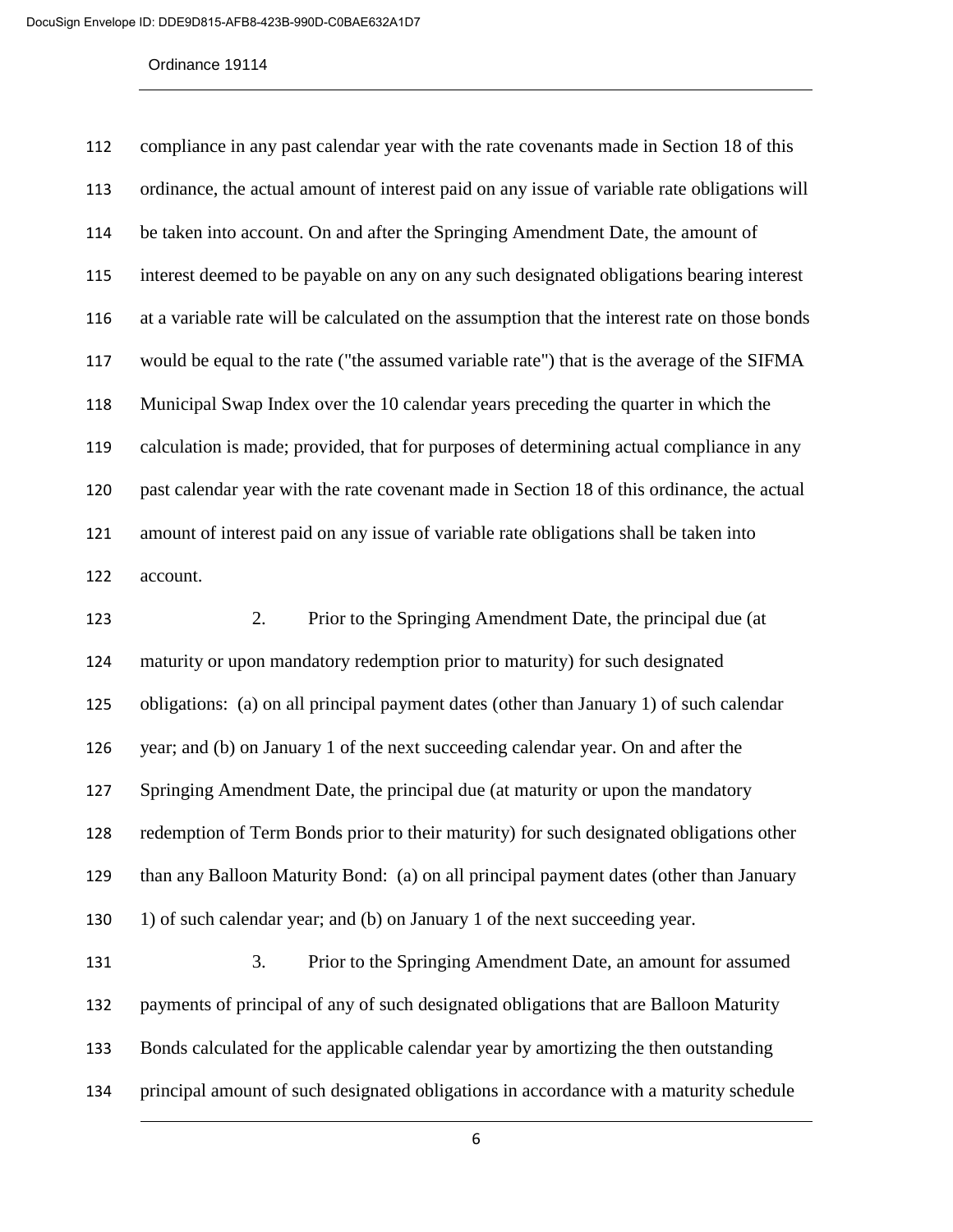| 135 | not exceeding 30 years from the date of issuance of such Balloon Maturity Bonds and         |
|-----|---------------------------------------------------------------------------------------------|
| 136 | resulting in approximately level debt service based on their actual interest rates (if such |
| 137 | designated obligations bear interest at fixed rates) or on the assumed interest rate        |
| 138 | calculated as provided in paragraph 1.b. of this definition (if such designated obligations |
| 139 | bear interest at a variable rate). On and after the Springing Amendment Date, the           |
| 140 | Assumed Debt Service for any Balloon Maturity Bond for that calendar year.                  |
| 141 | In the case of Capital Appreciation Bonds, the Accreted Value due at maturity or            |
| 142 | upon the mandatory redemption shall be included in the calculation of Annual Debt           |
| 143 | Service, and references in this ordinance to principal include the Accreted Value due at    |
| 144 | maturity or upon the mandatory redemption of any Capital Appreciation Bonds.                |
| 145 | Notwithstanding the foregoing, debt service on any such designated obligations              |
| 146 | with respect to which a Payment Agreement is in force shall be calculated by the county     |
| 147 | to reflect the net economic effect of the terms of such designated obligations and the      |
| 148 | applicable Payment Agreement, in accordance with the requirements set forth in this         |
| 149 | ordinance and any other applicable requirements from the proceedings authorizing the        |
| 150 | issuance of such designated obligations.                                                    |
| 151 | On and after the Springing Amendment Date, "Assumed Amortization Period"                    |
| 152 | means an assumed amortization period for a Balloon Maturity Bond as specified in a          |
| 153 | closing certificate of the Finance Director designating the Balloon Maturity Bond. An       |
| 154 | Assumed Amortization Period may not be longer than the lesser of: (a) the useful life, as   |
| 155 | of the date of designation, of the assets being financed; and (b) 75 years. The Assumed     |

Amortization Period for a Balloon Maturity Bond applies (e.g., is not reset) until the

Balloon Maturity Bond, and any Balloon Maturity Bond issued to refund that Balloon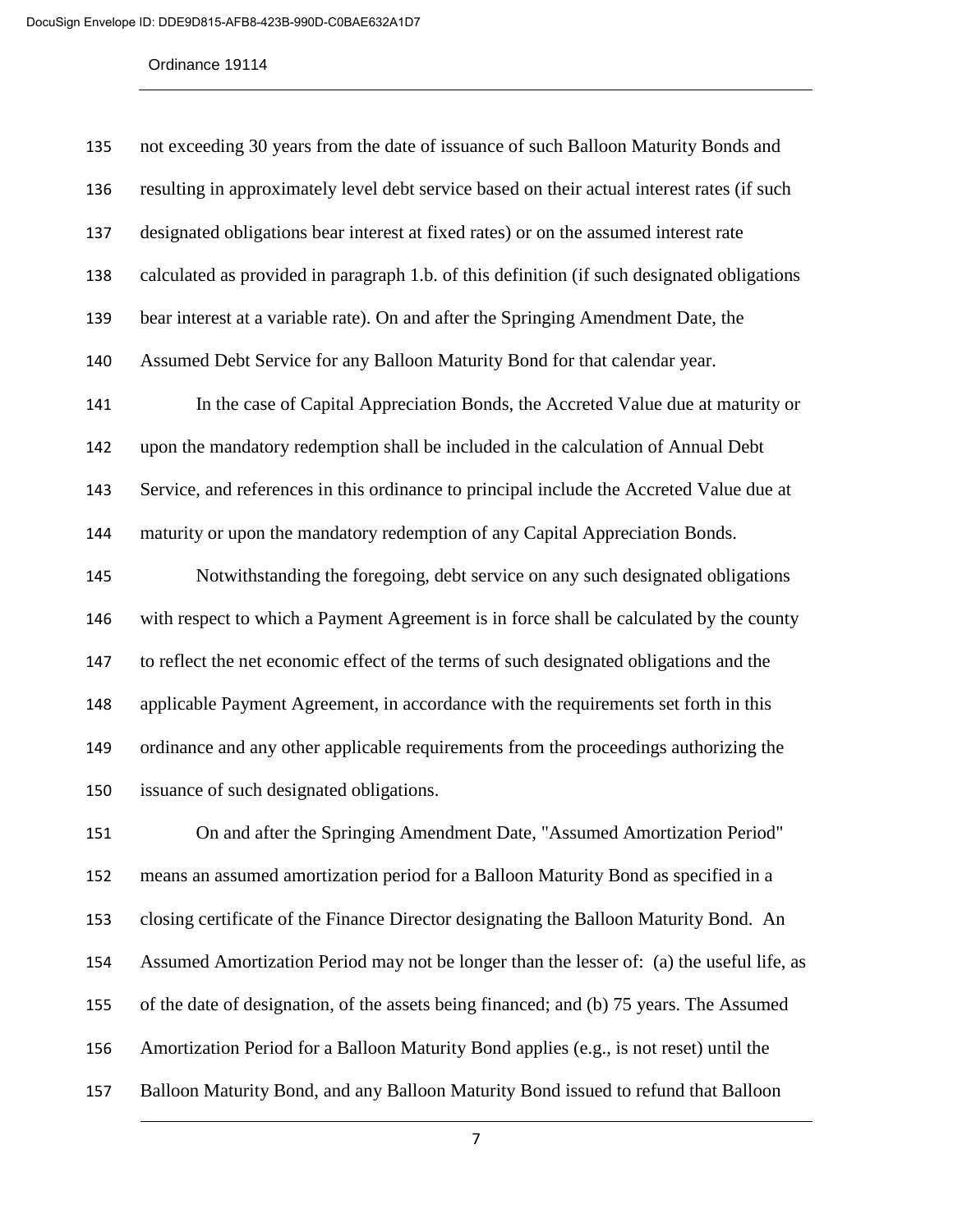Maturity Bond, is no longer outstanding.

| 159 | On and after the Springing Amendment Date, "Assumed Debt Service" for any                    |
|-----|----------------------------------------------------------------------------------------------|
| 160 | Balloon Maturity Bond for any calendar year means an amount equals to the principal          |
| 161 | and interest that would be payable in each calendar year if that Balloon Maturity Bond       |
| 162 | were amortized over the Assumed Amortization Period on a substantially level debt            |
| 163 | service basis, calculated based on the actual interest rate on the Balloon Maturity Bond, if |
| 164 | fixed, and based on the average of the SIFMA Municipal Swap Index over the 10                |
| 165 | calendar years preceding the quarter in which the calculation is made, if variable.          |
| 166 | "Balloon Maturity Bonds" means, prior to the Springing Amendment Date, any                   |
| 167 | obligations of the System, the entire principal amount of which is due at maturity without   |
| 168 | serial bond payments or sinking fund redemption payments. On and after the Springing         |
| 169 | Amendment Date, "Balloon Maturity Bonds" means scheduled principal maturity of any           |
| 170 | Series of obligations of the System that the county designates in the closing certificate of |
| 171 | the Finance Director for that Series to be a Balloon Maturity Bond for the purposes of the   |
| 172 | definition of Annual Debt Service. Any Balloon Maturity Bond includes any                    |
| 173 | corresponding scheduled principal maturity of any such designated obligations issued to      |
| 174 | refund such Balloon Maturity Bond unless the Balloon Maturity Bond designation is            |
| 175 | rescinded in a closing certificate of the Finance Director in connection with the            |
| 176 | refunding.                                                                                   |
| 177 | "Beneficial Owner" means, with respect to a Bond, the owner of the beneficial                |
| 178 | interest in that Bond.                                                                       |
|     |                                                                                              |

 "Bond Purchase Agreement" means any bond purchase agreement for the sale of a Series of Bonds approved pursuant to Section 25.C. of this ordinance.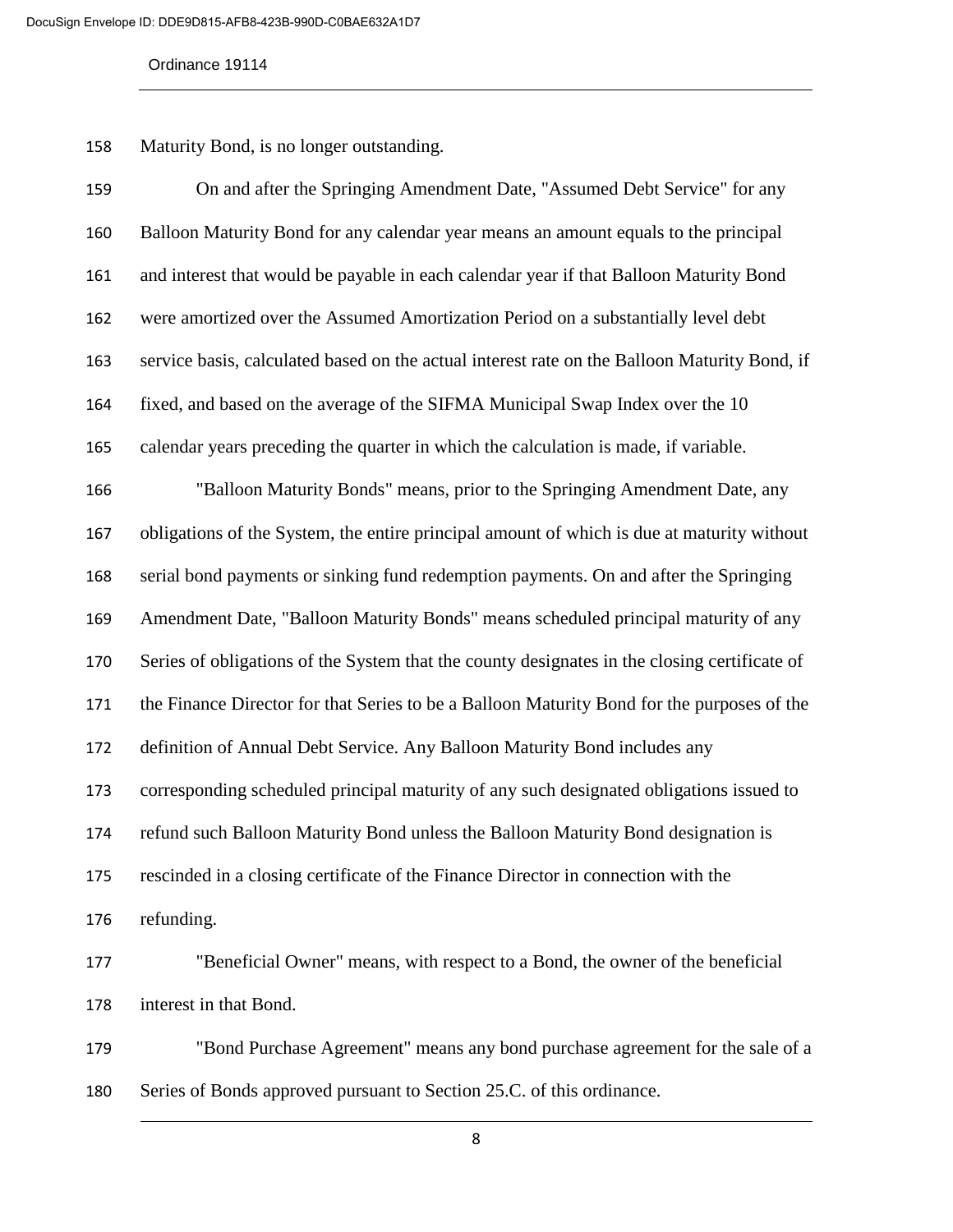| 181 | "Bond Register" means the registration books maintained by the Registrar for |
|-----|------------------------------------------------------------------------------|
| 182 | purposes of identifying ownership of the Bonds.                              |

 "Bondowners' Trustee" means the bank or financial institution selected by the Registered Owners of the Bonds pursuant to Section 22 of this ordinance.

 "Bonds" means the \$250,000,000 aggregate principal amount of junior lien sewer revenue bonds of the county authorized to be issued under this ordinance to pay costs of acquiring and constructing improvements to the System. The Bonds may be issued in one or more Series of Junior Lien Obligations and/or may be issued in one or more Series of Multi-Modal LTGO/Sewer Revenue Bonds, as provided in this ordinance.

 "Capital Appreciation Bonds" means any obligations of the System the interest on which is compounded, accumulated and payable only upon redemption or on the maturity date of such obligations; provided, that obligations may be deemed to be Capital Appreciation Bonds for only a portion of their term pursuant to the ordinance, resolution or motion authorizing their issuance. On the date on which such obligations no longer are Capital Appreciation Bonds, they shall be deemed outstanding in a principal amount equal to their Accreted Value.

 "Capital Improvement Budget" means the capital improvement budget of the county in effect from time to time, as such budget may have been amended or supplemented. "Certificate of Authentication" means the Certificate of Authentication, set forth in Attachment B or Attachment C to this ordinance, as applicable, to be manually signed by the Registrar.

 "Certificate of Award" means any certificate of award for the sale of a Series of Bonds approved pursuant to Section 25.D. of this ordinance.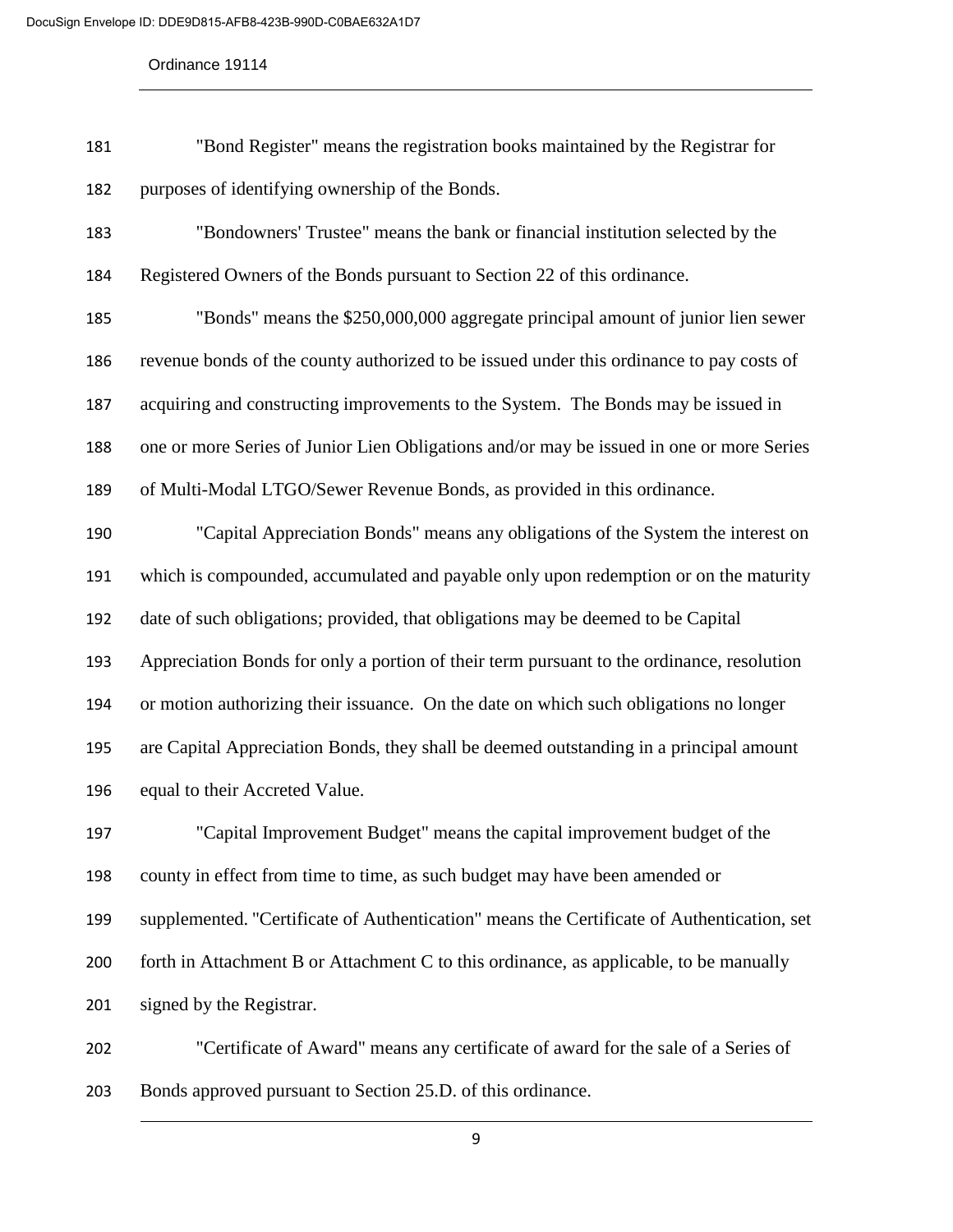| 204 | "Certified Public Accountant" means an independent certified public accountant              |
|-----|---------------------------------------------------------------------------------------------|
| 205 | (or firm of certified public accountants) selected by the county and having a favorable     |
| 206 | national reputation.                                                                        |
| 207 | "Closing" means the delivery of a Series of the Bonds to, and payment of the                |
| 208 | purchase price therefor by, the initial purchaser of that Series of Bonds.                  |
| 209 | "Code" means the Internal Revenue Code of 1986 as in effect on the date of                  |
| 210 | issuance of any such designated obligations (except as otherwise referenced herein) as it   |
| 211 | may be amended to apply to obligations issued on the date of issuance of the Tax-Exempt     |
| 212 | Obligations, together with applicable proposed, temporary and final regulations             |
| 213 | promulgated, and applicable official public guidance published, under the Code.             |
| 214 | "Comprehensive Plan" means the county's comprehensive water pollution                       |
| 215 | abatement plan authorized by RCW 35.58.200 and defined in K.C.C. 28.82.150 of the           |
| 216 | King County Code as the Comprehensive Sewage Disposal Plan adopted by Resolution            |
| 217 | No. 23 of the Metro Council on April 22, 1959, and all amendments thereto, together         |
| 218 | with any amendments hereafter approved by ordinance of the county.                          |
| 219 | "Construction Account" means the "Second Water Quality Construction                         |
| 220 | Account," as designated by Ordinance 12076, Section 30, of the county.                      |
| 221 | "Council" means the Metropolitan King County Council.                                       |
| 222 | "Credit Enhancement" means any letter of credit, insurance policy, surety bond,             |
| 223 | line of credit or other instrument then in effect that secures or guarantees the payment of |
| 224 | principal of and interest on, and/or purchase price of, any Series of Bonds, including any  |
| 225 | interfund loan agreement or other self-liquidity instrument provided by the county to       |
| 226 | secure the payment of the principal or purchase price of or interest on any Series of       |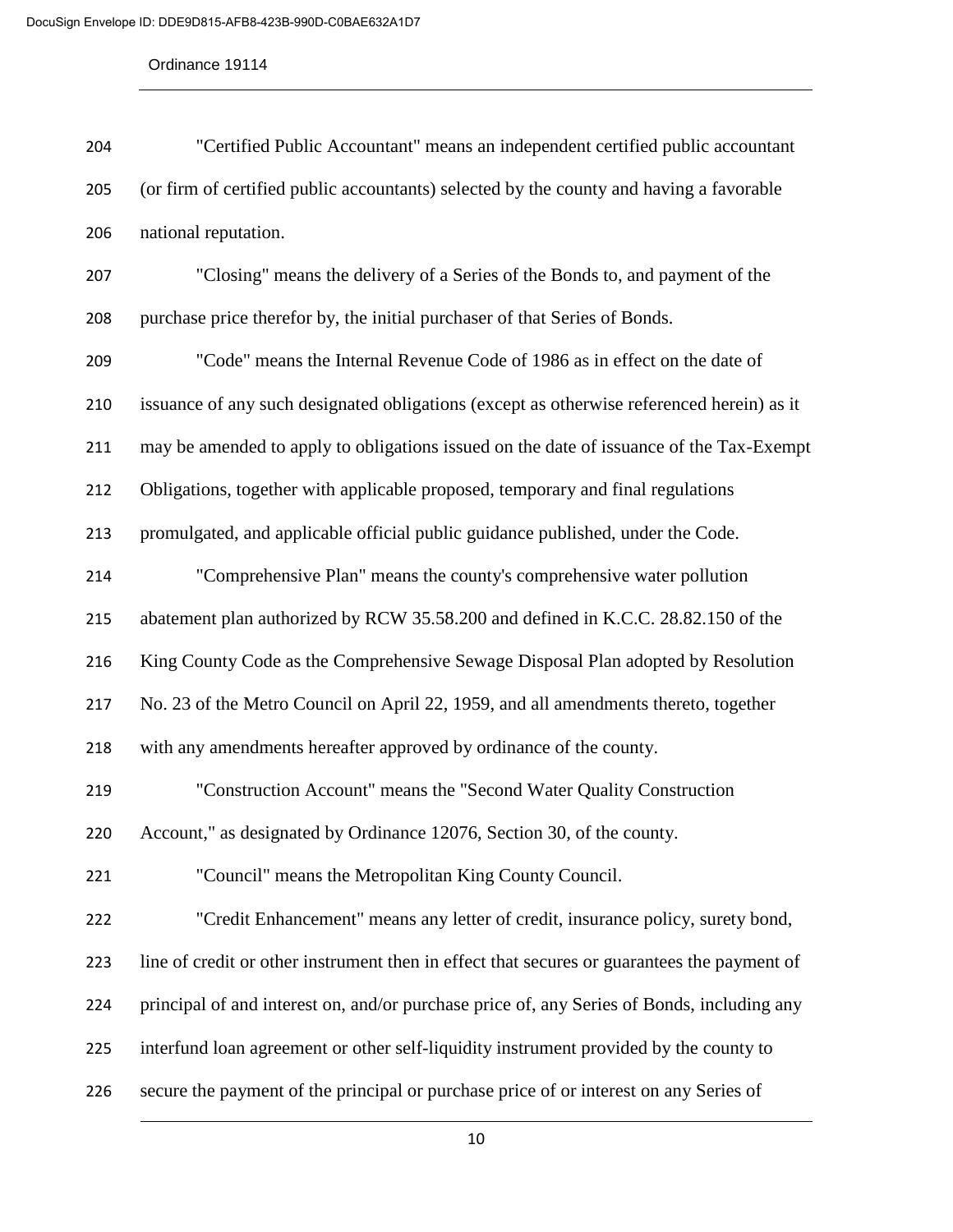Bonds in advance of pledged amounts becoming available for such purpose.

 "Credit Facility" means any letter of credit, standby bond purchase agreement, line of credit, surety bond, insurance policy or other insurance commitment or similar agreement (but not including a Payment Agreement), satisfactory to the county, that is provided by a commercial bank, insurance company or other financial institution with a current long-term rating (or whose obligations thereunder are guaranteed by a financial institution with a long-term rating): (a) from Moody's and S&P not lower, when issued, than the credit rating of any Series of Parity Bonds, to provide support for a Series of Parity Bonds, and shall include any substitute therefor in accordance with the provisions of the ordinance providing for the issuance of Parity Bonds supported by a Credit Facility; or (b) from Moody's and S&P not lower, when issued, than the credit rating of any Series of Parity Lien Obligations, to provide support for a Series of Parity Lien 239 Obligations, and shall include any substitute therefor in accordance with the provisions of the ordinance providing for the issuance of Parity Lien Obligations supported by a Credit Facility. "Credit Provider" means any bank, insurance company, pension fund or other financial institution that provides a Credit Enhancement for any Series of Bonds. "Customers" means Residential Customers and Residential Customer Equivalents as defined and determined in the existing Service Agreements.

 "Debt Service Offset" means receipts of the county that are: (a) legally available to pay debt service on obligations payable from Revenue of the System, including federal interest subsidy payments; and (b) pledged to the payment of obligations payable from Revenue of the System.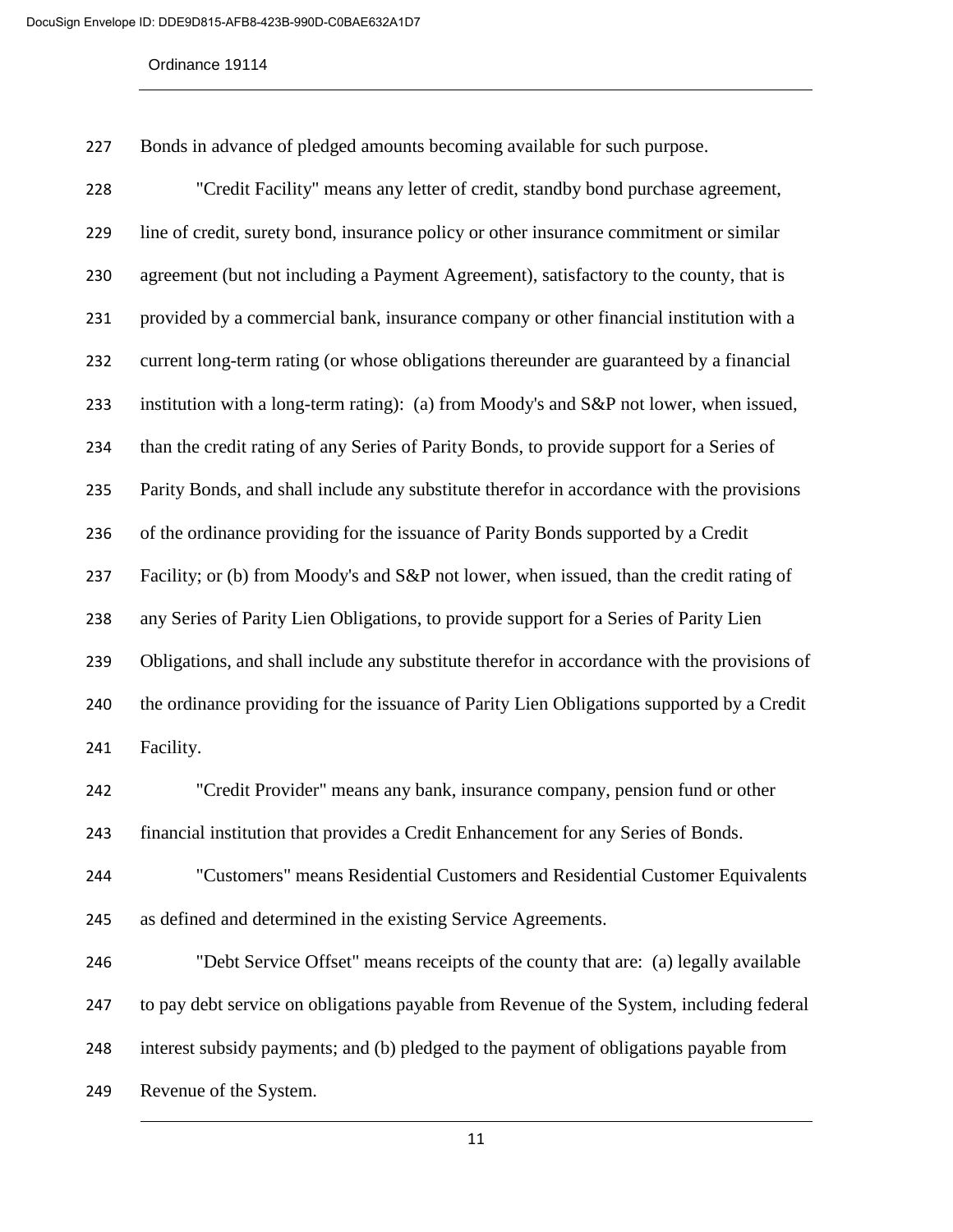"Default" means any of the events or conditions set forth in Section 21 of this ordinance.

 "DTC" means The Depository Trust Company, New York, New York. "Fair Market Value" means the price at which a willing buyer would purchase an investment from a willing seller in a bona fide, arm's length transaction, except for specified investments as described in Treasury Regulations §1.148-5(d)(6), including United States Treasury obligations, certificates of deposit, guaranteed investment contracts, and investments for yield-restricted defeasance escrows. Fair Market Value is generally determined on the date on which a contract to purchase or sell an investment becomes binding, and, to the extent required by the applicable regulations under the Code, the term "investment" will include a hedge. "Finance Director" means the director of the finance and business operations division of the department of executive services of the county or any other county officer who succeeds to the duties now delegated to that office, or the designee of such officer. "Future Junior Lien Obligations" means any sewer revenue bonds, warrants or other obligations that may be issued in the future with a lien on Revenue of the System equal to the lien thereon of the currently outstanding Junior Lien Obligations. "Future Multi-Modal LTGO/Sewer Revenue Bonds" means any limited tax general obligation bonds that may be issued in the future that are additionally secured by a lien on Revenue of the System on a parity with the lien thereon of the currently outstanding Multi-Modal LTGO/Sewer Revenue Bonds. "Future Parity Bonds" means any sewer revenue bonds, warrants or other obligations that may be issued in the future with a lien on Revenue of the System equal to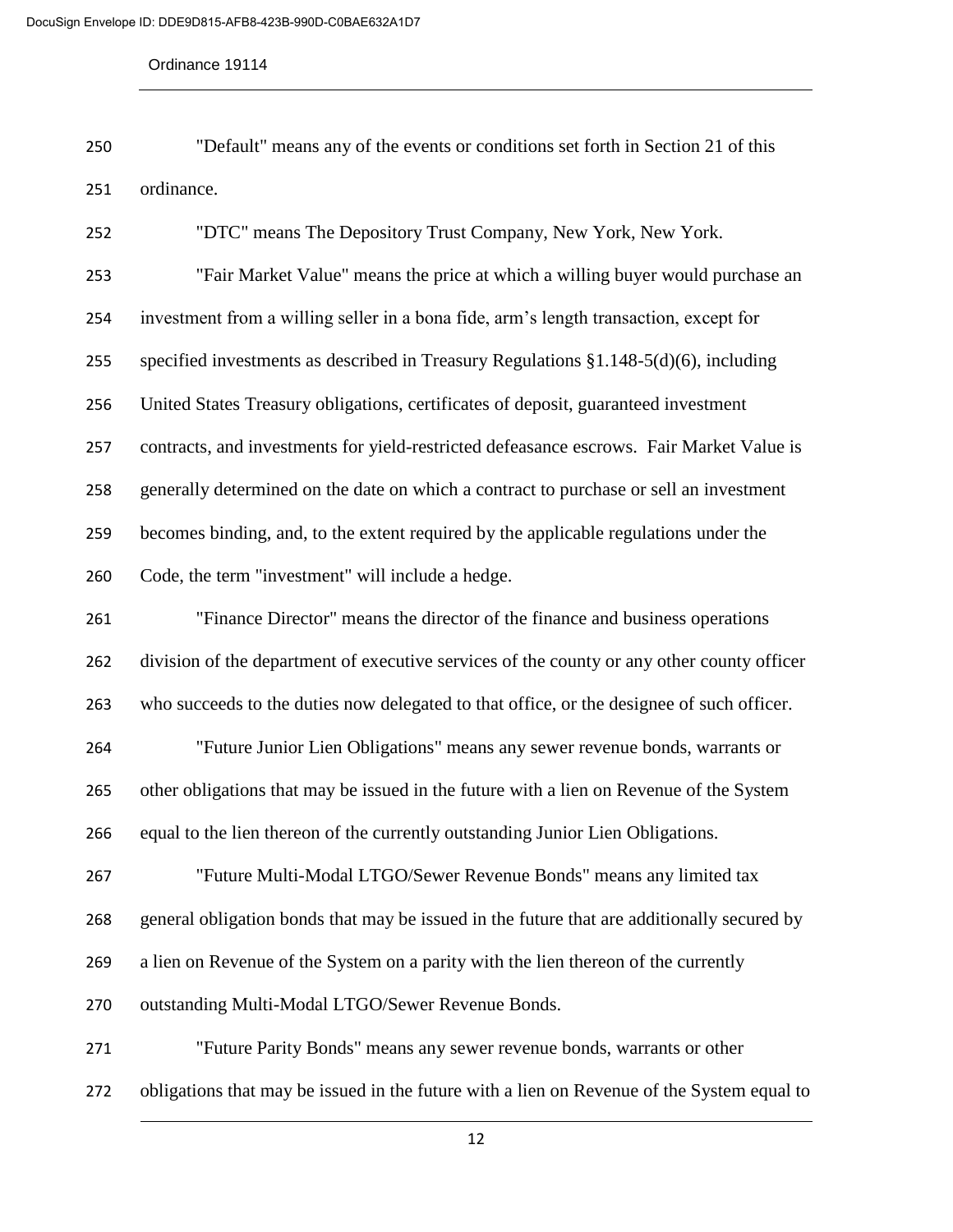the lien thereon of the currently outstanding Parity Bonds.

 "Future Parity Lien Obligations" means any limited tax general obligation bonds that may be issued in the future that are additionally secured by a lien on Revenue of the System on a parity with the lien thereon of the currently outstanding Parity Lien Obligations.

 "Future Subordinate Lien Obligations" means those revenue bonds or other revenue obligations that may be issued by the county in the future with a lien on Revenue of the System junior and inferior to the lien thereon of the Multi-Modal LTGO/Sewer Revenue Bonds, and payable from Revenue of the System that is available after first making the payments required to be made under paragraph "First" through "Seventh" but before making the payments required to be made under paragraph "Ninth" of Section 15 of this ordinance. "Government Obligations" means direct obligations of, or obligations the principal of and interest on which are unconditionally guaranteed by, the United States of America.

 "Junior Lien Bond Fund" means the "King County, Washington, Junior Lien Obligation Redemption Fund" created pursuant to Ordinance 14171, Section 5.01, of the county for the purpose of paying and securing the payment of the Junior Lien Obligations.

 "Junior Lien Obligation Payment Agreement" means a Payment Agreement under which the county's payment obligations are expressly stated to constitute a charge and lien on Revenue of the System equal in rank with the charge and lien on Revenue of the System securing amounts required to be paid into the Junior Lien Bond Fund to pay and secure the payment of principal of and interest on the Junior Lien Obligations.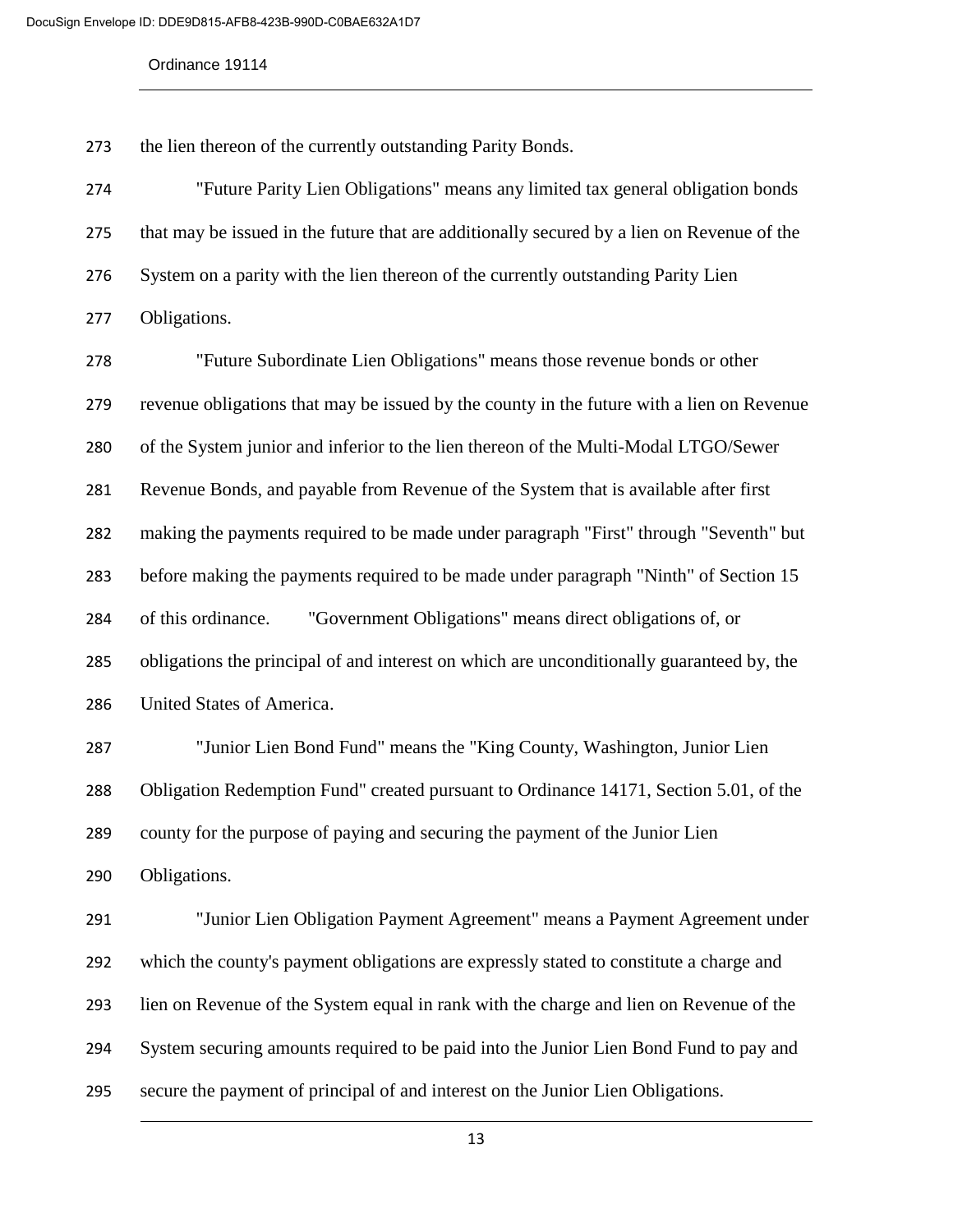| 296 | "Junior Lien Obligations" means the outstanding Junior Lien Obligations (which              |
|-----|---------------------------------------------------------------------------------------------|
| 297 | are identified as outstanding Junior Lien Obligations in Attachment A to this ordinance),   |
| 298 | any Series of Bonds issued as Junior Lien Obligations, and any Future Junior Lien           |
| 299 | Obligations.                                                                                |
| 300 | "Letter of Representations" means the Blanket Issuer Letter of Representations              |
| 301 | dated May 1, 1995, by and between the county and DTC, as it may be amended from             |
| 302 | time to time, and any successor or substitute letter relating to the operational procedures |
| 303 | of the Securities Depository.                                                               |
| 304 | "Liquidity Facility" means any letter of credit, line of credit, standby purchase           |
| 305 | agreement or other instrument then in effect that provides for the payment of the purchase  |
| 306 | price of any Series of Bonds upon the tender thereof if remarketing or refunding proceeds   |
| 307 | are insufficient therefor, including any interfund loan agreement or other self-liquidity   |
| 308 | instrument provided by the county to pay the principal or purchase price of or interest on  |
| 309 | any Series of Bonds in advance of pledged amounts becoming available for such purpose.      |
| 310 | "Liquidity Provider" means any bank, insurance company, pension fund or other               |
| 311 | financial institution that provides a Liquidity Facility.                                   |
| 312 | "Mode Agreement" means an agreement entered into in connection with the                     |
| 313 | issuance, sale or remarketing of any Series of the Bonds setting forth the daily mode,      |
| 314 | weekly mode, commercial paper mode, term mode, index floating mode, fixed mode or           |
| 315 | other mode or modes in which such Series of Bonds will be sold or remarketed,               |
| 316 | establishing minimum and maximum rate(s), alternate rate(s) and default rate(s),            |
| 317 | providing for conversion between modes, providing for optional and mandatory tender         |
| 318 | for purchase on dates and at prices and additional provisions relating to redemption,       |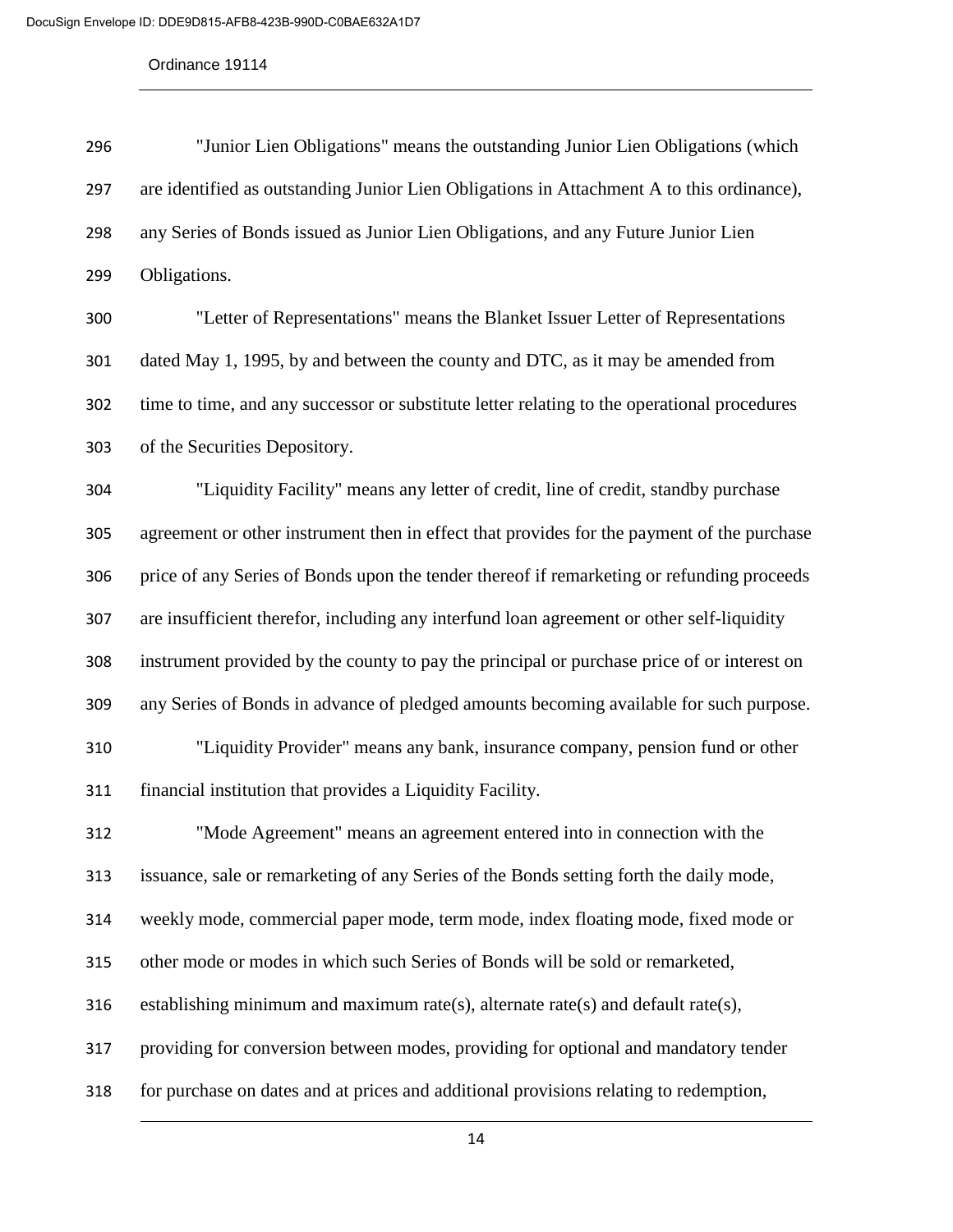| 319 | defaults and remedies, all as set forth in the Mode Agreement. The Mode Agreement         |
|-----|-------------------------------------------------------------------------------------------|
| 320 | may be in the form of a continuing covenant or purchase agreement, loan agreement,        |
| 321 | remarketing agent agreement, tender agent agreement, paying agent agreement,              |
| 322 | calculation agent agreement, Credit Enhancement, or other credit facility, liquidity or   |
| 323 | other agreement, or an annex or amendments thereto, consistent with this ordinance and    |
| 324 | approved by Sale Motion in the case of a Mode Agreement entered into in connection        |
| 325 | with the issuance of any Series of Bonds or by the Finance Director in the case of a Mode |
| 326 | Agreement entered into in connection with any subsequent remarketing of such Series of    |
| 327 | Bonds pursuant to the authority in Section 25 of this ordinance.                          |
| 328 | "Moody's" means Moody's Investors Service, Inc., a corporation duly organized             |
| 329 | and existing under and by virtue of the laws of the State of Delaware, and its successors |
| 330 | and assigns, except that if that corporation is dissolved or liquidated or no longer      |
| 331 | performs the functions of a securities rating agency, then the term "Moody's" will be     |
| 332 | deemed to refer to any other nationally recognized securities rating agency selected by   |
| 333 | the county.                                                                               |
| 334 | "MSRB" means the Municipal Securities Rulemaking Board or any successor to                |
| 335 | its functions.                                                                            |
| 336 | "Multi-Modal LTGO/Sewer Revenue Bonds" means the outstanding Multi-Modal                  |
| 337 | LTGO/Sewer Revenue Bonds (which are identified as outstanding Multi-Modal                 |
| 338 | LTGO/Sewer Revenue Bonds in Attachment A to this ordinance), any Series of Bonds          |
| 339 | issued as Multi-Modal LTGO/Sewer Revenue Bonds, and any other Future Multi-Modal          |
| 340 | LTGO/Sewer Revenue Bonds.                                                                 |
| 341 | "Multi-Modal LTGO/Sewer Revenue Bond Payment Agreement" means a                           |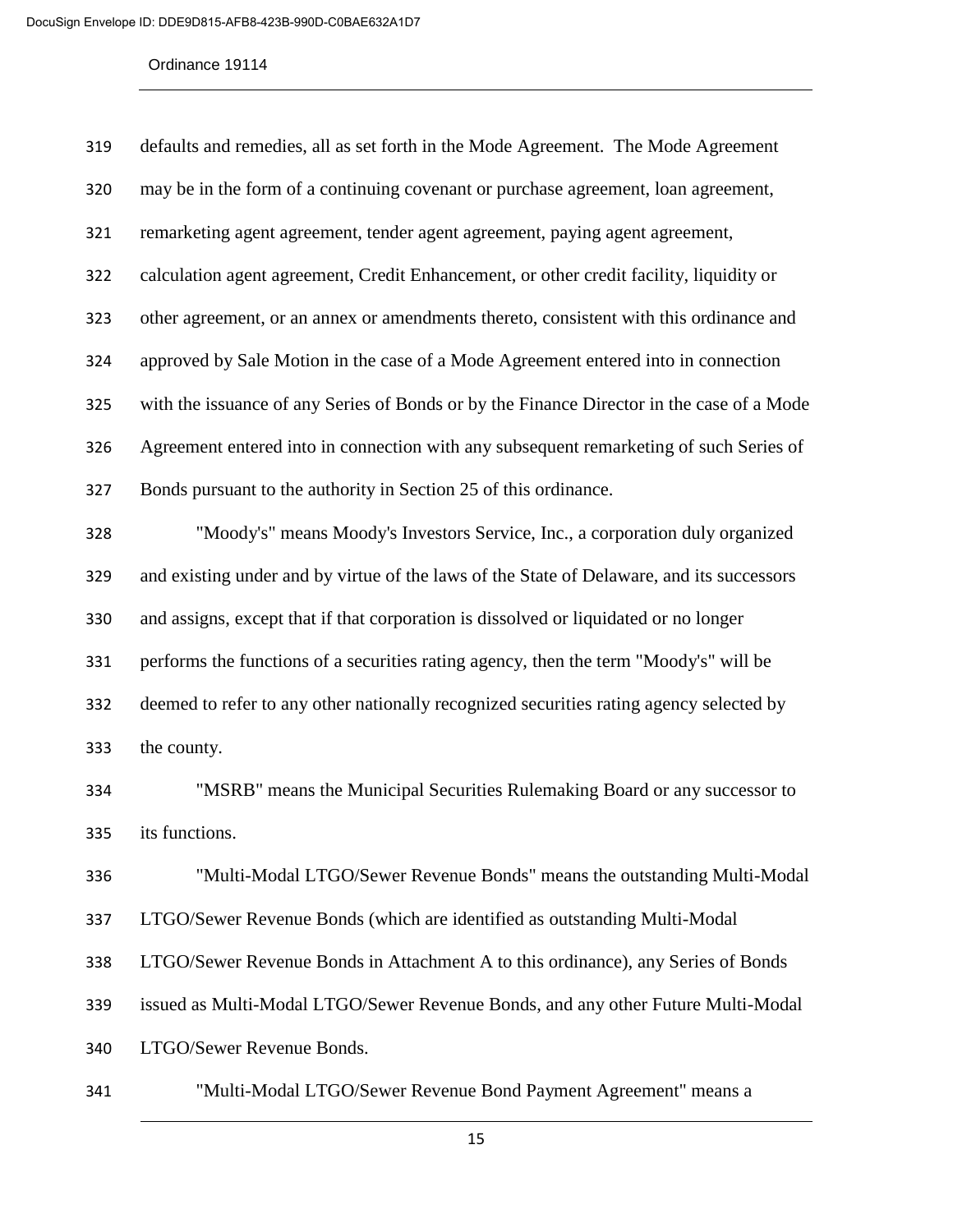| 342 | Payment Agreement under which the county's payment obligations are expressly stated to    |
|-----|-------------------------------------------------------------------------------------------|
| 343 | constitute a charge and lien on Revenue of the System equal in rank with the charge and   |
| 344 | lien on Revenue of the System securing amounts required to be paid into the Multi-Modal   |
| 345 | LTGO/Sewer Revenue Bond Fund to pay and secure the payment of principal of and            |
| 346 | interest on Multi-Modal LTGO/Sewer Revenue Bonds.<br>"Net Revenue" means                  |
| 347 | Revenue of the System less Operating and Maintenance Expenses.                            |
| 348 | "Operating and Maintenance Expenses" means all normal expenses incurred by                |
| 349 | the county in causing the System to be maintained in good repair, working order and       |
| 350 | condition and includes payments to any private or governmental agency for the operation   |
| 351 | or maintenance of facilities or for the disposal of sewage but excludes any allowance for |
| 352 | depreciation.                                                                             |
| 353 | "Owner" means, with respect to a Bond, without distinction, the Beneficial Owner          |
| 354 | or the Registered Owner.                                                                  |
| 355 | "Parity Bond Fund" means the "Water Quality Revenue Bond Account"                         |
| 356 | designated pursuant to Ordinance 12076, Section 30, of the county for the purpose of      |
| 357 | paying and securing the payment of the Parity Bonds.                                      |
| 358 | "Parity Bond Payment Agreement" means a Payment Agreement under which the                 |
| 359 | county's payment obligations are expressly stated to constitute a charge and lien on      |
| 360 | Revenue of the System equal in rank with the charge and lien on Revenue of the System     |
| 361 | securing amounts required to be paid into the Parity Bond Fund to pay and secure the      |
| 362 | payment of principal of and interest on the Parity Bonds.                                 |
| 363 | "Parity Bond Reserve Account" means the bond reserve account in the Parity                |
| 364 | Bond Fund securing the payment of the Parity Bonds.                                       |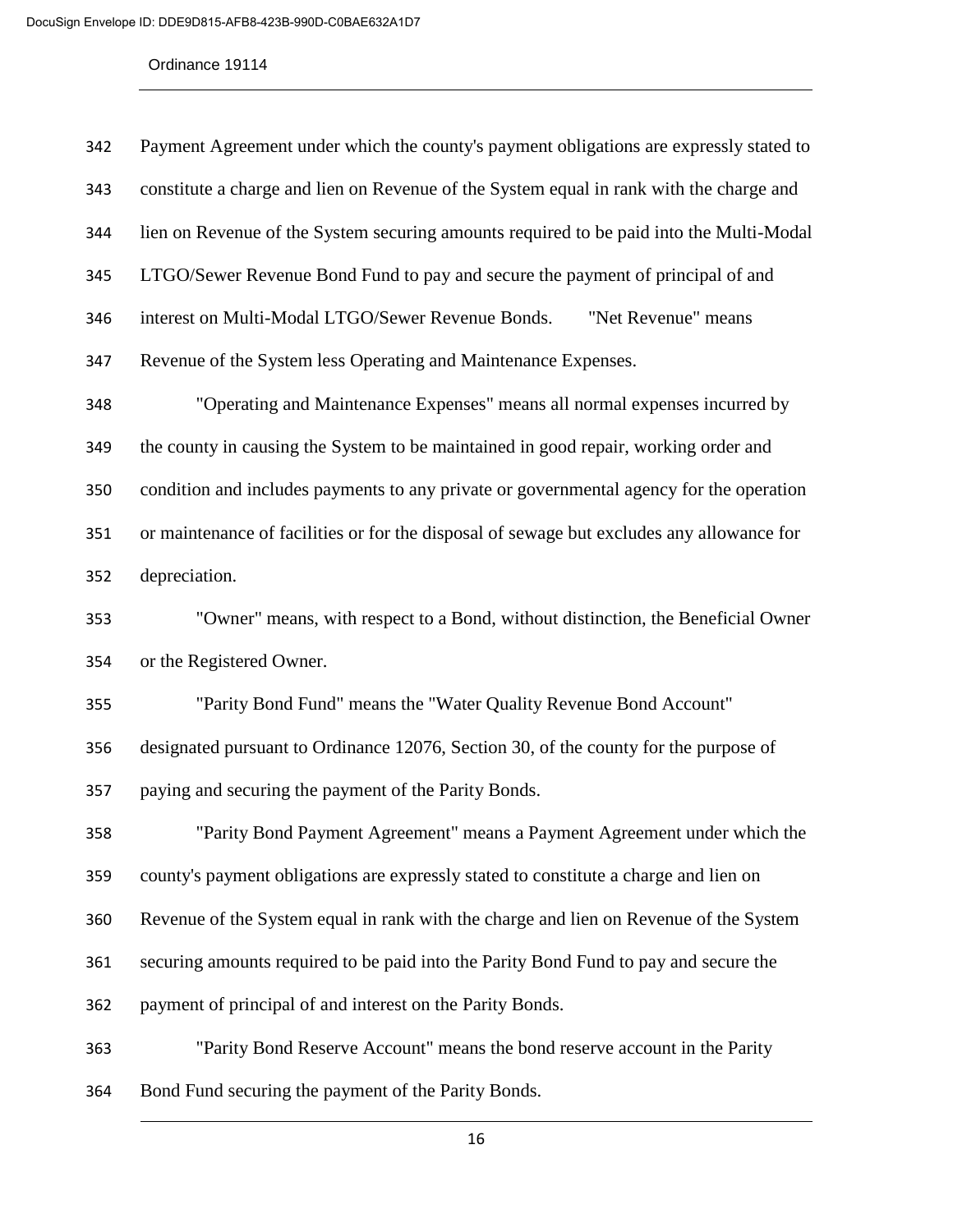| 365 | "Parity Bonds" means the bonds identified as such in Attachment A, Section I, to            |
|-----|---------------------------------------------------------------------------------------------|
| 366 | this ordinance, together with any Future Parity Bonds. The term "Parity Bonds" includes     |
| 367 | any Parity Bond Payment Agreements and parity reimbursement agreements entered into         |
| 368 | with the provider of a Credit Facility securing any Parity Bonds.                           |
| 369 | "Parity Lien Obligation Bond Fund" means the "Water Quality Limited Tax                     |
| 370 | General Obligation Bond Redemption Fund" established pursuant to Ordinance 11241,           |
| 371 | Section 8, of the county to provide for payment of Parity Lien Obligations.                 |
| 372 | "Parity Lien Obligation Payment Agreement" means a Payment Agreement under                  |
| 373 | which the county's payment obligations are expressly stated to constitute a charge and      |
| 374 | lien on Revenue of the System equal in rank with the charge and lien on Revenue of the      |
| 375 | System securing amounts required to be paid into the Parity Lien Obligation Bond Fund       |
| 376 | to pay and secure the payment of principal of and interest on the Parity Lien Obligations.  |
| 377 | "Parity Lien Obligations" means bonds identified as such in Attachment A,                   |
| 378 | Section II, to this ordinance, together with any sewer revenue bonds, warrants or other     |
| 379 | obligations that may be issued in the future with a lien on Revenue of the System equal to  |
| 380 | the lien thereon of those bonds. The term "Parity Lien Obligations" includes any Parity     |
| 381 | Lien Obligation Payment Agreements and parity reimbursement agreements entered into         |
| 382 | with the provider of a Credit Facility securing any Parity Lien Obligations.                |
| 383 | "Participant" means each city, town, county, water-sewer district, municipal                |
| 384 | corporation, person, firm, private corporation or other entity that disposes of any portion |
| 385 | of its sanitary sewage into the System and has entered into a Service Agreement with the    |
| 386 | county.                                                                                     |
|     |                                                                                             |

"Payment Agreement" means, to the extent permitted from time to time by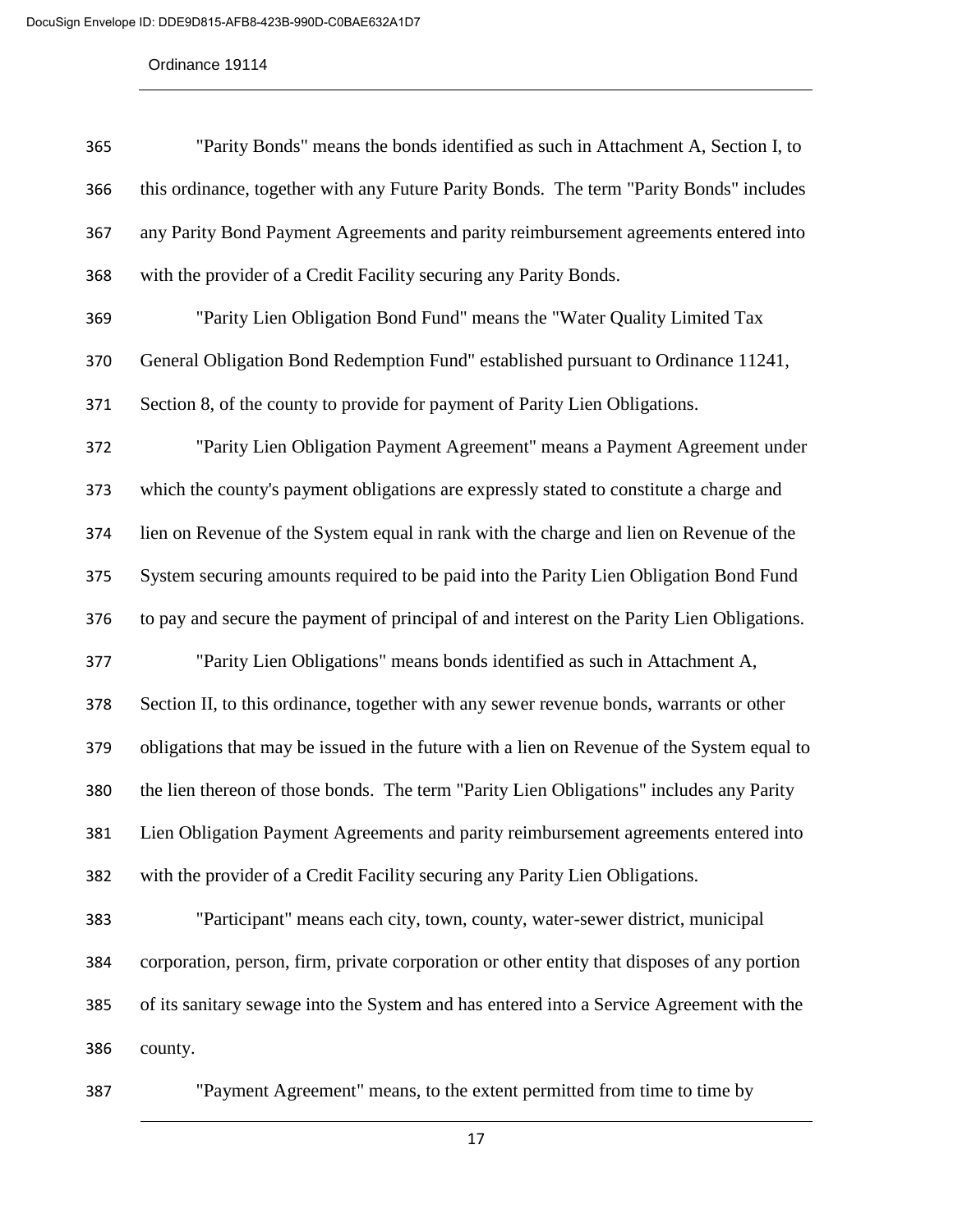| 388 | applicable law, a written agreement entered into by the county: (a) in connection with or     |
|-----|-----------------------------------------------------------------------------------------------|
| 389 | incidental to the issuance, incurring or carrying of bonds or other obligations of the        |
| 390 | county secured in whole or in part by a lien on Revenue of the System; (b) for the            |
| 391 | purpose of managing or reducing the county's exposure to fluctuations or levels of            |
| 392 | interest rates, currencies or commodities or for other interest rate, investment, or asset or |
| 393 | liability management purposes; (c) with a Qualified Counterparty; and (d) which               |
| 394 | provides, on either a current or forward basis, for an exchange of payments determined in     |
| 395 | accordance with a formula specified therein.                                                  |
| 396 | "Payment Agreement Payments" means the amounts periodically required to be                    |
| 397 | paid by the county to the Qualified Counterparty pursuant to a Payment Agreement. The         |
| 398 | term "Payment Agreement Payments" does not include any termination payment required           |
| 399 | to be paid with respect to a Payment Agreement.                                               |
| 400 | "Payment Agreement Receipts" means the amounts periodically required to be                    |
| 401 | paid by the Qualified Counterparty to the county pursuant to a Payment Agreement.             |
| 402 | "Permitted Investments" means any investment permitted by law, but only to the                |
| 403 | extent that the same is acquired at Fair Market Value.                                        |
| 404 | "Professional Utility Consultant" means a licensed professional engineer, a                   |
| 405 | Certified Public Accountant, or other independent person or firm selected by the county       |
| 406 | having a favorable reputation for skill and experience with sewer systems of comparable       |
| 407 | size and character to the System in such areas as are relevant to the purposes for which      |
| 408 | they are retained.                                                                            |
| 409 | "Public Works Trust Fund Loans" means loans to the county by the State                        |

Department of Commerce under the Public Works Trust Fund loan program pursuant to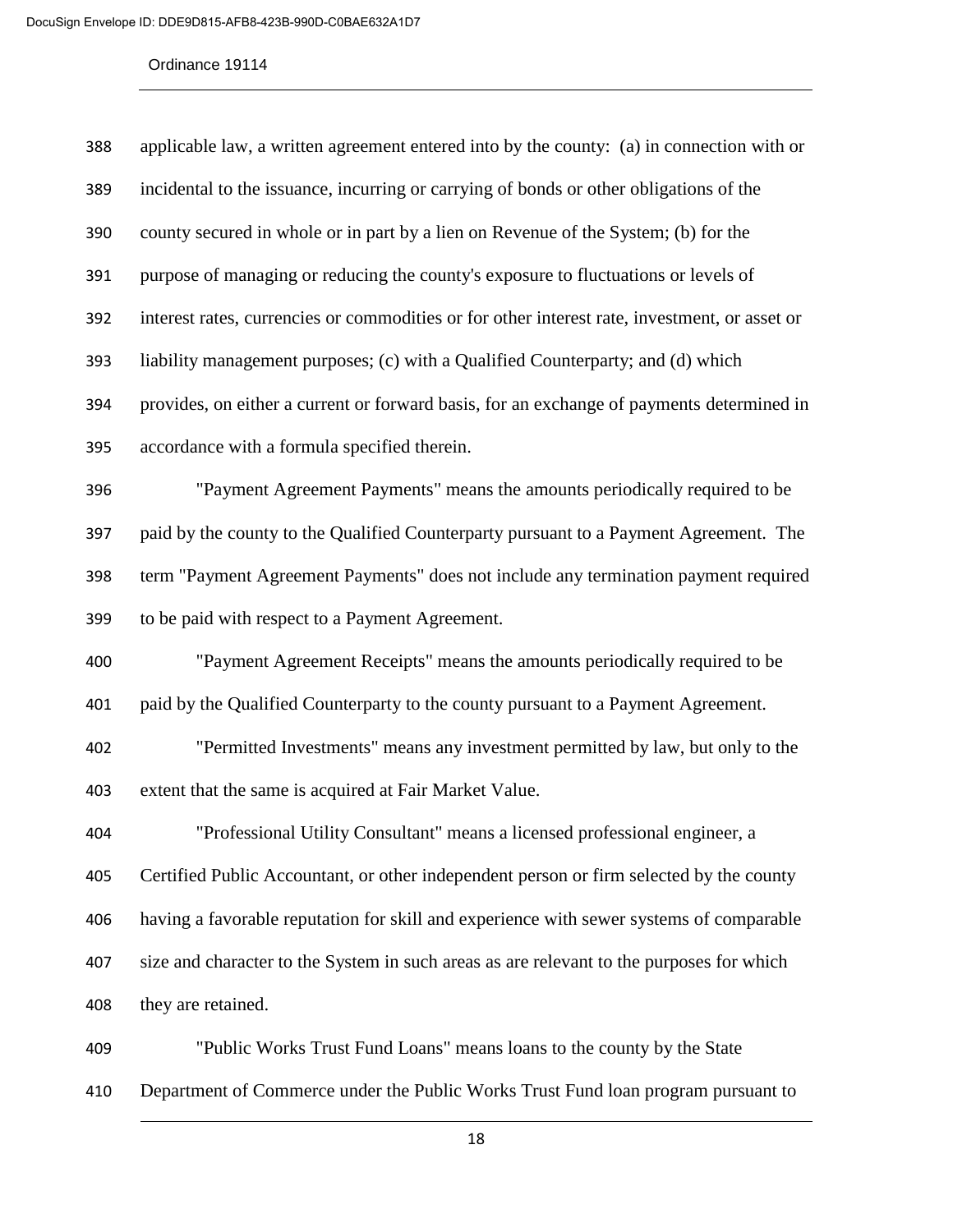loan agreements in effect as of the date of this ordinance and any loan agreements hereafter entered into by the county under the Public Works Trust Fund loan program, the repayment obligations of which are secured by a lien on Revenue of the System equal to the lien thereon established by such loan agreements in effect as of the date of this ordinance.

 "Qualified Counterparty" means, with respect to a Payment Agreement, an entity (a) whose senior long-term debt obligations, other senior unsecured long-term obligations or claims-paying ability or whose payment obligations under a Payment Agreement are guaranteed by an entity whose senior long-term debt obligations, other senior unsecured long-term obligations or claims-paying ability are rated (at the time the Payment Agreement is entered into) at least as high as A3 by Moody's and A- by S&P, or the equivalent thereof by any successor thereto, and (b) who is otherwise qualified to act as the other party to a Payment Agreement under any applicable laws of the State. "Qualified Insurance" means any unconditional municipal bond insurance policy or surety bond issued for the benefit of the Registered Owners of Parity Bonds by any insurance company licensed to conduct an insurance business in any state of the United States or by a service corporation acting on behalf of one or more such insurance companies, which insurance company or service corporation, as of the time of issuance of such policy or surety bond, is then rated in one of the two highest rating categories by Moody's, S&P, and any other rating agency then maintaining a rating on the Parity Bonds and maintains a policy owner's surplus in excess of \$500,000,000. "Qualified Letter of Credit" means any irrevocable letter of credit issued by a

bank for the account of the county and for the benefit of the Registered Owners of Parity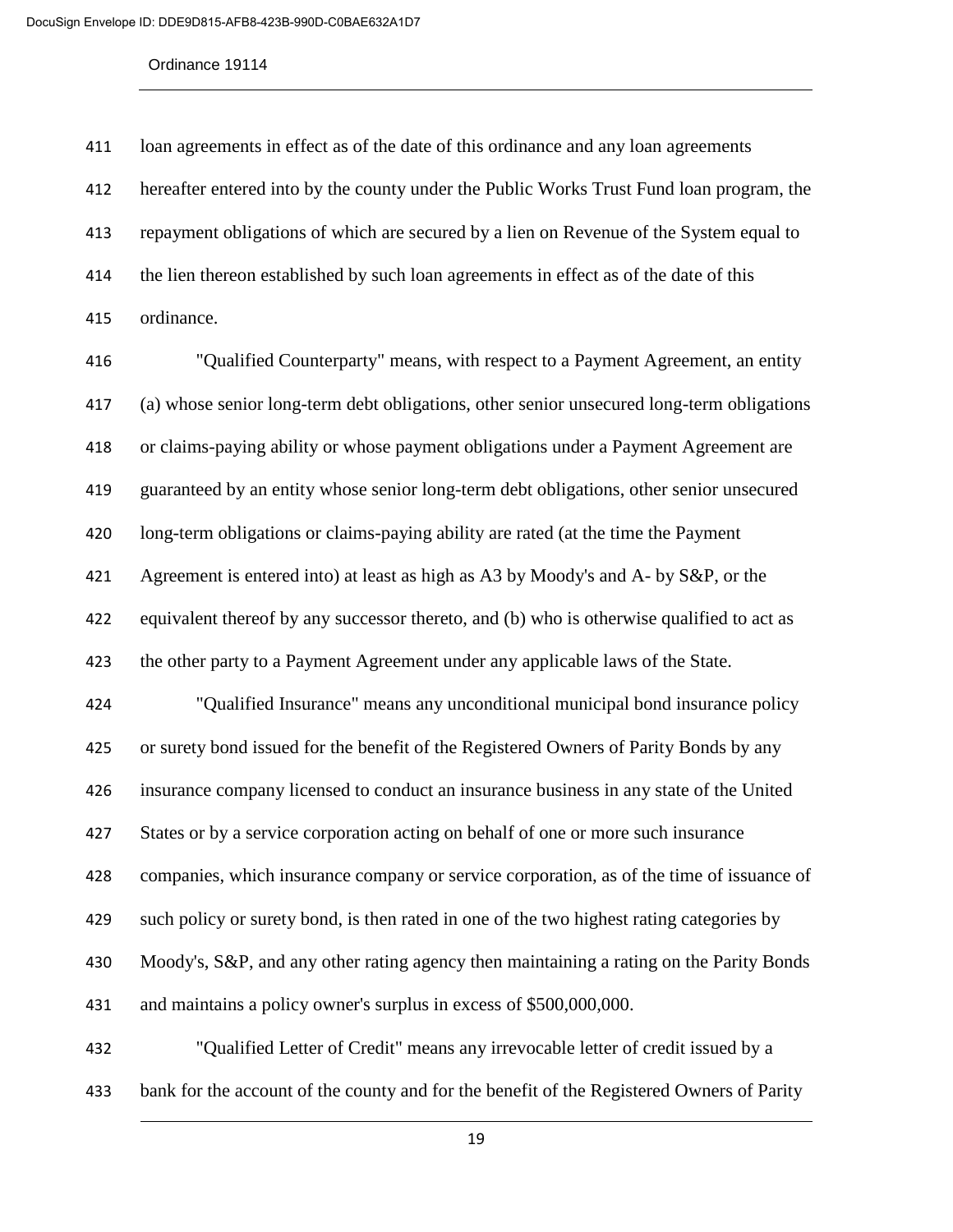| 434 | Bonds, provided, that such bank maintains an office, agency or branch in the United          |
|-----|----------------------------------------------------------------------------------------------|
| 435 | States, and provided further, that as of the time of issuance of such letter of credit, such |
| 436 | bank is currently rated in one of the two highest rating categories by Moody's, S&P, and     |
| 437 | any other rating agency then maintaining a rating on the Parity Bonds.                       |
| 438 | "Rate Stabilization Fund" means the fund of that name created pursuant to                    |
| 439 | Ordinance 12314, Section 13.D., of the county and continued pursuant to Section 13.B.        |
| 440 | of this ordinance.                                                                           |
| 441 | "RCW" means the Revised Code of Washington.                                                  |
| 442 | "Rebate Amount" means the amount, if any, determined to be payable with                      |
| 443 | respect to the Bonds by the county to the United States of America in accordance with        |
| 444 | Section 148(f) of the Code.                                                                  |
| 445 | "Record Date" means, with respect to a Bond, unless otherwise provided in the                |
| 446 | Sale Motion, the Registrar's close of business on the 15th day of the month preceding an     |
| 447 | interest payment date. With respect to redemption of a Bond prior to its maturity,           |
| 448 | "Record Date" means the Registrar's close of business on the date on which the Registrar     |
| 449 | sends notice of the redemption, except as otherwise provided in the Sale Motion.             |
| 450 | "Registered Owner" means, with respect to a Bond, the person in whose name                   |
| 451 | that Bond is registered on the Bond Register.                                                |
| 452 | "Registrar" means, unless otherwise designated in the Sale Motion or Mode                    |
| 453 | Agreement, the fiscal agent of the State (as the same may be designated by the State from    |
| 454 | time to time) for the purposes of registering and authenticating the Bonds, maintaining      |
| 455 | the Bond Register, effecting the transfer of ownership of the Bonds and paying principal     |
| 456 | of and premium, if any, and interest on the Bonds.                                           |
|     |                                                                                              |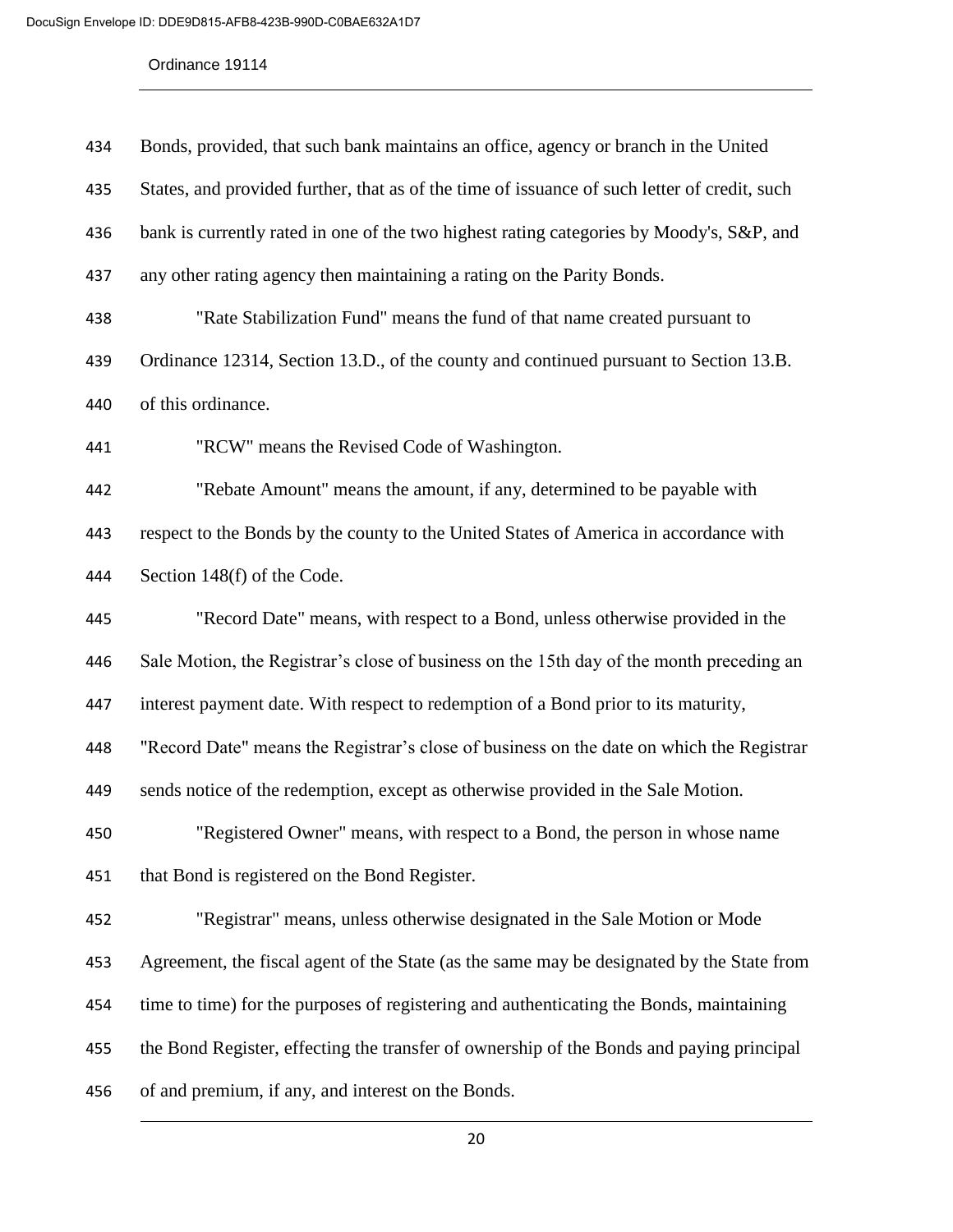| 457 | "Revenue Fund" means the "Water Quality Operating Account" as designated by |
|-----|-----------------------------------------------------------------------------|
| 458 | Ordinance 12076, Section 30, of the county.                                 |

 "Revenue of the System" means all the earnings, revenues and money received by the county from or on account of the operations of the System and the income from the investment of money in the Revenue Fund or any account within such fund, but shall not include: (a) any money collected pursuant to the Service Agreements applicable to administrative costs of the county other than costs of administration of the System; or (b) any Debt Service Offsets. For certain purposes described in Section 14.B. of this ordinance, deposits from the Rate Stabilization Fund into the Revenue Fund may be included in calculations of "Revenue of the System." "Rule 15c2-12" means Rule 15c2-12 promulgated by the SEC under the Securities and Exchange Act of 1934, as the same may be amended from time to time. "Sale Motion" means the motion of the council approving a contract for the initial purchase of a Series of Bonds and ratifying the initial sale of a Series of Bonds, all in accordance with Section 22 of this ordinance. "S&P" means S&P Global Ratings and its successors and assigns, except that if that entity is dissolved or liquidated or no longer performs the functions of a securities

474 rating agency, then the term "S&P" will be deemed to refer to any other nationally

recognized securities rating agency selected by the county.

- "SEC" means the United States Securities and Exchange Commission.
- "Securities Depository" means DTC, any successor thereto, any substitute
- securities depository selected by the county that is qualified under applicable laws and
- regulations to provide the services proposed to be provided by it, or the nominee of any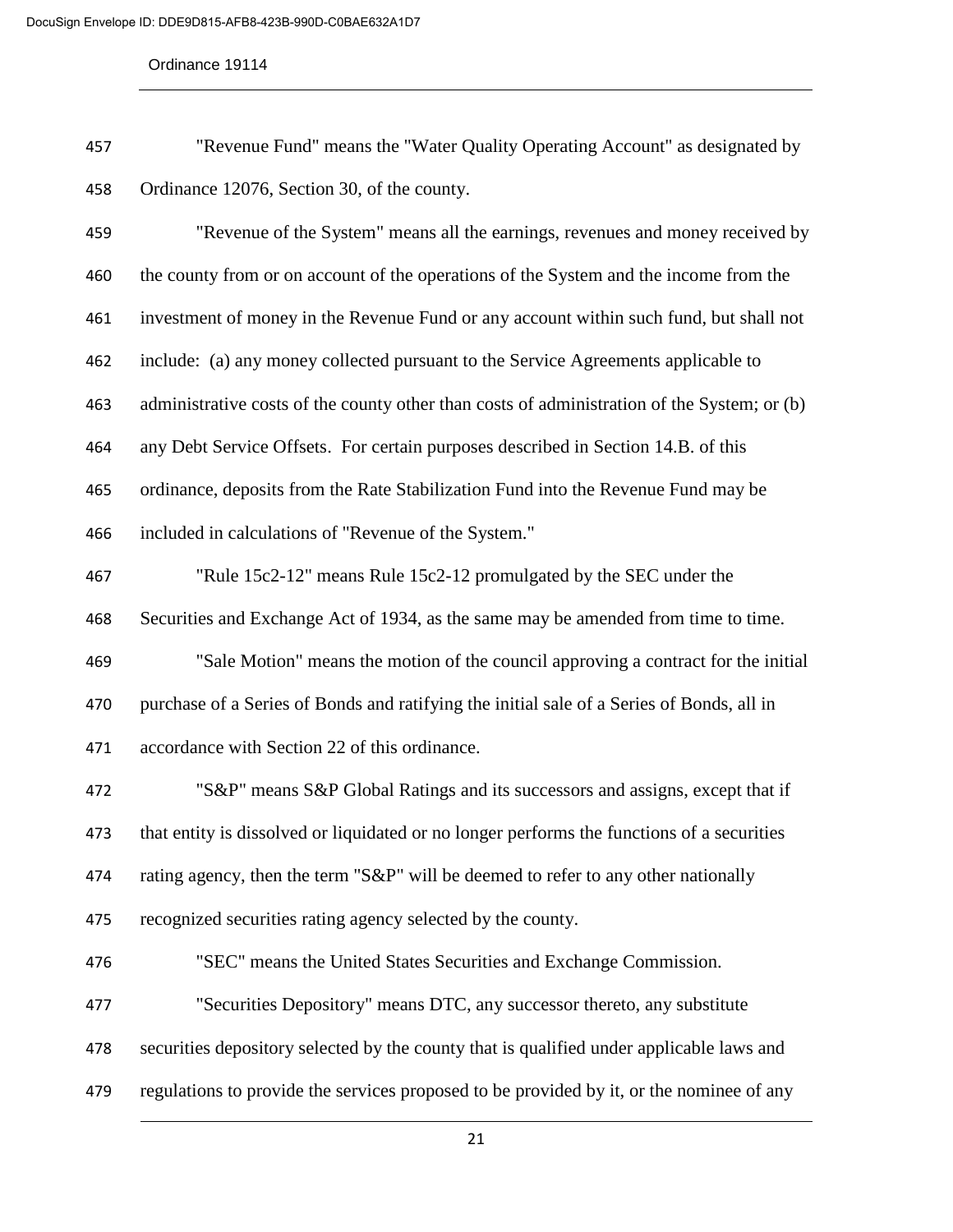of the foregoing.

| 481 | "Senior Lien Payments" means, for any calendar year, the sum of the following:          |
|-----|-----------------------------------------------------------------------------------------|
| 482 | Annual Debt Service for such year for the Parity Bonds and Parity<br>1.                 |
| 483 | Lien Obligations then outstanding; and                                                  |
| 484 | 2.<br>Other payments described in paragraphs "Second" through "Fifth"                   |
| 485 | of Section 15 of this ordinance required to be made during such year.                   |
| 486 | "Service Agreements" means the sewage disposal agreements entered into                  |
| 487 | between the county and municipal corporations, persons, firms, private corporations, or |
| 488 | governmental agencies providing for the disposal by the county of sewage collected from |
| 489 | such contracting parties.                                                               |
| 490 | "Springing Amendment Date" means the date when the requisite percentage of the          |
| 491 | owners of: (a) the Multi-Modal Limited Tax General Obligation Refunding Bonds           |
| 492 | (Payable from Sewer Revenue), Series 2017A and Series 2017B, dated October 26, 2017,    |
| 493 | authorized by Ordinance 18581 of the county; (b) the Multi-Modal Limited Tax General    |
| 494 | Obligation Refunding Bonds and Junior Lien Refunding Bonds refunded pursuant to         |
| 495 | Ordinance 18898 of the county (including the Multi-Modal Limited Tax General            |
| 496 | Obligation Refunding Bonds (Payable from Sewer Revenues), Series 2019A and Series       |
| 497 | 2019B of the county, dated June 27, 2019); (c) the Junior Lien Variable Rate Demand     |
| 498 | Sewer Revenue Bonds, Series 2001A and Series 2001B, dated August 15, 2001,              |
| 499 | authorized by Ordinances 14171 and 14172 of the county, respectively; (d) of the Junior |
| 500 | Lien Variable Rate Demand Sewer Revenue Bond, Series 2011, dated October 26, 2011,      |
| 501 | authorized by Ordinance 17202 of the county; and (e) the Junior Lien Variable Rate      |
| 502 | Demand Sewer Revenue Bond, Series 2012, dated December 27, 2012, authorized by          |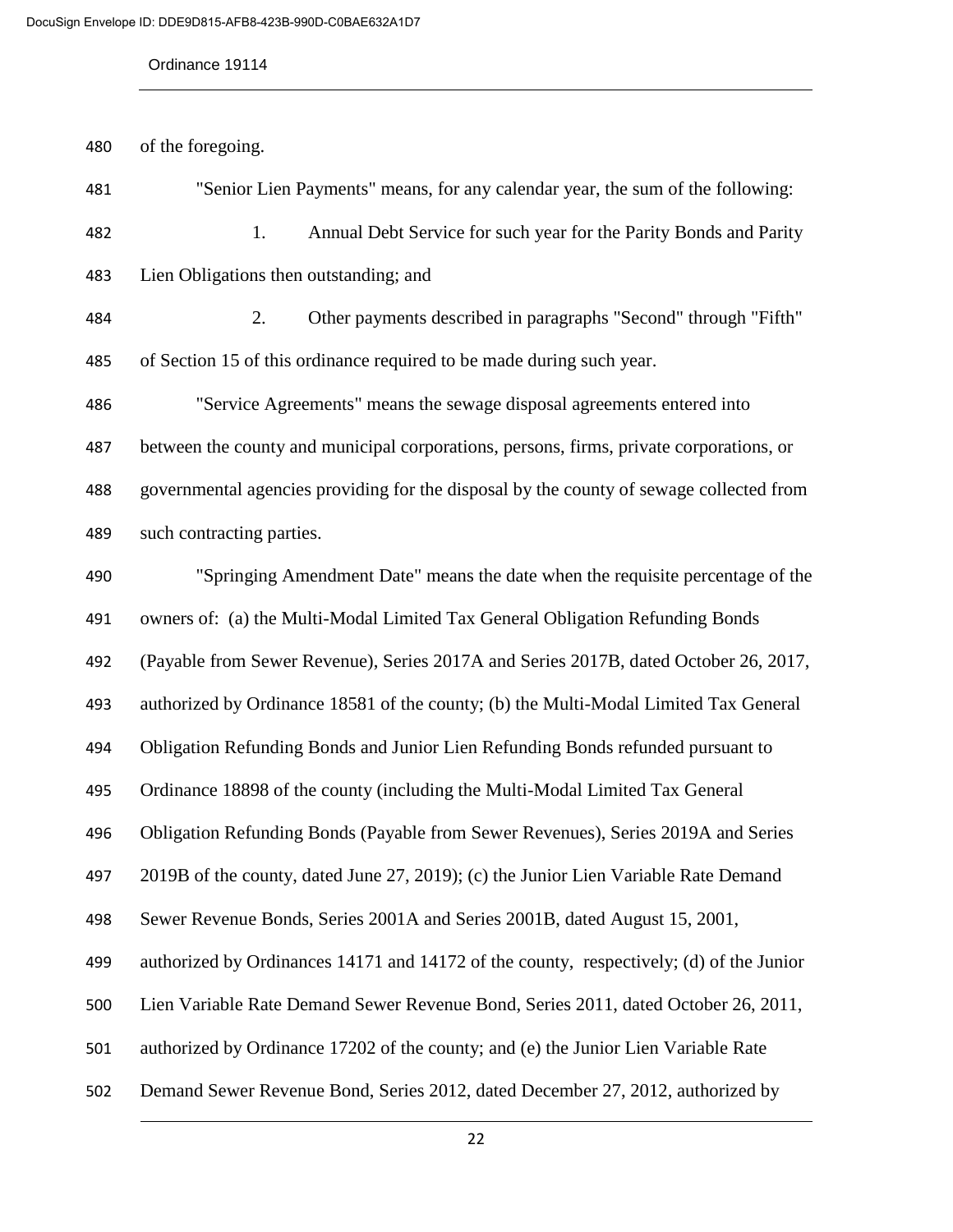| 503 | Ordinance 17495 of the county have consented to the definitions of Assumed                 |
|-----|--------------------------------------------------------------------------------------------|
| 504 | Amortization Period, Assumed Debt Service, Balloon Maturity Bonds, and Annual Debt         |
| 505 | Service set forth in this ordinance (including all springing amendments set forth herein). |
| 506 | Such consent may be obtained before or after the effective date of this ordinance in the   |
| 507 | connection with the remarketing or refunding of one or more of the foregoing bonds, with   |
| 508 | the deemed consent of bondowners in connection with the purchase of such remarketing       |
| 509 | or refunding bonds. All Registered Owners of Bonds issued after the effective date of      |
| 510 | this ordinance are deemed to have consented to the definitions of Assumed Amortization     |
| 511 | Period, Assumed Debt Service, Balloon Maturity Bonds, and Annual Debt Service set          |
| 512 | forth in this ordinance (including all springing amendments set forth herein) by their     |
| 513 | purchase of such Bonds.                                                                    |
| 514 | "SRF Loans" means loans to the county by the State Department of Ecology                   |
| 515 | pursuant to loan agreements in effect as of the date of this ordinance and any loans and   |
| 516 | loan agreements hereafter entered into by the county under the State water pollution       |
| 517 | control revolving fund loan program, the repayment obligations of which are secured by a   |
| 518 | lien on Revenue of the System equal to the lien thereon established by such loan           |
| 519 | agreements in effect as of the date of this ordinance.                                     |
| 520 | "State" means the State of Washington.                                                     |
| 521 | "System" means the sewers and sewage disposal facilities now or hereafter                  |
| 522 | acquired, constructed, used or operated by the county for the purpose of carrying out the  |
| 523 | Comprehensive Plan.                                                                        |
| 524 | "Tax Certificate" means the Federal Tax Certificate regarding certain federal tax          |

matters executed on behalf of the county upon the issuance of each Series of Tax-Exempt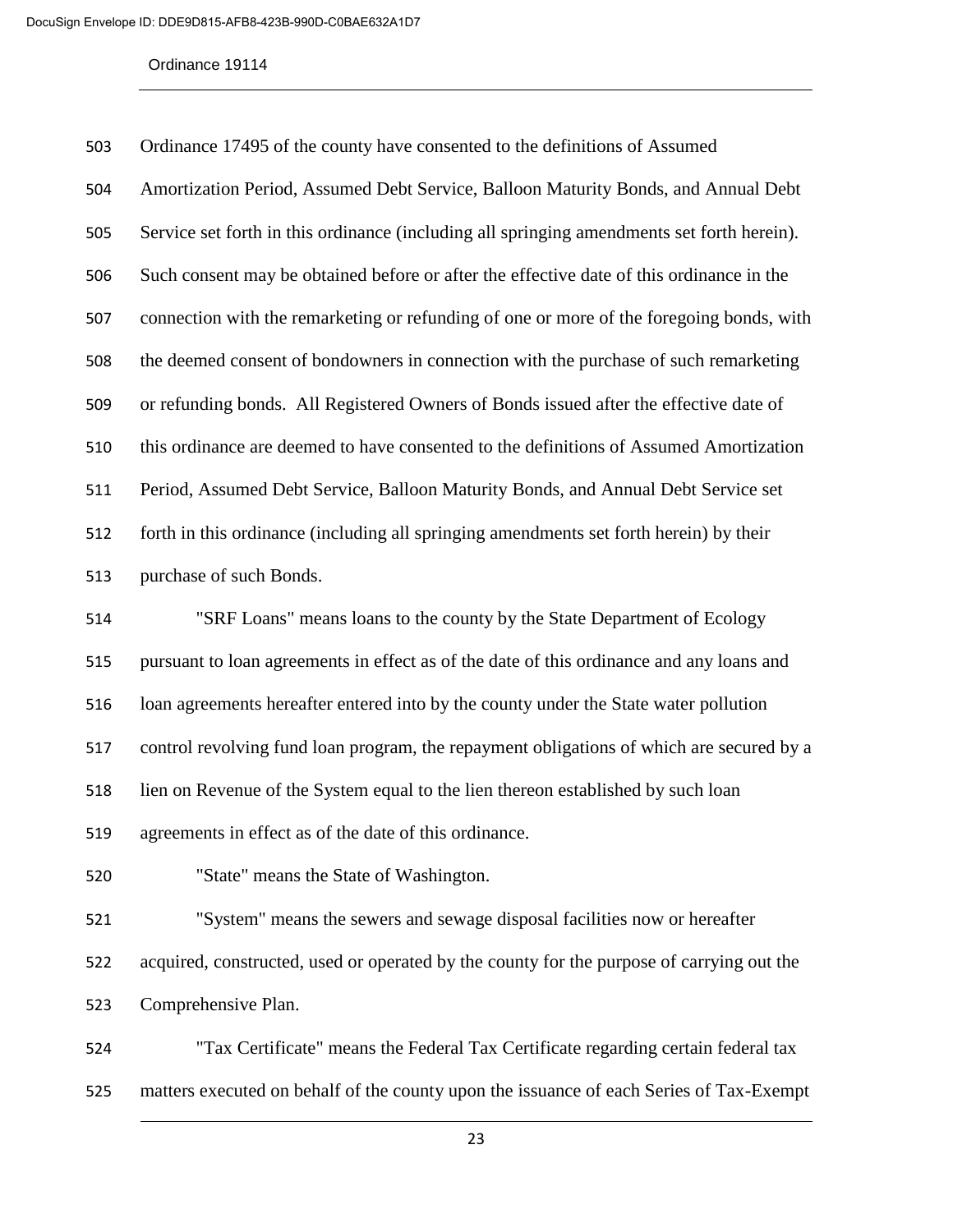Obligations.

 "Tax-Exempt Obligations" means Bonds the interest on which the county intends to be excludable from gross income for federal income tax purposes and also includes taxable direct pay or other Bonds that are subject to the requirements applicable to Tax- Exempt Obligations. "Term Bonds" means those Bonds identified as such in the Sale Motion, the principal of which is amortized by a schedule of mandatory redemptions. "Undertaking" means an undertaking for ongoing disclosure to be entered into by the county for each Series of Bonds, if and to the extent required by Rule15c2-12. B. **Rules of Interpretation**. As used in this ordinance, unless the context otherwise requires: 1. The terms "hereby," "hereof," "hereto," "herein," "hereunder" and any similar terms refer to this ordinance as a whole and not to any particular section, subsection, paragraph or clause of this ordinance. 2. Unless the context otherwise indicates, words expressed in the singular may include the plural and vice versa. 3. Any headings preceding the text of the various sections and subsections of this ordinance, and any table of contents or marginal notes appended to copies of this ordinance, are solely for convenience of reference and do not constitute a part of this ordinance, nor shall they affect its meaning, construction or effect. 4. All references in this ordinance to "sections," "subsections," "paragraphs" and "clauses" are to the corresponding sections, subsections, paragraphs or clauses of this ordinance as originally adopted.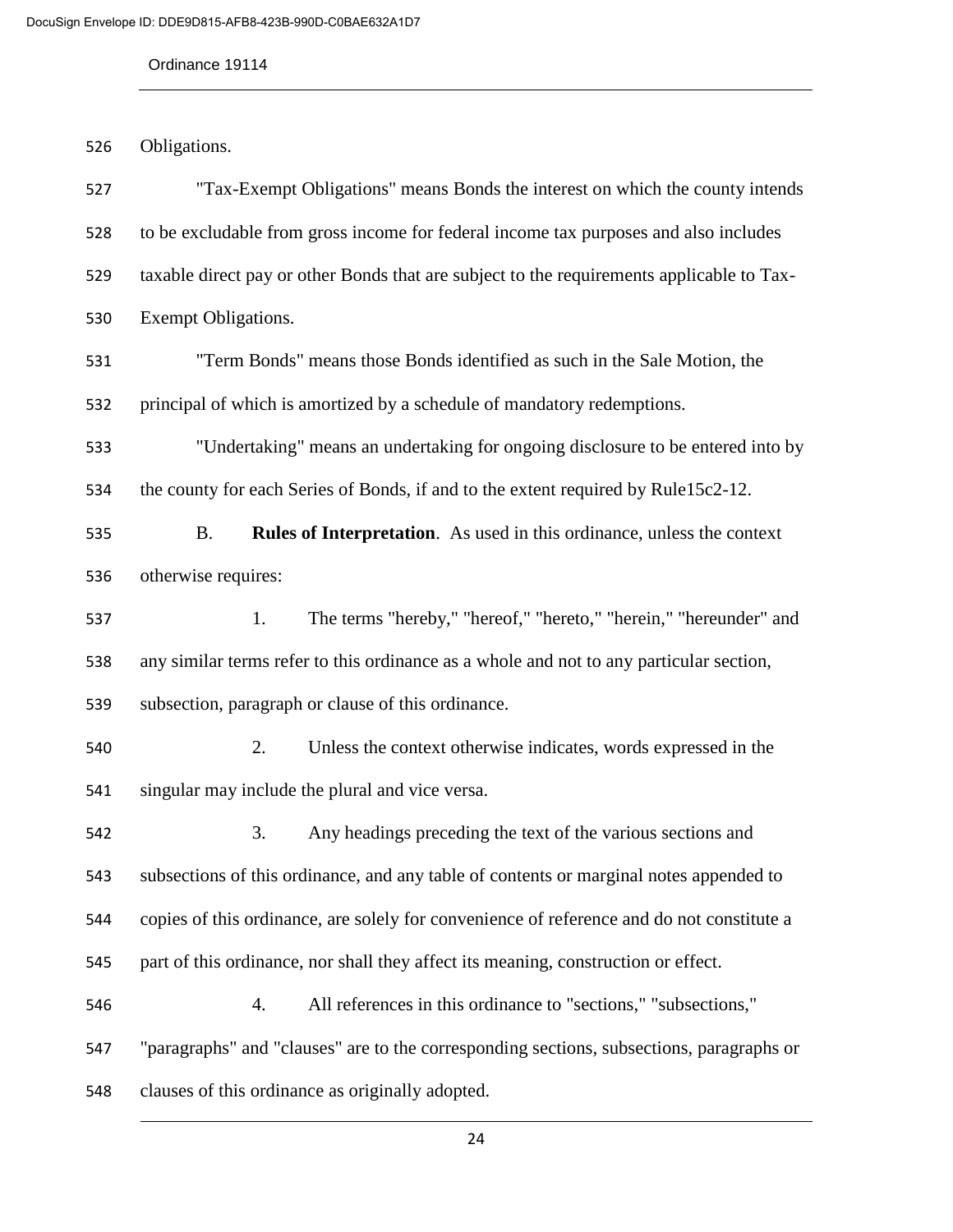| 549 | The term "including" means "including without limitation."<br>5.                          |
|-----|-------------------------------------------------------------------------------------------|
| 550 | <b>SECTION 2.</b> Findings. The council finds that it is in the best interests of the     |
| 551 | county and ratepayers of the System that the county retain the flexibility to issue the   |
| 552 | Bonds in one or more Series, as Junior Lien Obligations and/or Multi-Modal                |
| 553 | LTGO/Sewer Revenue Bonds, to sell or remarket the Bonds from time to time in the          |
| 554 | same Mode or a different Mode, and to enter into, amend, extend or replace Credit         |
| 555 | Enhancement, a Liquidity Facility, and/or agreement with Bondowners. To achieve this      |
| 556 | flexibility, the council further finds that it is in the best interests of the county and |
| 557 | ratepayers of the System that the sale of Bonds in one or more Series, as Junior Lien     |
| 558 | Obligations and/or Multi-Modal LTGO/Sewer Revenue Bonds, as Tax-Exempt                    |
| 559 | Obligations or otherwise, by competitive bid, negotiated sale, or sale to the federal     |
| 560 | government or other purchaser, for current or future delivery, be determined by the       |
| 561 | Finance Director, in consultation with the county's financial advisors.                   |
| 562 | <b>SECTION 3.</b> Authorization of Bonds. To provide funds to necessary to pay            |
| 563 | costs of acquiring, constructing and equipping improvements, additions or betterments to  |
| 564 | the System as set forth in the Comprehensive Plan and the Capital Improvement Budget,     |
| 565 | the county is authorized to issue one or more Series of the Bonds in the aggregate        |
| 566 | principal amount of \$PAR AMOUNT.<br>The Bonds may be issued in one or more               |
| 567 | Series of Junior Lien Obligations and/or Multi-Modal LTGO/Sewer Revenue Bonds, as         |
| 568 | provided in Section 25.A. of this ordinance, each such Series of Junior Lien Obligations  |
| 569 | to be designated as "King County, Washington, Junior Lien Sewer Revenue Bonds" with       |
| 570 | an applicable year and Series designation, and each such Series of Multi-Modal            |
| 571 | LTGO/Sewer Revenue Bonds to be designated as "King County, Washington, Multi-             |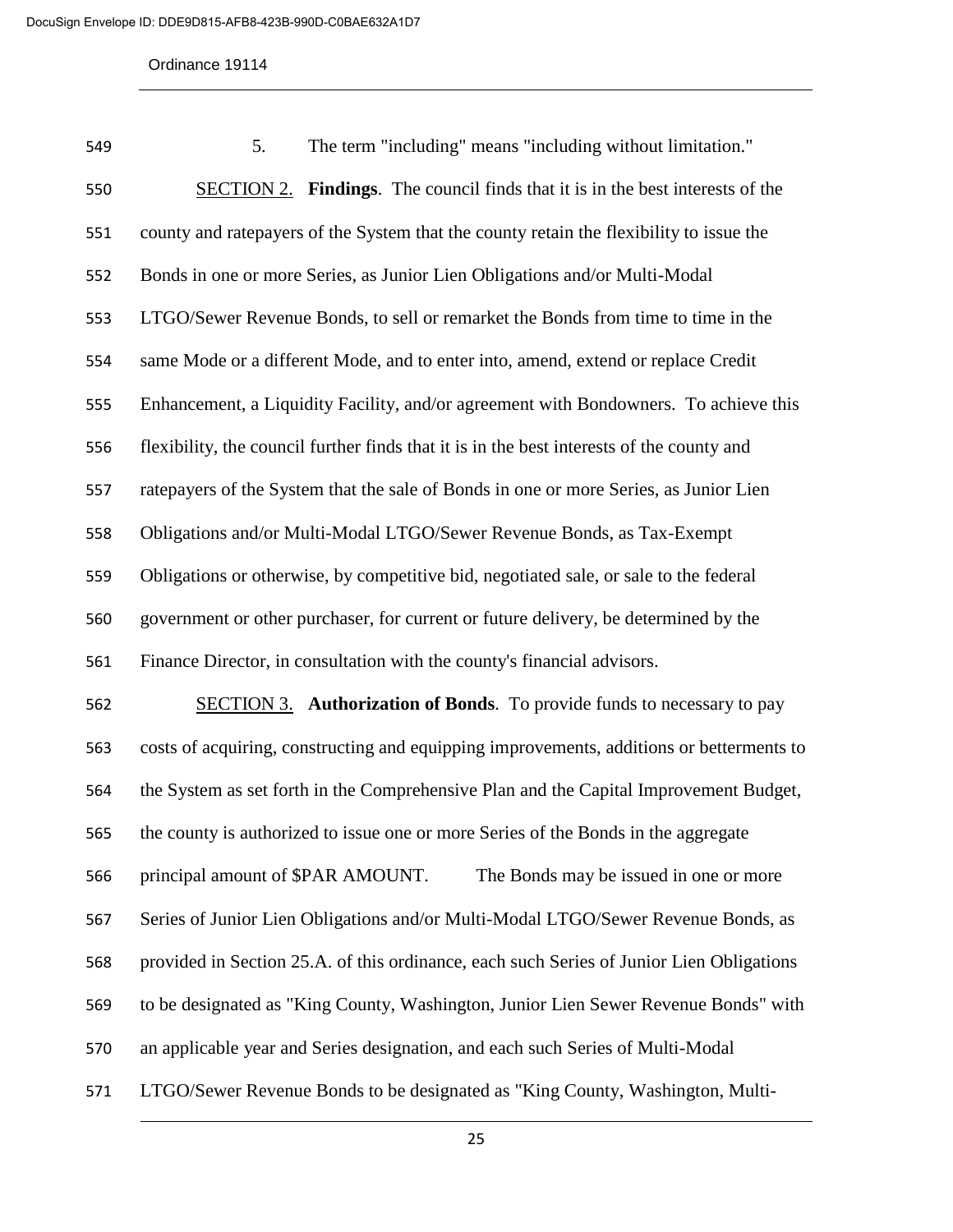| 572 | Modal Limited Tax General Obligation Bonds (Payable from Sewer Revenues)" with an            |
|-----|----------------------------------------------------------------------------------------------|
| 573 | applicable year and Series designation. The Bonds shall be fully registered as to both       |
| 574 | principal and interest; shall be numbered separately in such manner and with any             |
| 575 | additional designation as the Registrar deems necessary for purposes of identification;      |
| 576 | and shall be in the denominations, dated the date and mature on the dates, in the years      |
| 577 | and in the amounts established as provided in Section 25 of this ordinance.                  |
| 578 | The Bonds shall bear interest (computed, unless otherwise provided in the Mode               |
| 579 | Agreement or Sale Motion, on the basis of a 360-day year of twelve 30-day months) from       |
| 580 | their dated date or from the most recent interest payment date to which interest has been    |
| 581 | paid or duly provided for, whichever is later, payable on interest payment dates and at the  |
| 582 | rate or rates established as provided in Section 25 of this ordinance. The Accreted Values   |
| 583 | of any Bonds that are Capital Appreciation Bonds shall be set forth in the Mode              |
| 584 | Agreement or Sale Motion.                                                                    |
| 585 | <b>SECTION 4. Registration, Exchange and Payments.</b>                                       |
| 586 | Registrar/Bond Register. In accordance with KCC 4.84 and except as<br>A.                     |
| 587 | otherwise set forth in the Mode Agreement or Sale Motion, the county adopts for the          |
| 588 | Bonds the system of registration specified and approved by the Washington State Finance      |
|     |                                                                                              |
| 589 | Committee, which utilizes the fiscal agent of the State as registrar, authenticating agent,  |
| 590 | paying agent and transfer agent. The Registrar shall keep, or cause to be kept, at its       |
| 591 | designated corporate trust office, sufficient books for the registration and transfer of the |

- The Bond Register shall contain the name and mailing address of the Registered Owner
- of each Bond and the principal amount and number of each of the Bonds held by each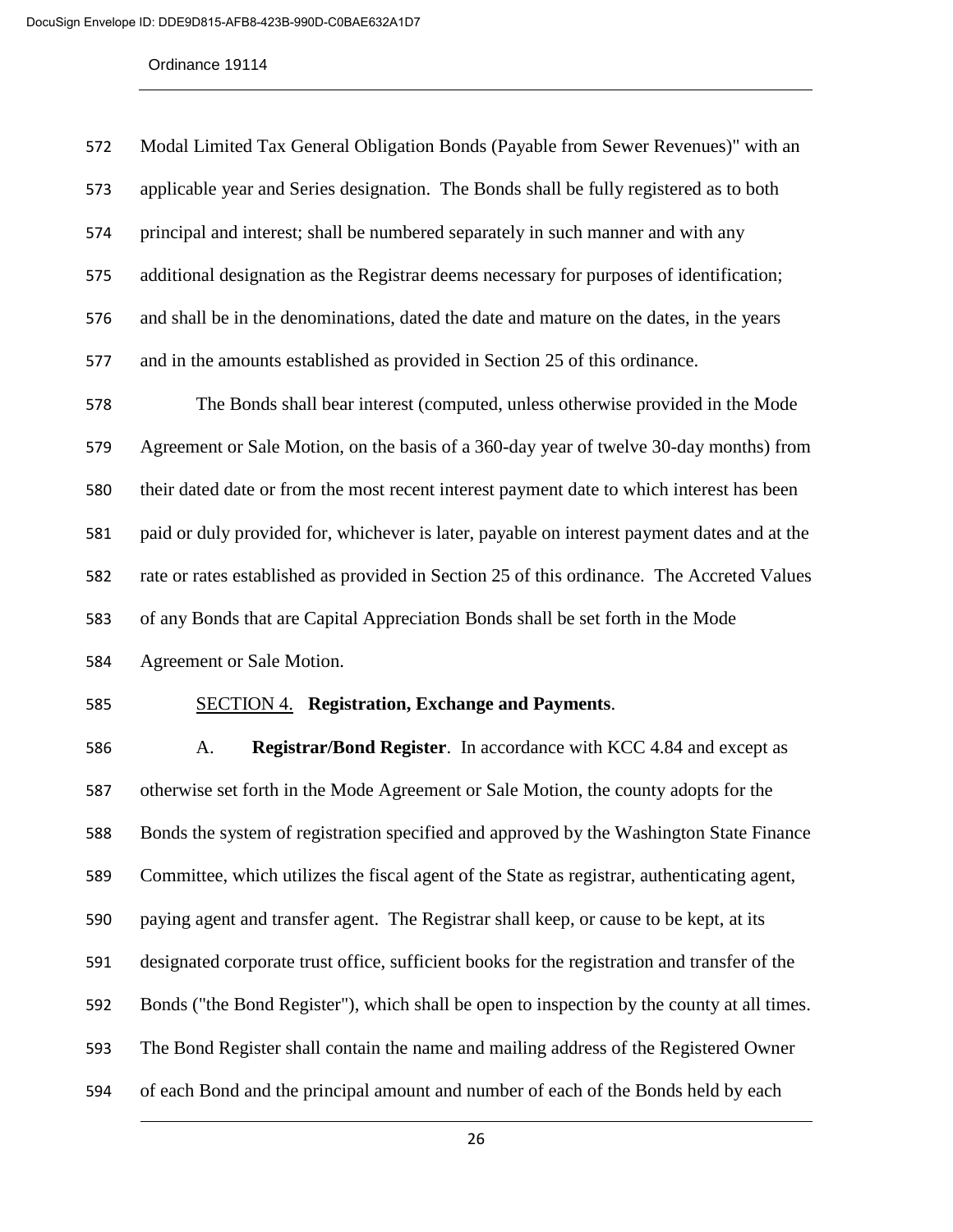Registered Owner. The Registrar is authorized, on behalf of the county, to authenticate and deliver Bonds transferred or exchanged in accordance with the provisions of the Bonds and this ordinance, to serve as the county's paying agent for the Bonds and to carry out all of the Registrar's powers and duties under this ordinance. The Registrar shall be responsible for the representations contained in its Certificate of Authentication on the Bonds. The Registrar may become the Owner of Bonds with the same rights it would have if it were not the Registrar and, to the extent permitted by law, may act as depository for and permit any of its officers or directors to act as members of, or in any other capacity with respect to, any committee formed to protect the rights of Owners.

 B. **Registered Ownership**. The Bonds shall be issued only in registered form as to both principal and interest and shall be recorded on the Bond Register. The county and the Registrar, each in its discretion, may deem and treat the Registered Owner of each Bond as the absolute owner thereof for all purposes, and neither the county nor the Registrar shall be affected by any notice to the contrary. Payment of each Bond shall be made as described in Section 4.E. of this ordinance, but registration of ownership of each Bond may be transferred as provided herein. All payments made as described in Section 4.E. of this ordinance shall be valid and shall satisfy and discharge the liability of the county upon such Bond to the extent of the amount or amounts so paid.

 C. **Use of Depository**. Each Bond registered in the name of the Securities Depository shall be held fully immobilized in book-entry only form by the Securities Depository in accordance with the provisions of the Letter of Representations. Neither the county nor the Registrar shall have any obligation to participants of any Securities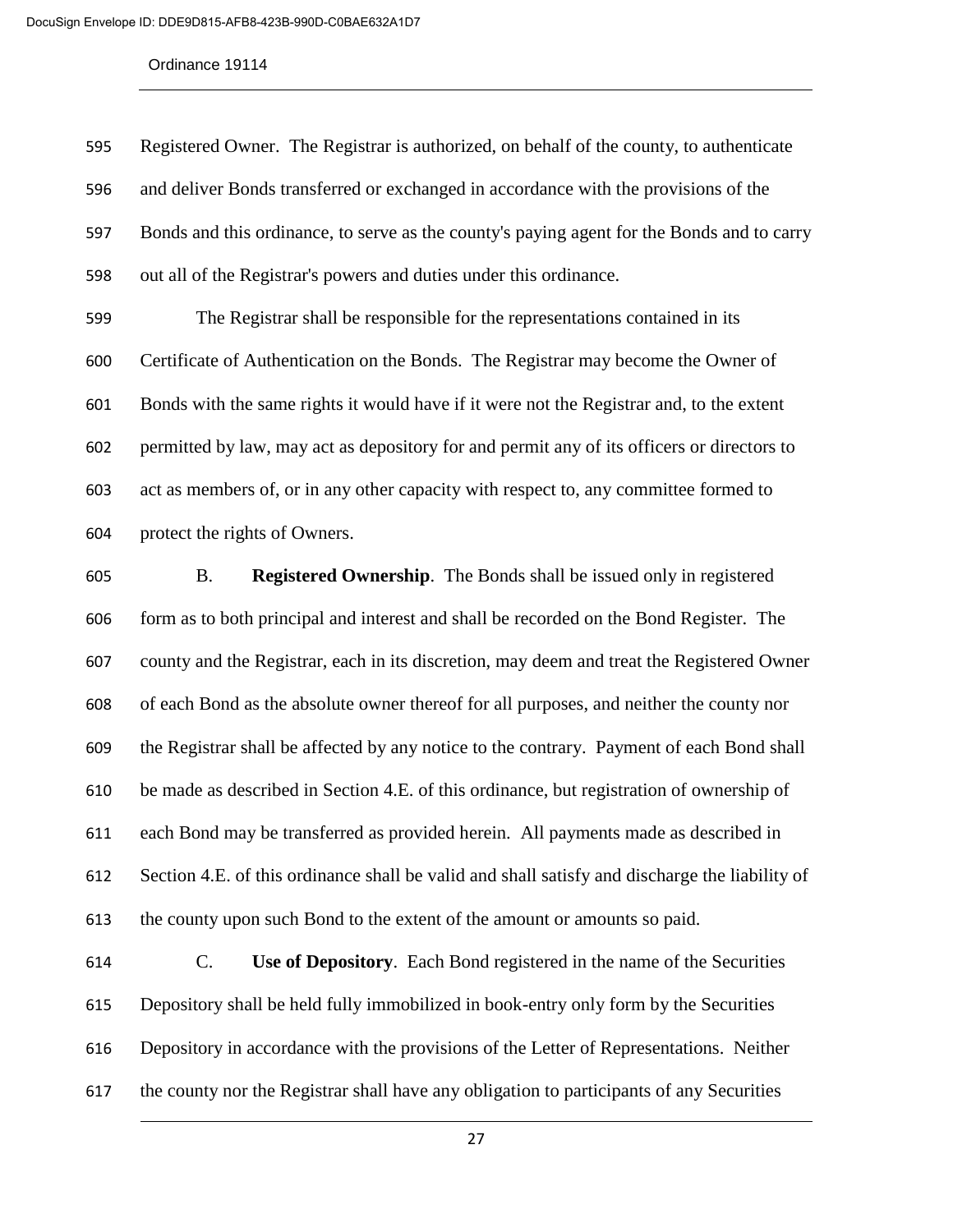Depository or the persons for whom they act as nominees regarding the accuracy of any records maintained by the Securities Depository or its participants. Neither the county nor the Registrar shall be responsible for any notice that is permitted or required to be given to the Registered Owner of any Bond registered in the name of the Securities Depository except such notice as is required to be given by the Registrar to the Securities Depository.

 So long as the Bonds are registered in the name of the Securities Depository, the Securities Depository shall be deemed to be the Registered Owner for all purposes hereunder, and all references to Registered Owners shall mean the Securities Depository and shall not mean the Beneficial Owners. Registered ownership of any Bond registered in the name of the Securities Depository may not be transferred except: (a) to any successor Securities Depository; (b) to any substitute Securities Depository appointed by the county; or (c) to any person if the Bond is no longer to be held by a Securities Depository.

 Upon the resignation of the Securities Depository, or upon a termination of the services of the Securities Depository by the county, the county may appoint a substitute Securities Depository. If (a) the Securities Depository resigns and the county does not appoint a substitute Securities Depository, or (b) the county terminates the services of the Securities Depository, the Bonds no longer shall be held in book-entry only form and the registered ownership of each Bond may be transferred to any person as provided in this ordinance or as set forth in the Mode Agreement or Sale Motion.

 D. **Registration Covenant**. The county covenants that, until all Tax-Exempt Obligations have been surrendered and canceled, it will maintain a system for recording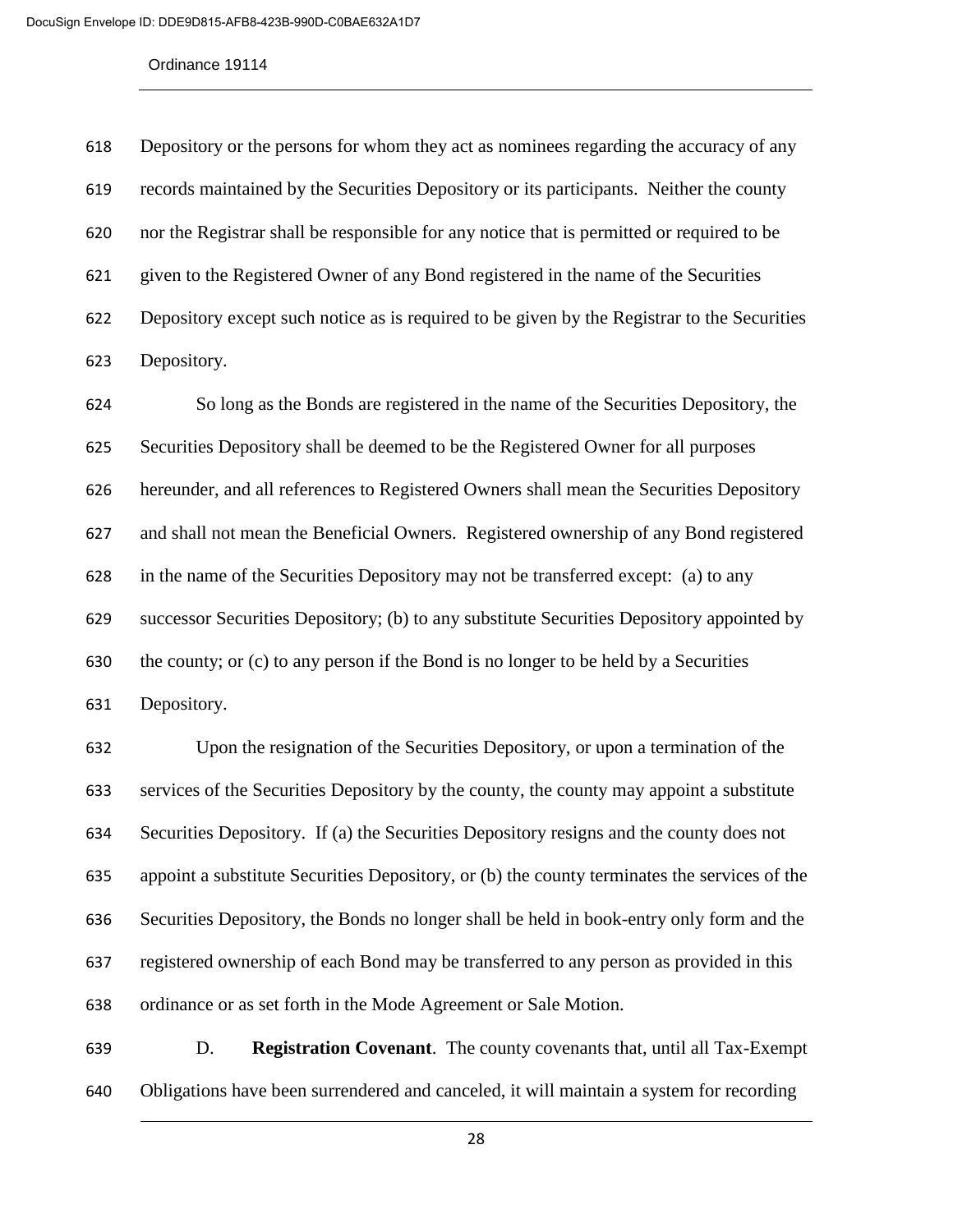the ownership of each Bond that complies with the provisions of Section 149 of the Code. E. **Place and Medium of Payment**. Principal of and premium, if any, and interest on the Bonds are payable in lawful money of the United States of America. Principal of and premium, if any, and interest on each Bond registered in the name of the Securities Depository are payable in the manner set forth in the Letter of Representations. Unless otherwise specified in the Mode Agreement or Sale Motion, interest on each Bond not registered in the name of the Securities Depository is payable by electronic transfer on the interest payment date, or by check or draft of the Registrar mailed on the interest payment date to the Registered Owner at the address appearing on the Bond Register on the Record Date. The county is not required to make electronic transfers except pursuant to a request by a Registered Owner in writing received on or prior to the Record Date and at the sole expense of the Registered Owner. Unless otherwise specified in the Mode Agreement or Sale Motion, the principal of and premium, if any, on each Bond not registered in the name of the Securities Depository are payable upon presentation and surrender of the Bond by the Registered Owner to the Registrar at maturity or upon prior redemption in full.

 F. **Transfer or Exchange of Registered Ownership; Change in Denominations.** The registered ownership of any Bond may be transferred or exchanged, but no transfer or exchange of any Bond shall be valid unless it is surrendered to the Registrar with the assignment form appearing on such Bond duly executed by the Registered Owner or such Registered Owner's duly authorized agent in a manner satisfactory to the Registrar. Upon such surrender, the Registrar shall cancel the surrendered Bond and shall authenticate and deliver, without charge to the Registered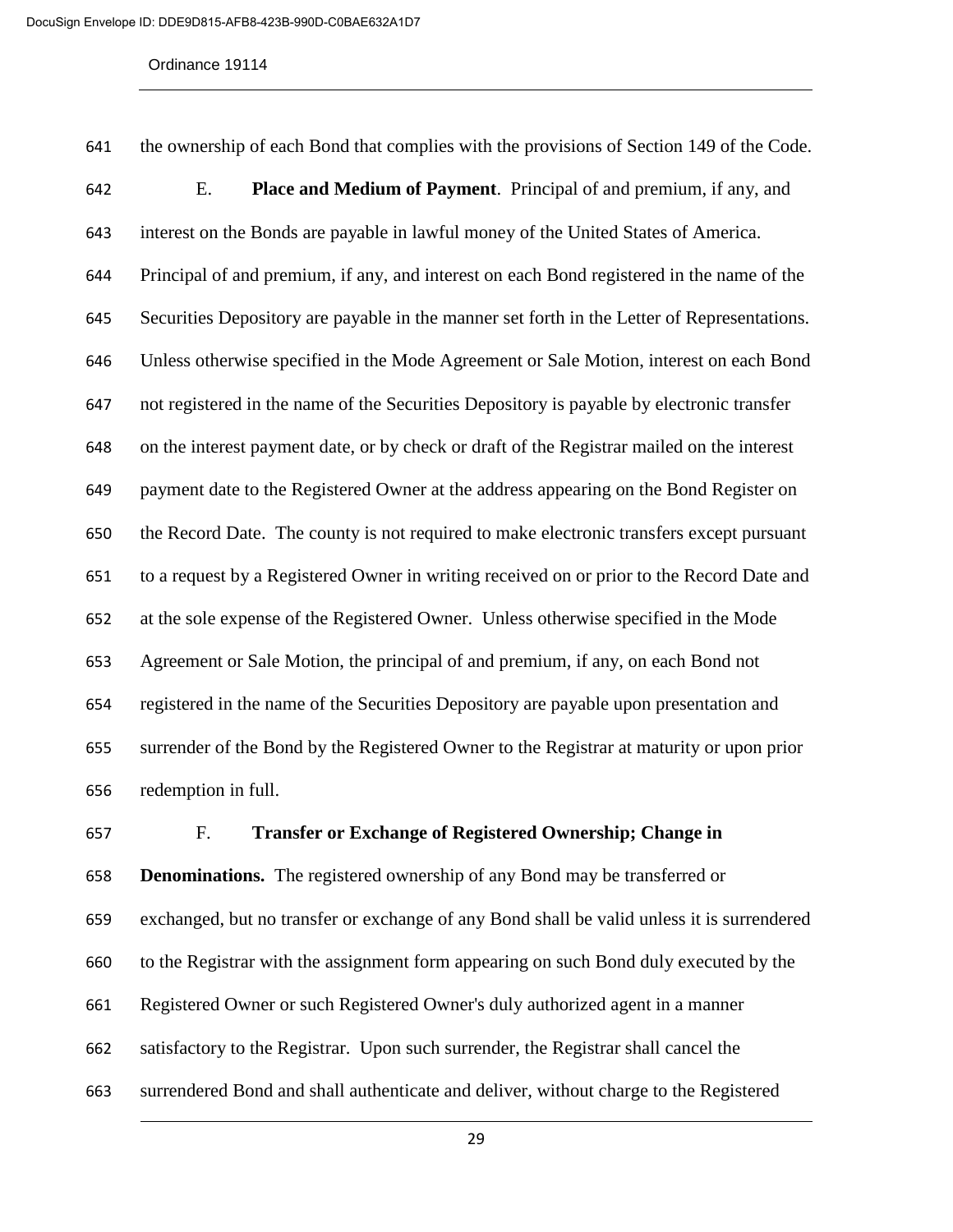| 664 | Owner or transferee therefor, a new Bond (or Bonds, at the option of the new Registered |
|-----|-----------------------------------------------------------------------------------------|
| 665 | Owner) of the same Series, date, maturity and interest rate and for the same aggregate  |
| 666 | principal amount in any authorized denomination, naming as Registered Owner the         |
| 667 | person or persons listed as the assignee on the assignment form appearing on the        |
| 668 | surrendered Bond, in exchange for such surrendered and cancelled Bond. Any Bond may     |
| 669 | be surrendered to the Registrar and exchanged, without charge, for an equal aggregate   |
| 670 | principal amount of Bonds of the same Series, date, maturity and interest rate, in any  |
| 671 | authorized denomination. The Registrar shall not be obligated to exchange or transfer   |
| 672 | any Bond during the period between the Record Date and any principal payment or         |
| 673 | redemption date, or, in the case of any proposed redemption of a Bond, after mailing of |
| 674 | the notice of the call of the Bond for redemption.                                      |

# SECTION 5. **Redemption Provisions; Purchase of Bonds**.

 A. **Optional Redemption.** All or some of a Series of Bonds may be subject to redemption prior to their stated maturity dates at the option of the county at the times and on the terms set forth in the Mode Agreement or Sale Motion.

 B. **Mandatory Redemption.** The county shall redeem any Term Bonds, if not redeemed under the optional redemption provisions set forth in the Mode Agreement or Sale Motion or purchased under the provisions set forth herein, randomly (or in such other manner as set forth in the Mode Agreement or Sale Motion or as the Registrar shall determine) at par plus accrued interest on the dates and in the years and principal amounts set forth in the Mode Agreement or Sale Motion. If the county redeems Term Bonds under the optional redemption provisions set

forth in the Mode Agreement or Sale Motion or purchases for cancellation or defeases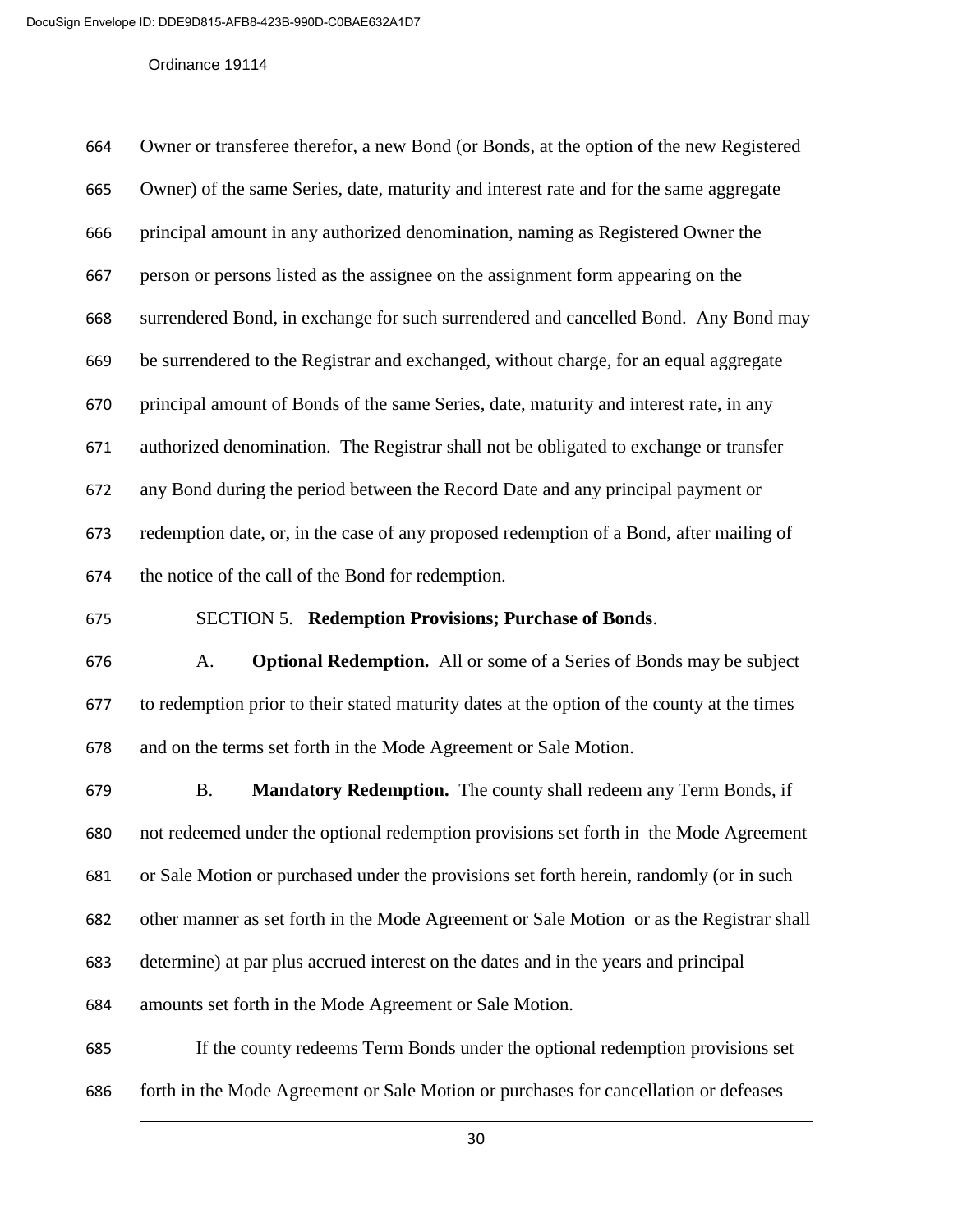Term Bonds, the Term Bonds so redeemed, purchased or defeased (irrespective of their redemption or purchase prices) shall, unless otherwise provided in the Mode Agreement or Sale Motion, be credited against one or more scheduled mandatory redemption amounts for those Term Bonds. The county shall determine the manner in which the credit is to be allocated and shall notify the Registrar in writing of its allocation at least 60 days prior to the earliest mandatory redemption date for the maturity of Term Bonds for which notice of redemption has not already been given.

 C. **Partial Redemption.** Whenever less than all of the Bonds of a single maturity of a Series are to be redeemed, the Securities Depository shall select the Bonds registered in the name of the Securities Depository to be redeemed in accordance with the Letter of Representations, and the Registrar shall select all other Bonds to be redeemed randomly, or in such other manner set forth in the Mode Agreement or Sale Motion or as the Registrar shall determine.

 Portions of the principal amount of any Bond, in authorized denominations, may be redeemed, unless otherwise provided in the Mode Agreement or Sale Motion. If less than all of the principal amount of any Bond is redeemed, upon surrender of that Bond to the Registrar, there shall be issued to the Registered Owner, without charge therefor, a new Bond (or Bonds, at the option of the Registered Owner) of the same Series, maturity and interest rate in any authorized denomination in the aggregate total principal amount remaining outstanding.

 D. **Purchase.** The county reserves the right and option to purchase any or all of the Bonds offered to the county at any time at any price acceptable to the county plus accrued interest to the date of purchase.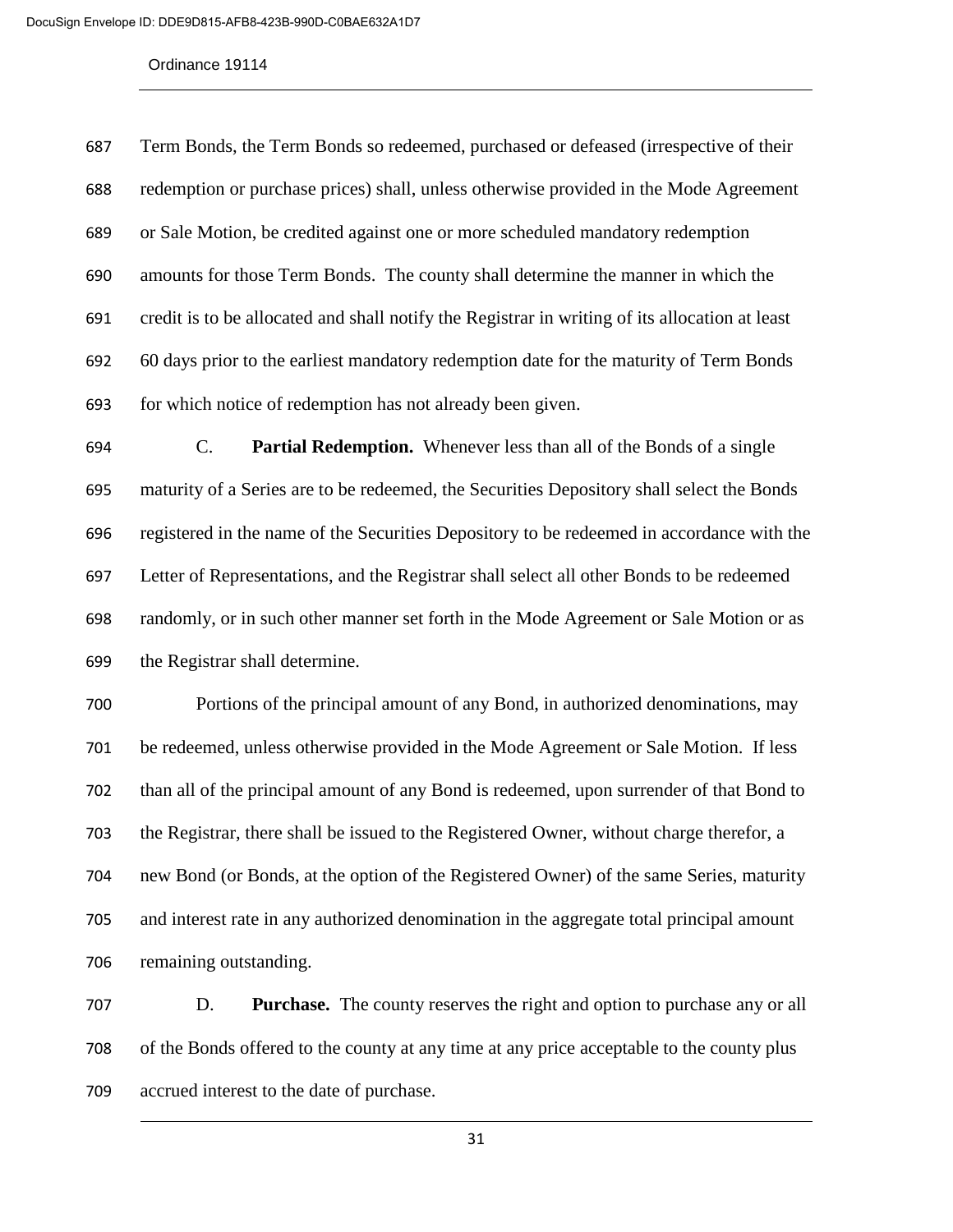SECTION 6. **Notice and Effect of Redemption**. Notice of redemption of each Bond registered in the name of the Securities Depository shall be given in accordance with the Letter of Representations. Unless otherwise set forth in the Mode Agreement or Sale Motion, notice of redemption of each Bond, unless waived by the Registered Owner, shall be given by the Registrar not less than 20 nor more than 60 days prior to the date fixed for redemption by first-class mail, postage prepaid, to the Registered Owner at the address appearing on the Bond Register on the Record Date. The requirements of the preceding sentences shall be deemed to have been fulfilled when notice has been mailed as so provided, whether or not it is actually received by any Owner. Notice of redemption shall also be mailed or sent electronically within the same period to the MSRB, to any nationally recognized rating agency then maintaining a rating on the Bonds at the request of the county, and to such other persons and with such additional information as the Finance Director shall determine, but such further notice shall not be a condition precedent to the redemption of any Bond.

 In the case of an optional redemption, the notice of redemption may state that the county retains the right to rescind the redemption notice and the redemption by giving a notice of rescission to the affected Registered Owners at any time on or prior to the date fixed for redemption. Any notice of optional redemption that is so rescinded shall be of no effect, and each Bond for which a notice of optional redemption has been rescinded shall remain outstanding.

 Interest on each Bond called for redemption shall cease to accrue on the date fixed for redemption, unless either the notice of optional redemption is rescinded as set forth above or money sufficient to effect such redemption is not on deposit with the Registrar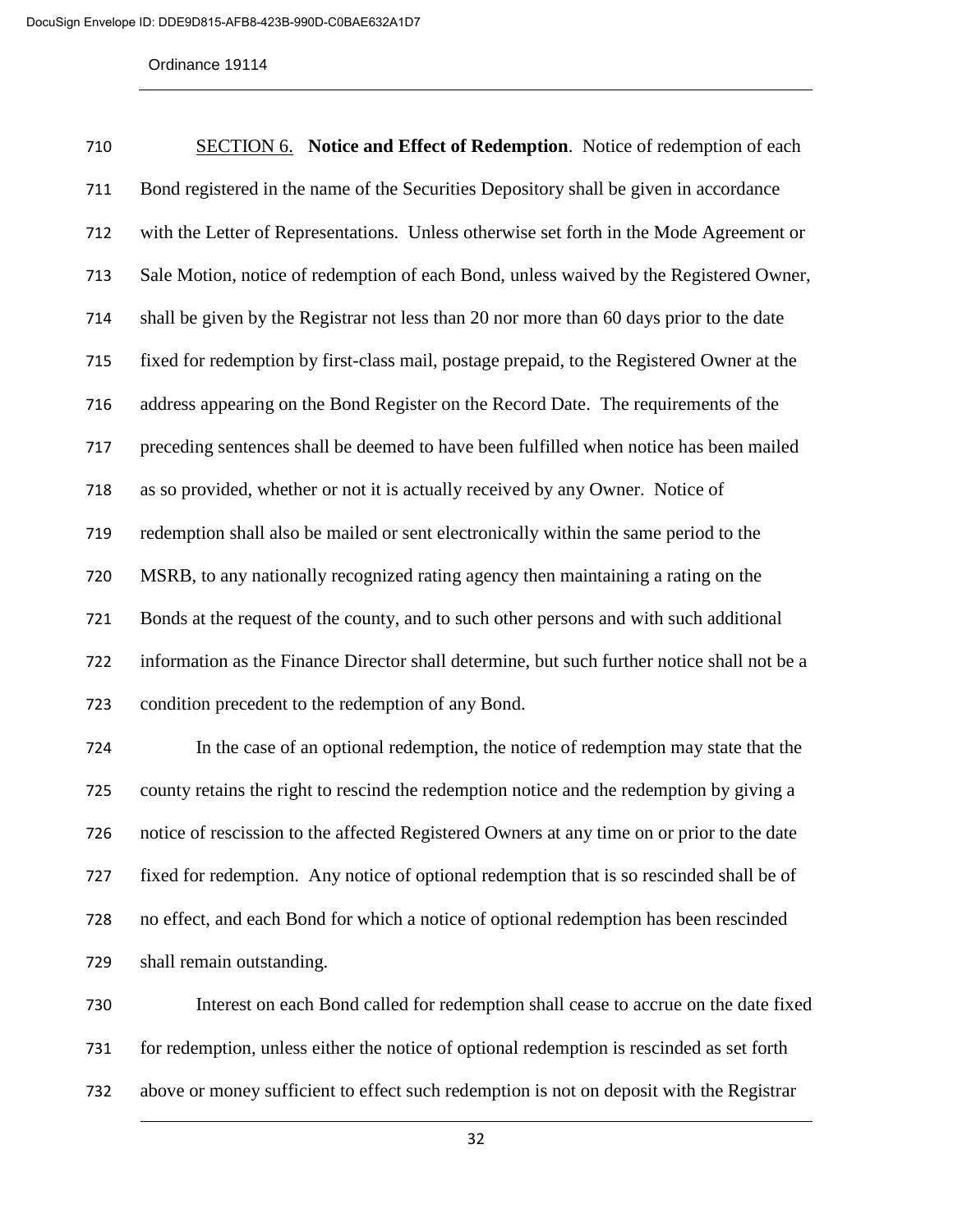or in a trust account established to refund or defease the Bond.

| 734 | <b>SECTION 7. Form and Execution of Bonds.</b> Bonds issued as Junior Lien                   |
|-----|----------------------------------------------------------------------------------------------|
| 735 | Obligations shall be in substantially the form set forth in Attachment B to this ordinance.  |
| 736 | Bonds issued as Multi-Modal LTGO/Sewer Revenue Bonds shall be in substantially the           |
| 737 | form set forth in Attachment C to this ordinance. The Bonds shall be signed by the           |
| 738 | county executive and the clerk of the council, either or both of whose signatures may be     |
| 739 | manual or in facsimile, and the seal of the county or a facsimile reproduction thereof shall |
| 740 | be impressed or printed thereon.                                                             |
| 741 | Only a Bond bearing a Certificate of Authentication, set forth in Attachment B or            |
| 742 | Attachment C to this ordinance, as applicable, manually signed by the Registrar, shall be    |
| 743 | valid or obligatory for any purpose or entitled to the benefits of this ordinance. The       |
| 744 | authorized signing of a Certificate of Authentication shall be conclusive evidence that the  |
| 745 | Bond so authenticated has been duly executed, authenticated and delivered and is entitled    |
| 746 | to the benefits of this ordinance.                                                           |
| 747 | If any officer whose manual or facsimile signature appears on a Bond ceases to be            |
| 748 | an officer of the county authorized to sign bonds before the Bond bearing that officer's     |
| 749 | manual or facsimile signature is authenticated by the Registrar or issued or delivered by    |
| 750 | the county, that Bond nevertheless may be authenticated, issued and delivered and, when      |
| 751 | authenticated, issued and delivered, shall be as binding on the county as though that        |
| 752 | person had continued to be an officer of the county authorized to sign bonds. Any Bond       |
| 753 | also may be signed on behalf of the county by any person who, on the actual date of          |
|     |                                                                                              |

signing of the Bond, is an officer of the county authorized to sign bonds, although he or

she did not hold the required office on the dated date of the Bond.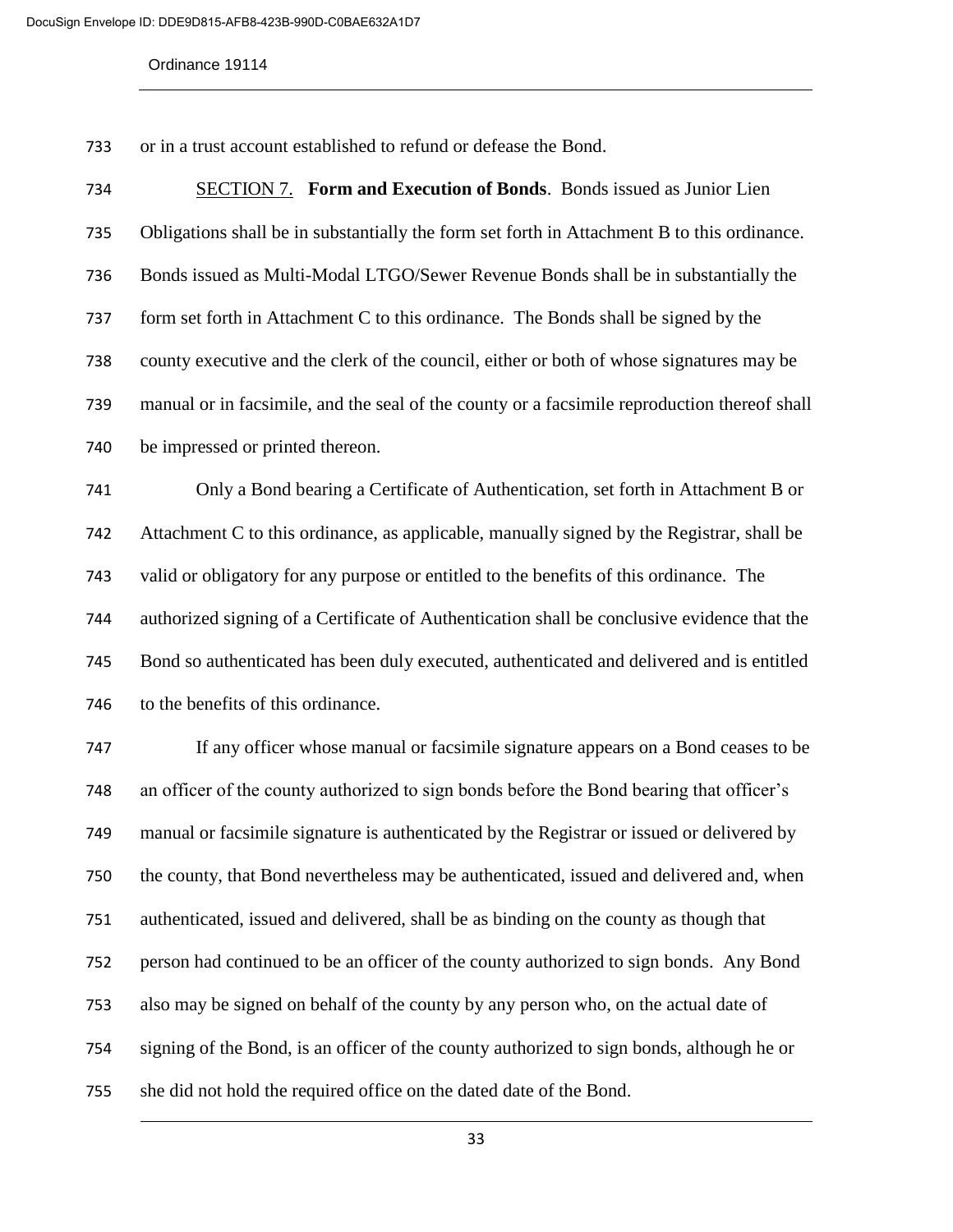| 756 | <b>SECTION 8.</b> Mutilated, Lost, Stolen or Destroyed Bonds. If any Bond                   |
|-----|---------------------------------------------------------------------------------------------|
| 757 | becomes mutilated, the Registrar may authenticate and deliver a new Bond or Bonds of        |
| 758 | like amount, date, Series, interest rate and tenor to the Registered Owner thereof upon the |
| 759 | Registered Owner's paying the expenses and charges of the county and the Registrar in       |
| 760 | connection therewith and upon surrender to the Registrar of the Bond so mutilated.          |
| 761 | Every mutilated Bond so surrendered shall be canceled and destroyed by the Registrar.       |
| 762 | If any Bond is lost, stolen or destroyed, the Registrar may authenticate and deliver        |
| 763 | a new Bond or Bonds of like amount, date, Series, interest rate and tenor to the            |
| 764 | Registered Owner thereof upon the Registered Owner's paying the expenses and charges        |
| 765 | of the county and the Registrar in connection therewith and upon filing with the Registrar  |
| 766 | evidence satisfactory to the Registrar that such Bond was actually lost, stolen or          |
| 767 | destroyed and of registered ownership thereof, and upon furnishing the county and the       |
| 768 | Registrar with indemnity satisfactory to the Finance Director and the Registrar.            |
| 769 | <b>SECTION 9.</b> Junior Lien Bond Fund. A special fund of the county designated            |
| 770 | the "King County, Washington, Junior Lien Obligation Redemption Fund" has heretofore        |
| 771 | been created for, and is hereby continued, along with the purpose of paying Junior Lien     |
| 772 | Obligations. The Junior Lien Bond Fund shall be held separate and apart from all other      |
| 773 | funds and accounts of the county and shall be a trust fund for the owners of Junior Lien    |
| 774 | Obligations.                                                                                |
| 775 | The county hereby irrevocably obligates and binds itself to set aside and pay into          |
| 776 | the Junior Lien Bond Fund out of Revenue of the System amounts sufficient, together         |
| 777 | with income from the investment of money in the Junior Lien Bond Fund, and any other        |
| 778 | money on deposit in the Junior Lien Bond Fund and legally available, to pay all Bonds       |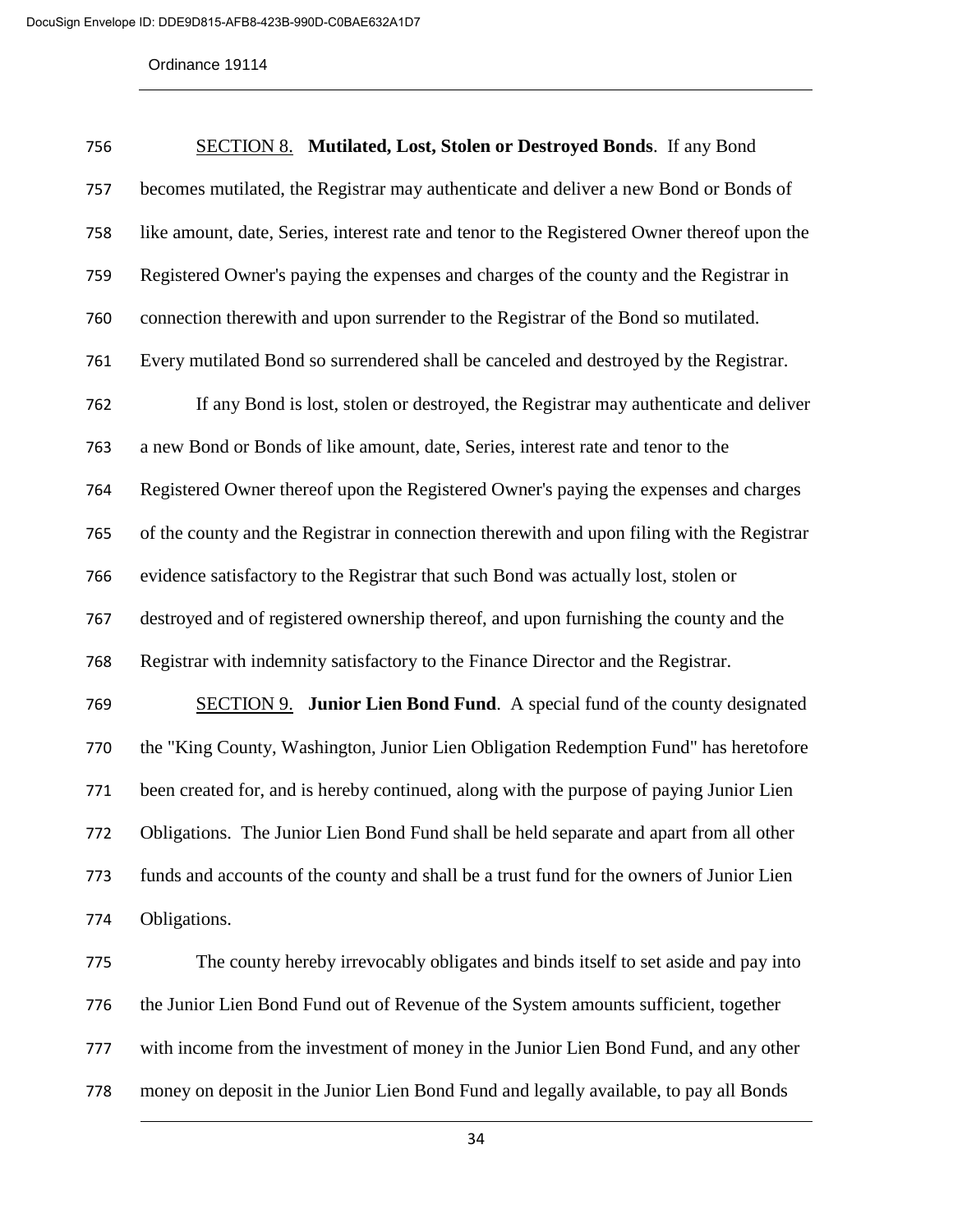that are issued as Junior Lien Obligations as the same become due and payable. Any Series of the Bonds also may be payable from and secured by Credit Enhancement or be payable from a Liquidity Facility that provides for payment of that Series of Bonds, and such Credit Enhancement or Liquidity Facility need not secure payment of any other Series of the Bonds. The county's payment obligation with respect to Bonds secured by Credit Enhancement shall be deemed satisfied if provided by draws on the Credit Enhancement.

 There is hereby authorized to be created a special account in the Junior Lien Bond Fund for the Bonds. All money required by this section to be deposited into the Junior Lien Bond Fund for the payment of principal of and interest on the Bonds that are issued as Junior Lien Obligations may be deposited into the account created for such Bonds, and the county hereby covenants to budget for each such payment of principal and interest when due. Money in the account will be treated in all respects as all other money in the Junior Lien Bond Fund, but will be accounted for separately for the purpose of calculating any Rebate Amount payable with respect to such Bonds.

 Payments on account of the Bonds that are issued as Junior Lien Obligations will be made out of Revenue of the System into the applicable account in the Junior Lien Bond Fund on or before the day each payment of principal of or interest on the Bonds is due.

 If any Bonds are designated as Term Bonds pursuant to Section 25 of this ordinance, there shall be set forth in the Mode Agreement or Sale Motion a mandatory redemption schedule to amortize the principal of those Term Bonds. Payments of principal of Term Bonds under any such mandatory redemption schedule shall be made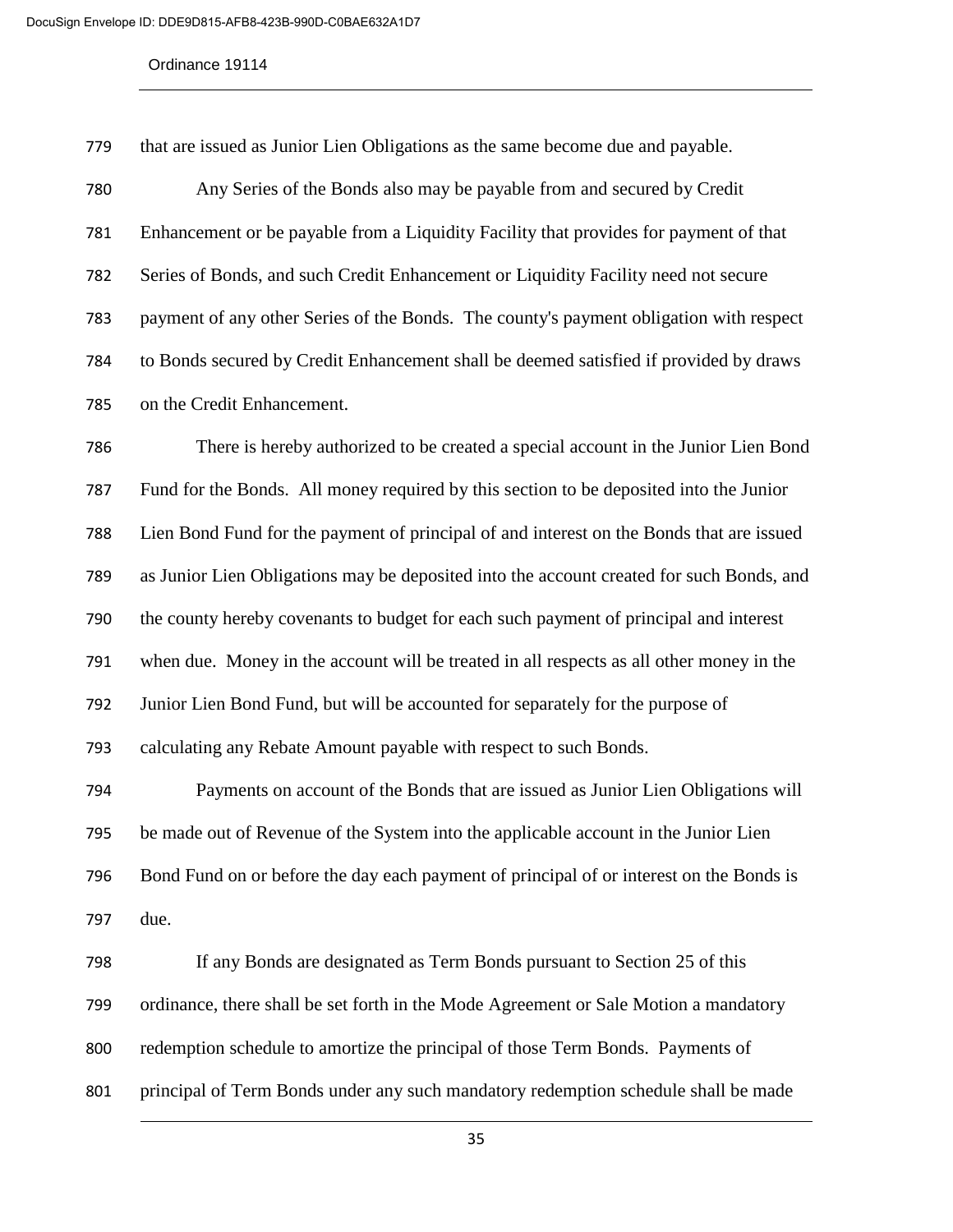from the Junior Lien Bond Fund, as provided in this section, to the extent not credited pursuant to Section 5.B. of this ordinance.

 SECTION 10. **Pledge of Sewer Revenues to Junior Lien Obligations**. The Bonds that are issued as Junior Lien Obligations are special fund obligations payable only from amounts in deposit in the Junior Lien Bond Fund.

 The amounts covenanted in this ordinance to be paid out of Revenue of the System into the Junior Lien Bond Fund and the accounts therein constitute, and the county hereby grants to the Registered Owners of the Bonds and to any Credit Provider and Liquidity Provider with respect to obligations owed to them under a related reimbursement agreement or Liquidity Facility, a lien and charge on Revenue of the System junior, subordinate and inferior to Operating and Maintenance Expenses; junior, subordinate and inferior to the lien and charge on Revenue of the System for the payments required to be made into the Parity Bond Fund and the accounts therein (and Payment Agreement Payments with respect to Parity Bond Payment Agreements, and payments required to be made in connection with Qualified Insurance, a Qualified Letter of Credit or the Parity Bond Reserve Account as set forth in Section 15 of this ordinance); junior, subordinate and inferior to the lien and charge on Revenue of the System for the payments required to be made into the Parity Lien Obligation Bond Fund and the accounts therein (and Payment Agreement Payments with respect to Parity Lien Obligation Payment Agreements as set forth in Section 15 of this ordinance); equal to the lien and charge on Revenue of the System to pay and secure the payment of the outstanding Junior Lien Obligations and any Future Junior Lien Obligations (including Payment Agreement Payments with respect to Junior Lien Obligation Payment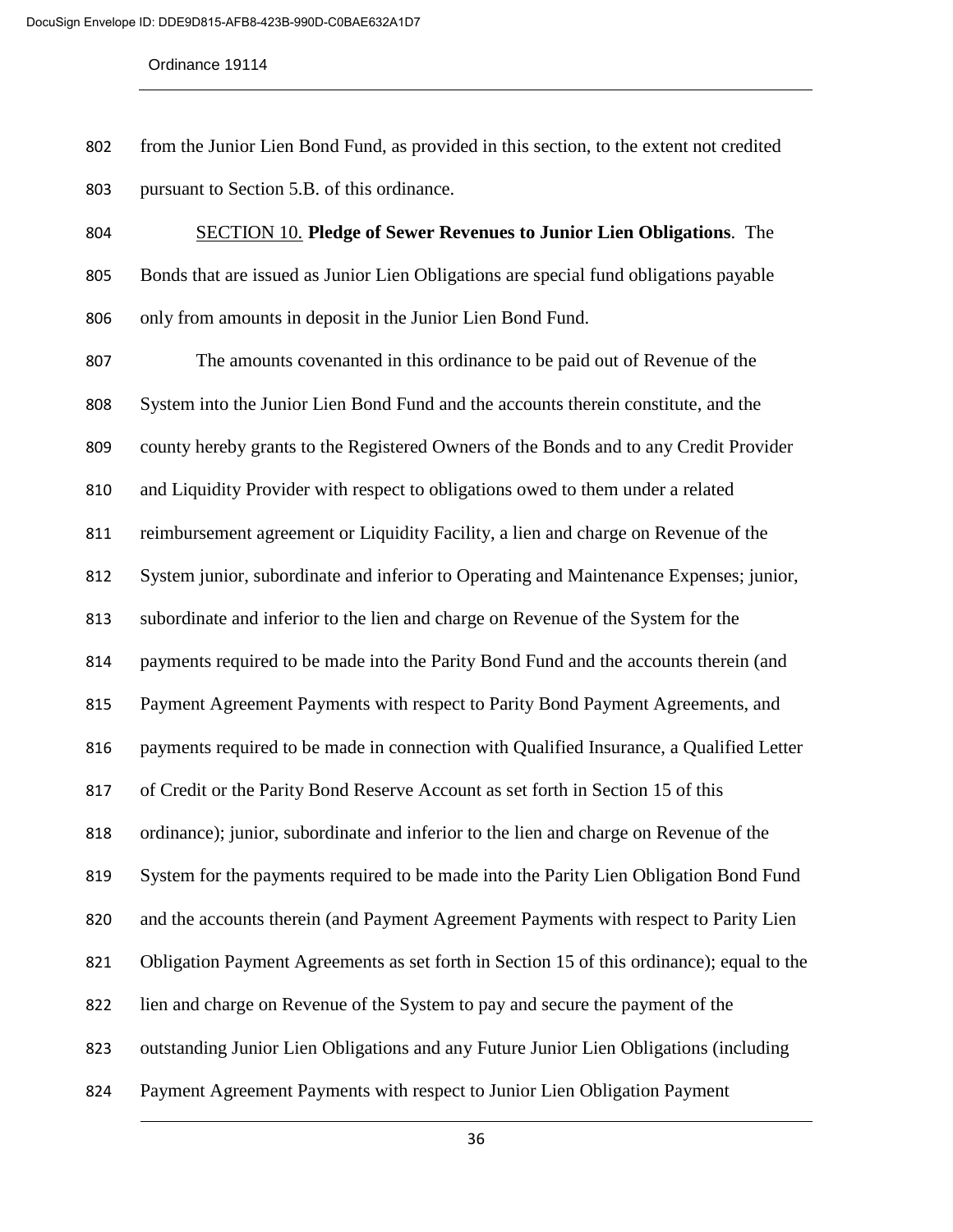| 825 | Agreements and to make any payments required to be made to providers of any credit           |
|-----|----------------------------------------------------------------------------------------------|
| 826 | enhancements or liquidity facilities for Junior Lien Obligations); and superior to all other |
| 827 | liens and charges of any kind or nature, including, inter alia, the lien and charge on       |
| 828 | Revenue of the System to pay and secure the payment of Multi-Modal LTGO/Sewer                |
| 829 | Revenue Bonds, Future Subordinate Lien Obligations, SRF Loans and Public Works               |
| 830 | Trust Fund Loans.                                                                            |

 The Bonds issued as Junior Lien Obligations are not a general obligation of the county. Neither the full faith and credit nor the taxing power of the county or the state of Washington or any political subdivision thereof is pledged to the payment of the Bonds issued as Junior Lien Obligations.

# SECTION 11. **Multi-Modal LTGO/Sewer Revenue Bond Fund**. A special

fund of the county designated the "King County, Washington, Multi-Modal Limited Tax

General Obligation (Payable from Sewer Revenue) Bond Fund" has heretofore been

created for the purpose of paying Multi-Modal LTGO/Sewer Revenue Bonds. The

Multi-Modal LTGO/Sewer Revenue Bond Fund shall be held separate and apart from all

other funds and accounts of the county and shall be a trust fund for the owners of Multi-

Modal LTGO/Sewer Revenue Bonds.

 The county hereby irrevocably obligates and binds itself to set aside and pay into the Multi-Modal LTGO/Sewer Revenue Bond Fund, from the sources described in Sections 12 and 13 of this ordinance, on or prior to the respective dates the same become due (and if such payment is made on the due date, such payment must be made in immediately available funds): (a) such amounts as are required to pay the interest scheduled to become due on the Bonds that are issued as Multi-Modal LTGO/Sewer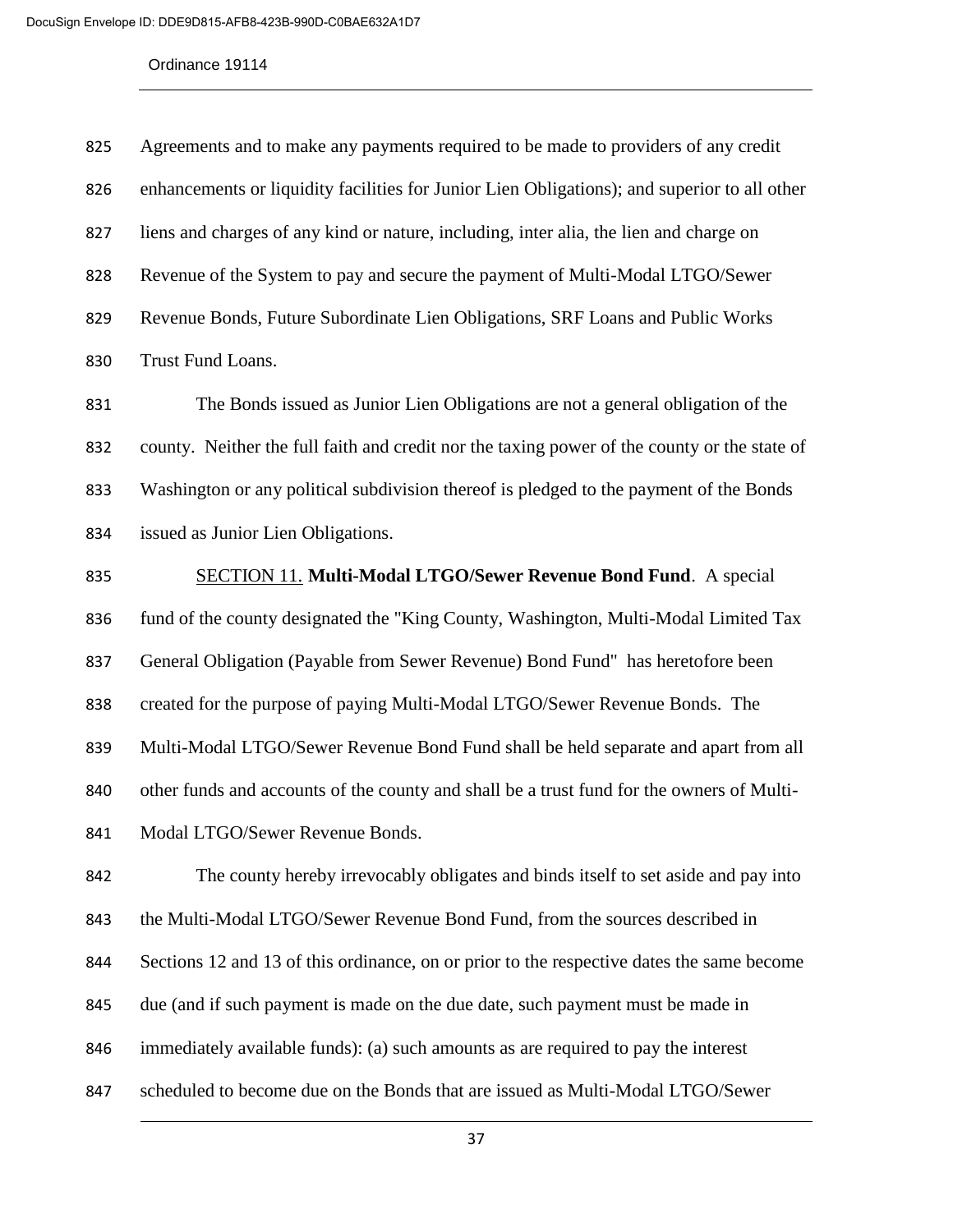Revenue Bonds; and (b) such amounts with respect to the Bonds that are issued as Multi- Modal LTGO/Sewer Revenue Bonds as are required to pay maturing principal, to make any required sinking fund payments and to redeem such Bonds in accordance with any mandatory redemption provisions, and the county hereby covenants to budget for each such payment of principal and interest when due.

 Any Series of the Bonds also may be payable from and secured by Credit Enhancement or be payable from a Liquidity Facility that provides for the payment of only that Series of Bonds, and such Credit Enhancement or Liquidity Facility need not secure payment of any other Series of the Bonds. The county's payment obligation with respect to Bonds secured by Credit Enhancement shall be deemed satisfied if provided by draws on the Credit Enhancement.

859 If any Bonds that are issued as Multi-Modal LTGO/Sewer Revenue Bonds are designated as Term Bonds pursuant to Section 25 of this ordinance, there shall be set 861 forth in the Mode Agreement or Sale Motion for that Series of Bonds a mandatory redemption schedule to amortize the principal of those Term Bonds. Payments of principal of Term Bonds under any such mandatory redemption schedule shall be made from the Multi-Modal LTGO/Sewer Revenue Bond Fund, as provided in this section, to the extent not credited pursuant to Section 5.B. of this ordinance.

## SECTION 12. **Pledge of Sewer Revenues to Multi-Modal LTGO/Sewer**

**Revenue Bonds**. The Bonds that are issued as Multi-Modal LTGO/Sewer Revenue

Bonds also are payable from and secured by a pledge of Revenue of the System. The

county hereby irrevocably obligates and binds itself to set aside and pay into the Multi-

Modal LTGO/Sewer Revenue Bond Fund out of Revenue of the System, on or prior to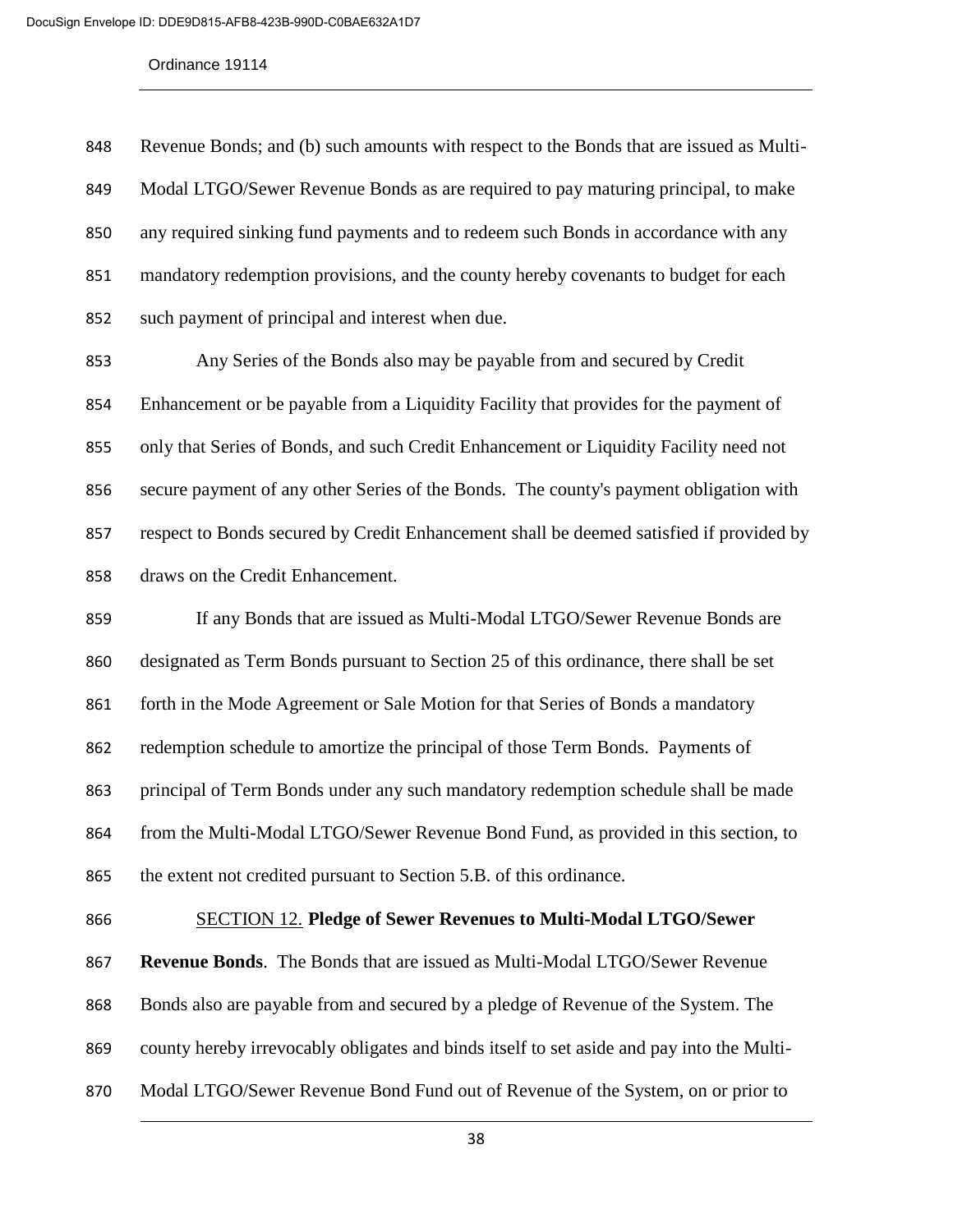the respective dates the same become due, the amounts required by Section 11 of this ordinance.

 The amounts covenanted in this ordinance to be paid out of Revenue of the System into the Multi-Modal LTGO/Sewer Revenue Bond Fund constitute, and the county hereby grants to the Registered Owners of the Bonds and to any Credit Provider and Liquidity Provider with respect to obligations owed to them under a related reimbursement agreement or Liquidity Facility, a lien and charge on Revenue of the System junior, subordinate and inferior to Operating and Maintenance Expenses; junior, subordinate and inferior to the lien and charge on Revenue of the System for the payments required to be made into the Parity Bond Fund and the accounts therein (and Payment Agreement Payments with respect to Parity Bond Payment Agreements, and payments required to be made in connection with Qualified Insurance, a Qualified Letter of Credit or the Parity Bond Reserve Account as set forth in Section 15 of this ordinance); junior, subordinate and inferior to the lien and charge on Revenue of the System for the payments required to be made into the Parity Lien Obligation Bond Fund and the accounts therein (and Payment Agreement Payments with respect to Parity Lien Obligation Payment Agreements as set forth in Section 15 of this ordinance); junior, subordinate and inferior to the lien and charge on Revenue of the System to pay and secure the payment of any Junior Lien Obligations (and Payment Agreement Payments with respect to Junior Lien Obligation Payment Agreements and required payments to providers of credit enhancement or liquidity facilities for Junior Lien Obligations as set forth in Section 15 of this ordinance); equal to the lien and charge on Revenue of the System to pay and secure the payment of any Outstanding Multi-Modal LTGO/Sewer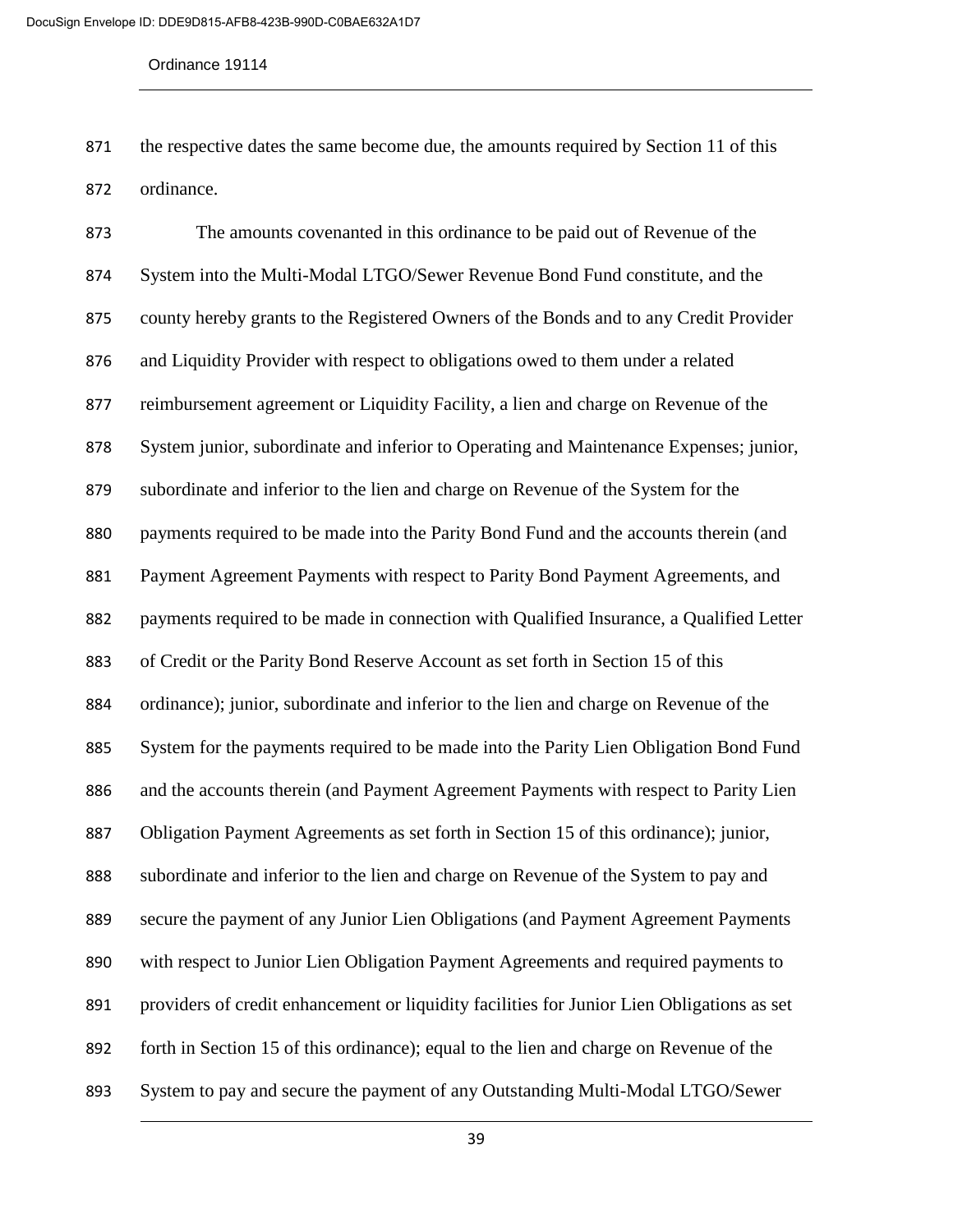| 894 | Revenue Bonds and any Future Multi-Modal LTGO/Sewer Revenue Bonds (and Payment                      |
|-----|-----------------------------------------------------------------------------------------------------|
| 895 | Agreement Payments with respect to Multi-Modal LTGO/Sewer Revenue Bond Payment                      |
| 896 | Agreements and required payments to providers of credit enhancement or liquidity                    |
| 897 | facilities for Multi-Modal LTGO/Sewer Revenue Bonds); and superior to all other liens               |
| 898 | and charges of any kind or nature, including, inter alia, the lien and charge on Revenue of         |
| 899 | the System to pay and secure the payment of any Future Subordinate Lien Obligations,                |
| 900 | SRF Loans and Public Works Trust Fund Loans.                                                        |
| 901 | <b>SECTION 13. Pledge of Taxation and Credit to Multi-Modal LTGO/Sewer</b>                          |
| 902 | <b>Revenue Bonds.</b> The county hereby irrevocably covenants and agrees for as long as any         |
| 903 | Bonds that are issued as Multi-Modal LTGO/Sewer Revenue Bonds are outstanding and                   |
| 904 | unpaid, that each year it will include in its budget and levy an <i>ad valorem</i> tax upon all the |
| 905 | property within the county subject to taxation in an amount that will be sufficient,                |
| 906 | together with all other revenues and money of the county legally available for such                 |
| 907 | purposes, to make the payments into the Multi-Modal LTGO/Sewer Revenue Bond Fund                    |
| 908 | required by Section 11 of this ordinance as the same become due. All of the taxes so                |
| 909 | collected will be paid into the Multi-Modal LTGO/Sewer Revenue Bond Fund no later                   |
| 910 | than the date those funds are required for the payments required by Section 11 of this              |
| 911 | ordinance.                                                                                          |
| 912 | The county hereby irrevocably pledges that the annual tax herein authorized to be                   |
| 913 | levied for the payment of such amounts shall be within and a part of the tax levy                   |
| 914 | permitted to counties without a vote of the people, and that a sufficient portion of the            |

taxes to be levied and collected annually by the county prior to the full payment of the

amounts required by Section 11 of this ordinance will be and is hereby irrevocably set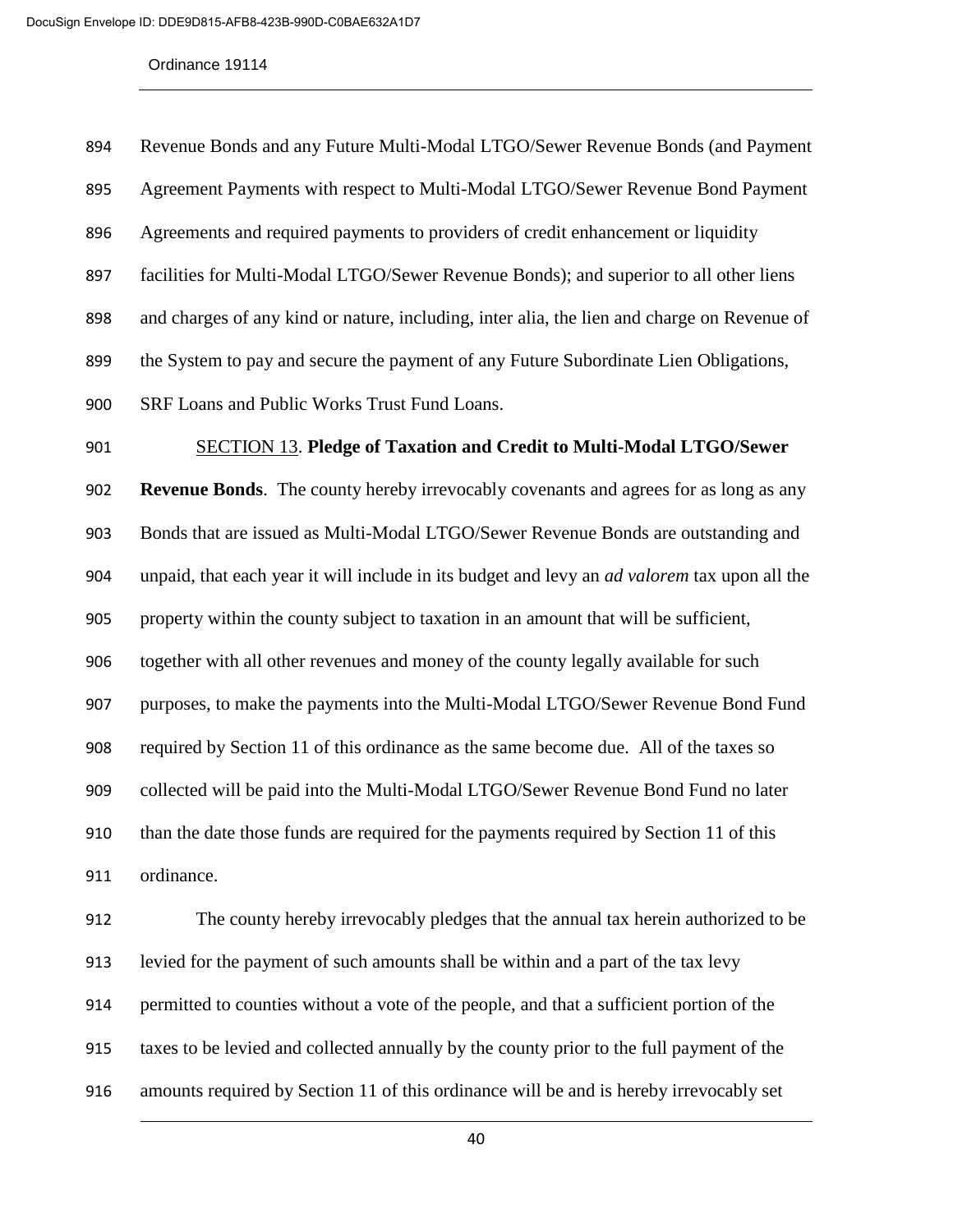aside and pledged for the payment of the amounts required by Section 11 of this

ordinance.

 The full faith, credit and resources of the county are hereby irrevocably pledged for the annual levy and collection of those taxes and for the prompt payment of the amounts required by Section 11 of this ordinance as the same become due.

## SECTION 14. **Revenue Fund; Rate Stabilization Fund**.

 A. **Revenue Fund**. A special fund of the county known as the "Water Quality Operating Account" has heretofore been created and is hereby continued. All Revenue of the System shall be deposited in the Revenue Fund. All Operating and Maintenance Expenses shall be paid out of the Revenue Fund or appropriate reserves therein.

 B. **Rate Stabilization Fund**. In anticipation of increases in revenue requirements of the System, a special fund of the county designated as the "Sewer Rate Stabilization Fund" has heretofore been established and is hereby continued. The county may from time to time appropriate or budget amounts in the Revenue Fund for deposit in the Rate Stabilization Fund, as provided in Section 15 of this ordinance, and may from time to time withdraw amounts therefrom for deposit in the Revenue Fund to prevent or mitigate sewer rate increases or for other lawful purposes of the county related to the System, including calculations of "Net Revenue" and "Revenue of the System" for the purposes of satisfying requirements of Sections 18 and 23 of this ordinance. For any fiscal year: (a) amounts withdrawn from the Revenue Fund and

 deposited into the Rate Stabilization Fund for that fiscal year must be subtracted from Net Revenue for that fiscal year; and (b) amounts withdrawn from the Rate Stabilization Fund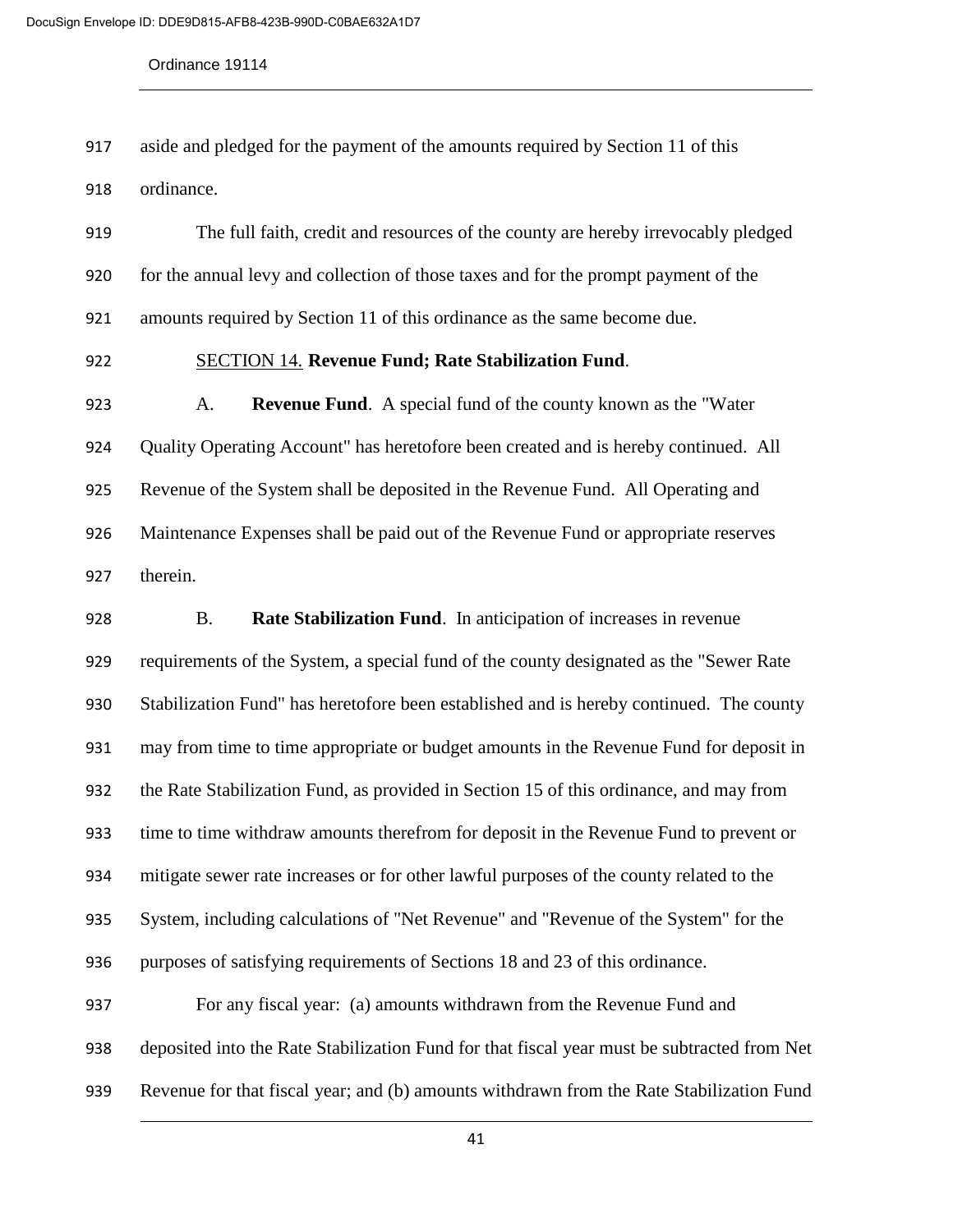- and deposited in the Revenue Fund for that fiscal year may be added to Revenue of the
- System for that fiscal year.
- SECTION 15. **Sewer Revenue Priorities of Payment**. So long as any Bonds are outstanding, all Revenue of the System shall be deposited into the Revenue Fund and used and applied in the following order of priority:
- **First**, to pay all Operating and Maintenance Expenses;

 **Second**, to make all required deposits into the Parity Bond Fund to provide for the payment of principal of and interest on Parity Bonds as the same become due and payable and to make any Payment Agreement Payments with respect to any Parity Bond Payment Agreements;

 **Third**, to make all payments required to be made pursuant to a reimbursement agreement or agreements (or other equivalent documents) in connection with Qualified Insurance or a Qualified Letter of Credit; provided, that if there is not sufficient money to make all payments under such reimbursement agreements, the payments will be made on a pro rata basis;

 **Fourth**, to establish and maintain the Parity Bond Reserve Account (including making deposits into such account and paying the costs of obtaining Qualified Insurance or a Qualified Letter of Credit therefor);

 **Fifth**, to make all required payments of principal and interest on the Parity Lien Obligations and to make any Payment Agreement Payments with respect to any Parity Lien Obligation Payment Agreements;

 **Sixth**, to make all required payments of principal of and interest on the Junior Lien Obligations as the same become due and payable, to make all Payment Agreement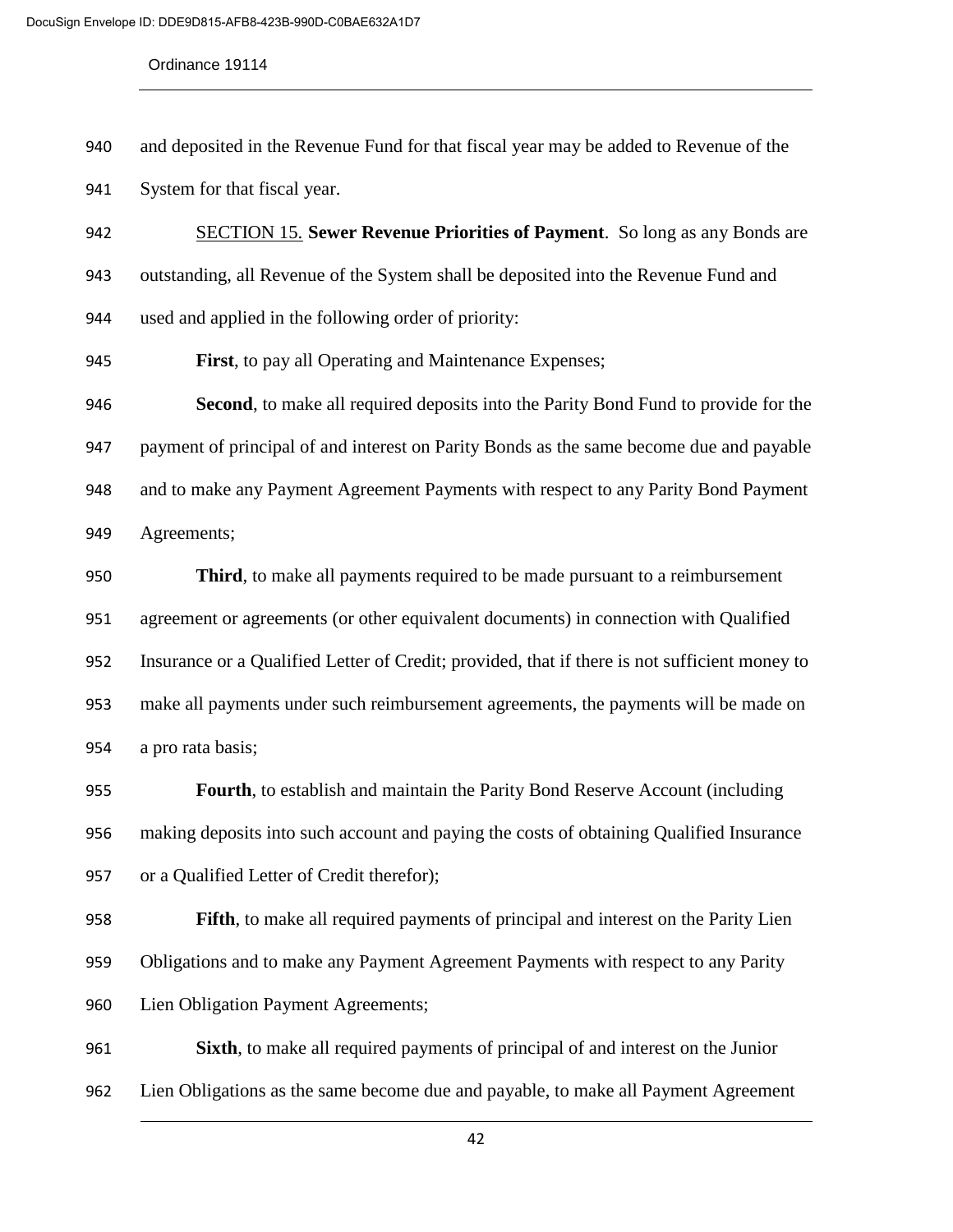| 963 | Payments with respect to any Junior Lien Obligation Payment Agreements, and to make        |
|-----|--------------------------------------------------------------------------------------------|
| 964 | any payments required to be made to providers of any credit enhancements or liquidity      |
| 965 | facilities (including the county) for Junior Lien Obligations;                             |
| 966 | Seventh, to make all required payments of principal of and interest on the Multi-          |
| 967 | Modal LTGO/Sewer Revenue Bonds as the same become due and payable, to make all             |
| 968 | Payment Agreement Payments for any Multi-Modal LTGO/Sewer Revenue Bond                     |
| 969 | Payment Agreements, and to make any payments required to be made to providers of           |
| 970 | credit enhancements or liquidity facilities (including the county) for any Multi-Modal     |
| 971 | LTGO/Sewer Revenue Bonds;                                                                  |
| 972 | Eighth, to make all required payments of principal of and interest on any Future           |
| 973 | Subordinate Lien Obligations as the same become due and payable;                           |
| 974 | Ninth, to make all required payments of principal of and interest on bonds, notes,         |
| 975 | warrants and other evidences of indebtedness, the lien and charge on Revenue of the        |
| 976 | System of which are junior and inferior to the Future Subordinate Lien Obligations, as     |
| 977 | the same become due and payable; and                                                       |
| 978 | <b>Tenth</b> , to make all required payments of principal of and interest due on the SRF   |
| 979 | Loans and the Public Works Trust Fund Loans.                                               |
| 980 | Any surplus money that the county may have on hand in the Revenue Fund after               |
| 981 | making all required payments set forth above may be used by the county (a) to make         |
| 982 | necessary improvements, additions and repairs to and extensions and replacements of the    |
| 983 | System, (b) to purchase or redeem and retire outstanding sewer revenue bonds of the        |
| 984 | county, (c) to make deposits into the Rate Stabilization Fund, or (d) for any other lawful |
| 985 | purposes of the county related to the System in the order and priority as determined by    |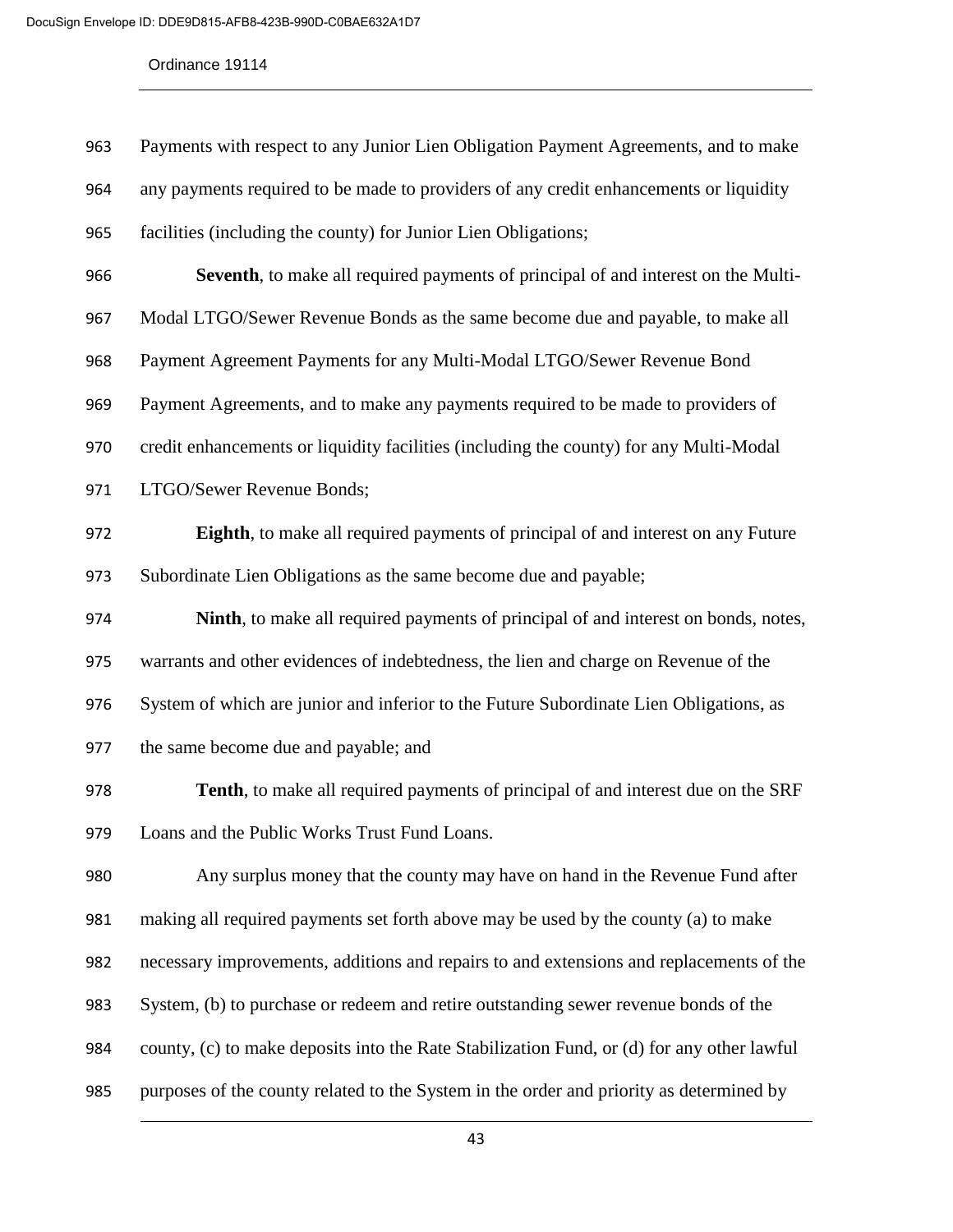the county.

# SECTION 16. **Construction Account**.

 A. There has heretofore been created a special fund of the county known as the "Second Water Quality Construction Account" ("the Construction Account"). For purposes of separately accounting for investment earnings on the proceeds of the Bonds to facilitate compliance with the requirements of this ordinance, there is hereby established for the Bonds a special subaccount within the Construction Account (the "Construction Subaccount"). Money in the Construction Subaccount will be held and applied to pay costs of acquiring, constructing and equipping improvements, additions or betterments to the System as set forth in the Comprehensive Plan and the Capital Improvement Budget and all costs incidental thereto, including engineering, architectural, planning, financial, legal, urban design or any other incidental costs, and to repay any advances heretofore or hereafter made on account of such costs, provided that if deficiencies exist in the Junior Lien Bond Fund, money in the Construction Subaccount may be transferred to such fund in any amounts necessary to pay principal of and interest on the Bonds.

 B. The amount allocated by the Finance Director to pay the costs of issuing the Bonds will be deposited in the appropriate fund or account of the county (as determined by the Finance Director) and used for such purpose.

 C. The balance of the proceeds of the Bonds will be deposited in the Construction Subaccount as provided in subsection A. of this section and applied as provided in subsection A. of this section.

SECTION 17. **Due Regard for Expenses and Sewer Revenues Pledged**. The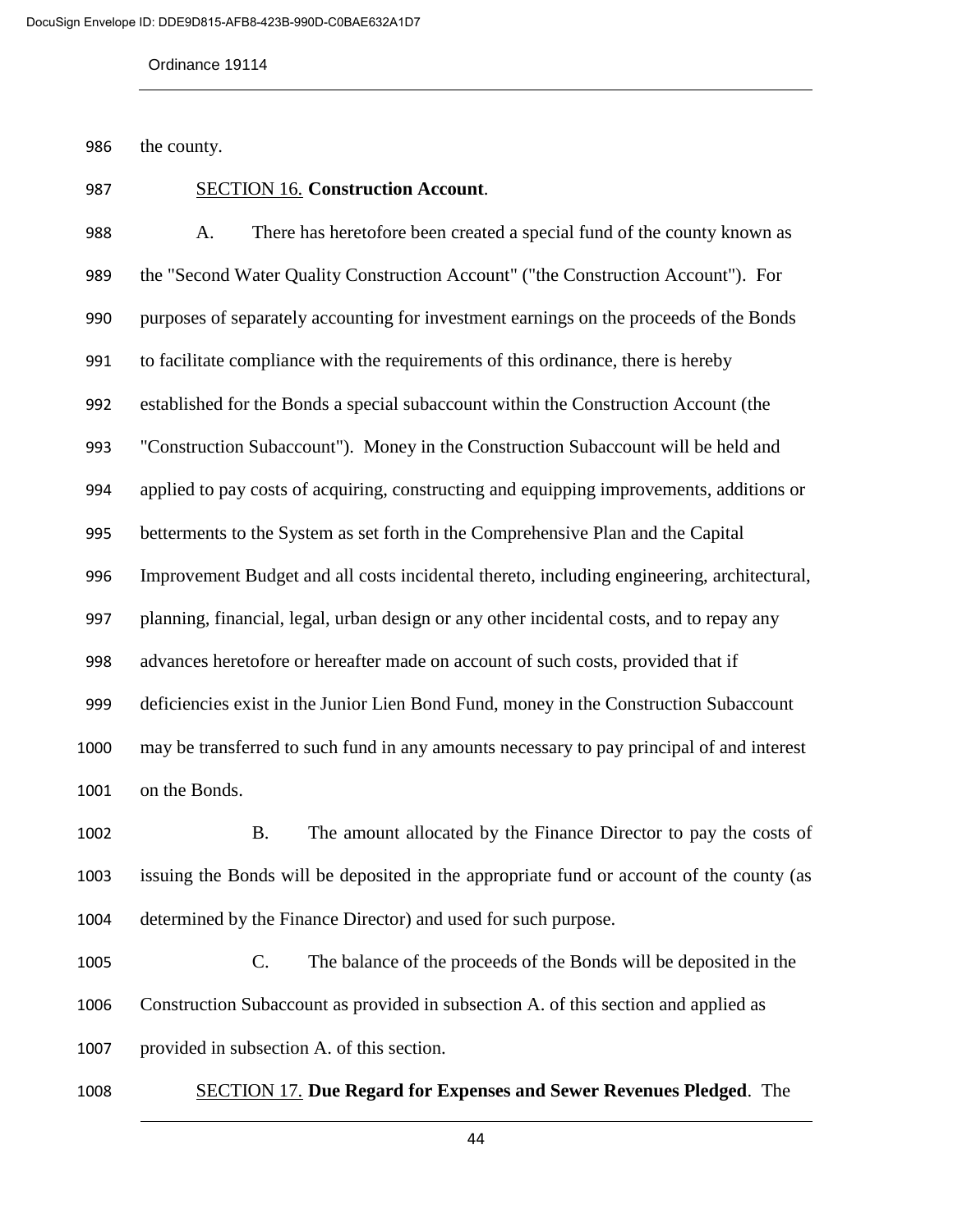| 1009 | council hereby declares that, in fixing the amounts to be paid into the Junior Lien Bond |
|------|------------------------------------------------------------------------------------------|
| 1010 | Fund and Multi-Modal LTGO/Sewer Revenue Bond Fund out of Revenue of the System,          |
| 1011 | it has exercised due regard for the Operating and Maintenance Expenses and has not       |
| 1012 | obligated the county to set aside in the Junior Lien Bond Fund and Multi-Modal           |
| 1013 | LTGO/Sewer Revenue Bond Fund a greater amount of Revenue of the System that in its       |
| 1014 | judgment will be available over and above the Operating and Maintenance Expenses and     |
| 1015 | Revenue of the System previously pledged.                                                |

## SECTION 18. **Rate Covenants**.

 A. **General Rate Covenant**. The county will establish, maintain and collect rates and charges for sewage disposal service for each calendar year that are fair and nondiscriminatory and adequate to provide the county with Revenue of the System sufficient: (a) to pay all Operating and Maintenance Expenses during that calendar year; (b) to pay punctually all amounts described in paragraphs "Second" through "Tenth" in Section 15 of this ordinance due during that calendar year; and (c) to pay any and all amounts that the county is now or may hereafter become obligated by law or contract to pay during that calendar year from the Revenue of the System.

 B. **Coverage Covenant**. Subject to the provisions of subsection C. of this section, the county will establish, maintain and collect rates and charges for sewage disposal service that, together with the interest to be earned on investments made of money in the Revenue Fund, Parity Bond Fund, Parity Lien Obligation Bond Fund, Junior Lien Bond Fund, Multi-Modal LTGO/Sewer Revenue Bond Fund and Construction Account will provide in each calendar year Net Revenue, after deducting therefrom amounts required in such year to pay Annual Debt Service on Parity Bonds and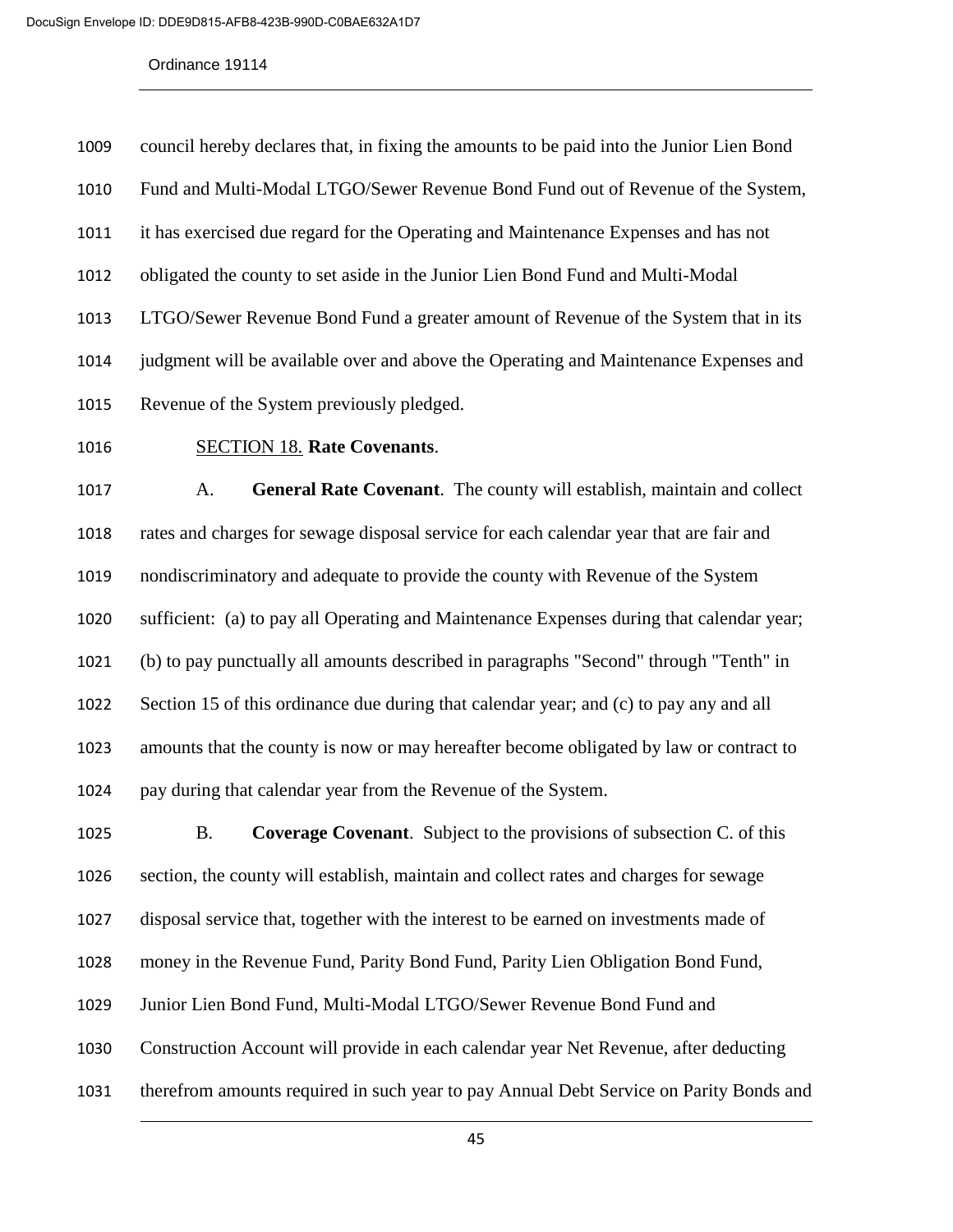Parity Lien Obligations, in an amount equal to at least 1.10 times the amounts required to pay Annual Debt Service for all Junior Lien Obligations and Multi-Modal LTGO/Sewer

Revenue Bonds for that year.

 C. **Rate Stabilization Fund**. In determining compliance with the requirements of this section, Revenue of the System and Net Revenue shall be calculated by taking into account deposits and withdrawals from the Rate Stabilization Fund as provided in Section 14.B. of this ordinance.

 SECTION 19. **Certain Other Covenants of the County Regarding the Bonds**. The county hereby covenants with the Registered Owner of each of the Bonds, as follows:

 A. **Maintain in Good Order**. The county will cause the System and the business in connection therewith to be operated in a safe, sound, efficient and economic manner in compliance with all health, safety and environmental laws, regulatory body rules, regulatory body orders and court orders applicable to the county's operation of the System, and will cause the System to be maintained, preserved, reconstructed, expanded and kept, with all appurtenances and every part and parcel thereof, in good repair, working order and condition, and will from time to time cause to be made, without undue deferral, all necessary or proper repairs, replacements and renewals, so that all times the operation of the System will be properly and advantageously conducted.

 B. **Books and Records**. The county will cause proper books of record and accounts of operation of the System to be kept, including an annual financial report.

 C. **Annual Audit**. The county will cause its books of accounts, including its annual financial report, to be audited annually by the State auditor's office or other State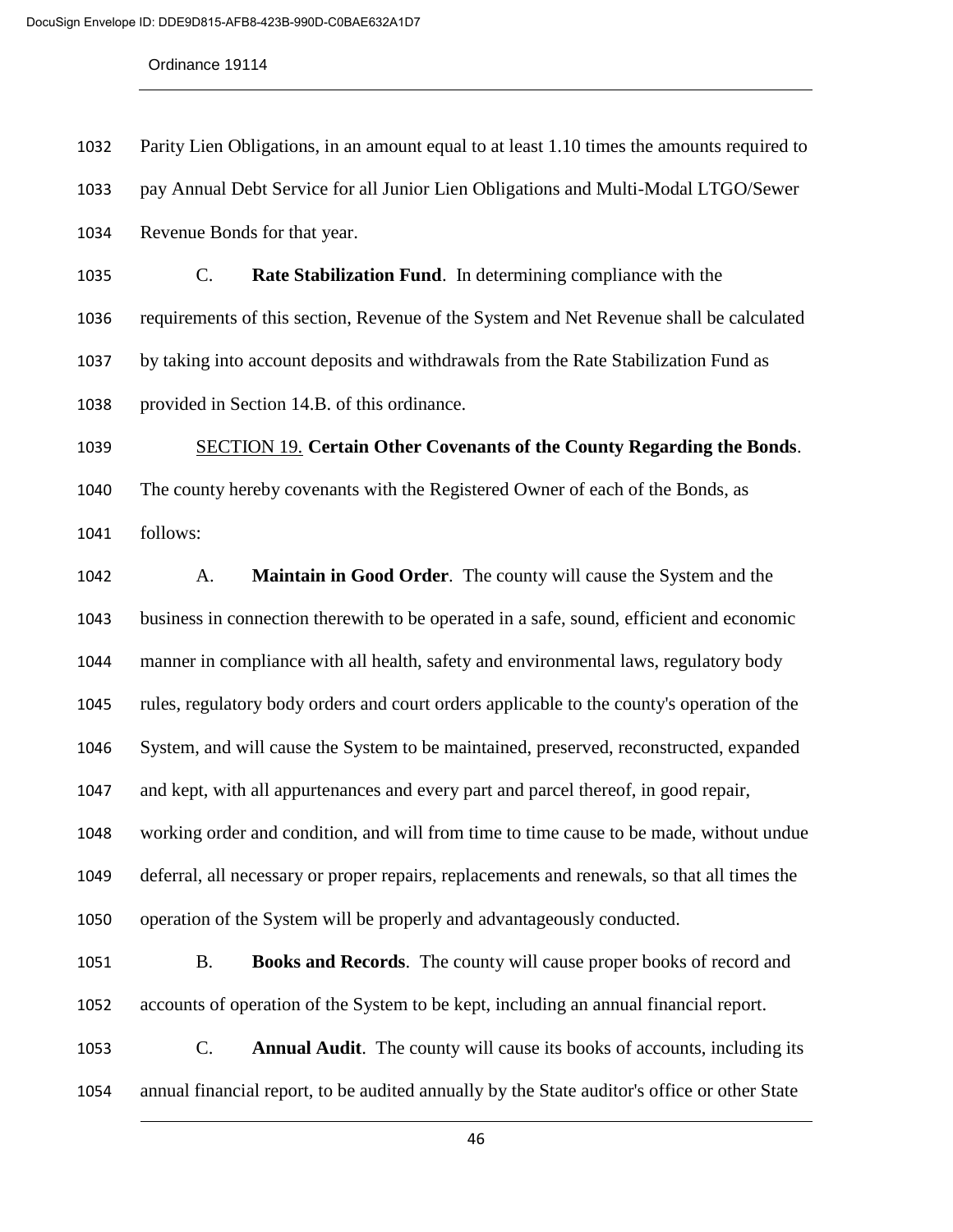department or agency as may be authorized and directed by law to make such audits or, if such an audit is not made for twelve months after the close of any fiscal year of the county, by a Certified Public Accountant. The county will furnish the audit to the Owner of any Bond upon written request therefor.

 D. **Insurance**. The county will at all times carry fire and extended coverage and such other forms of insurance on such of the buildings, equipment, facilities and properties of the System as under good practice are ordinarily carried on such buildings, equipment, facilities and properties by municipal or privately owned utilities engaged in the operation of sewer systems and will also carry adequate public liability insurance at all times, provided that the county may institute or continue a self-insurance program for any or all of the aforementioned risks.

 E. **Construction**. The county will cause the construction of any duly authorized and ordered portions of the Comprehensive Plan to be performed and completed within a reasonable time and at the lowest reasonable cost.

 F. **Collection of Revenue**. The county will operate and maintain the System and conduct its affairs so as to entitle it at all times to receive and enforce payment to it of sewage disposal charges payable (a) pursuant to the ordinance or ordinances establishing a tariff of rates and charges for sewage disposal services and (b) under any Service Agreement that the county has now or may hereafter enter into and to entitle the county to collect all revenues derived from the operation of the System. The county shall not release the obligations of any person, corporation or political subdivision under such tariff of rates and charges or the Service Agreements and shall at all times, to the extent permitted by law, defend, enforce, preserve and protect the rights and privileges of the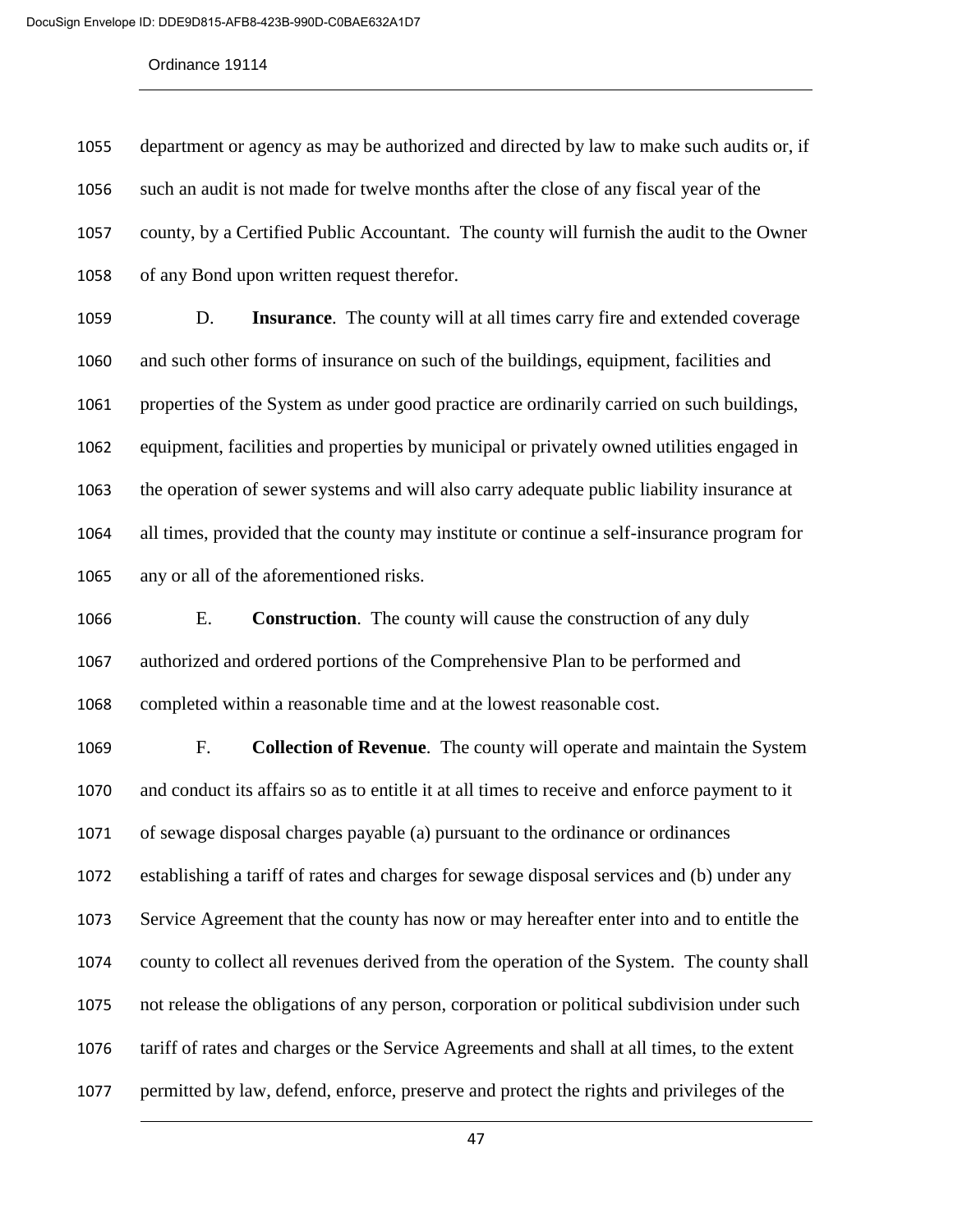county and of the Registered Owners of the Bonds under or with respect thereto.

 In accordance with RCW 35.58.200(3), the county shall require any county, city, special district or other political subdivision to discharge to the System all sewage collected by that entity from any portion of the Seattle metropolitan area that can drain by gravity flow into facilities of the System that serve such areas if the council declares that the health, safety or welfare of the people within the metropolitan area require such action.

 G. **Legal Authority**. The county has full legal right, power and authority to adopt this ordinance, to sell, issue and deliver the Bonds as provided herein, and to carry out and consummate all other transactions contemplated by this ordinance.

 H. **Due Authorization**. By all necessary official action prior to or concurrently herewith, the county has duly authorized and approved the execution and delivery of, and the performance by the county of its obligations contained in, the Bonds and in this ordinance and the consummation by it of all other transactions necessary to effectuate this ordinance in connection with the issuance of Bonds, and such authorizations and approvals are in full force and effect and have not been amended, modified or supplemented in any material respect.

 I. **Binding Obligation**. This ordinance constitutes a legal, valid and binding obligation of the county.

 J. **No Conflict**. The county's adoption of this ordinance and its compliance with the provisions contained herein will not conflict with or constitute a breach of or default under any constitutional provision, law, administrative regulation, judgment, decree, loan agreement, indenture, bond, note, resolution, ordinance, motion, agreement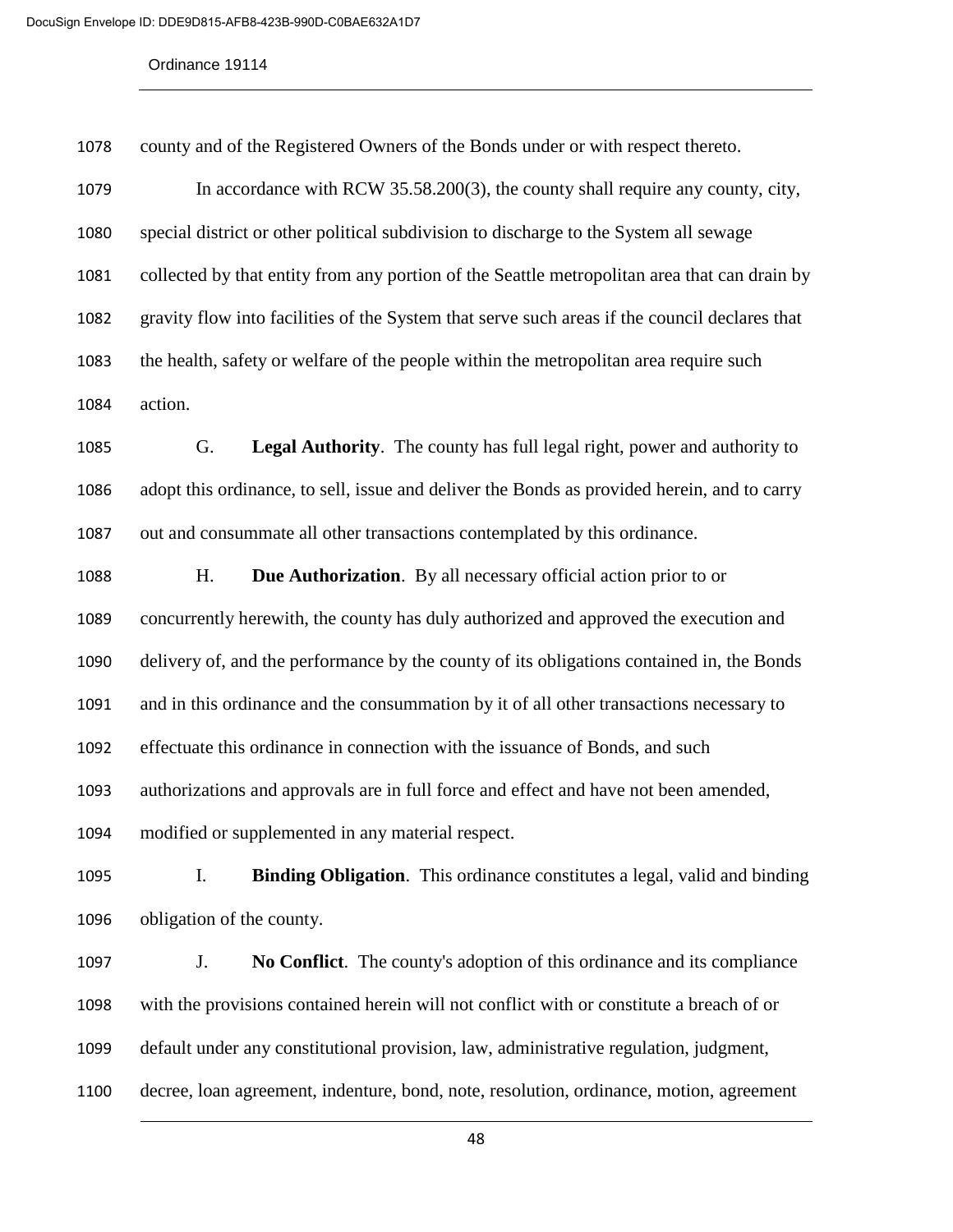or other instrument to which the county is a party or to which the county or any of its property or assets are otherwise subject, nor will any such adoption or compliance result in the creation or imposition of any lien, charge or other security interest or encumbrance of any nature whatsoever upon any of the property or assets of the county or under the terms of any such law, regulation or instrument, except as may be provided by this ordinance.

 K. **Performance under Ordinance**. None of the proceeds of the Bonds will be used for any purpose other than as provided in this ordinance, and except as otherwise expressly provided herein, the county shall not suffer any amendment or supplement to this ordinance, or any departure from the due performance of the obligations of the county hereunder, that might materially adversely affect the rights of the Registered Owners from time to time of the Bonds.

 L. **Sale or Disposition**. The county will not sell or voluntarily dispose of all of the operating properties of the System unless provision is made for payment into the applicable debt service funds of a sum sufficient to pay the principal of and interest on all outstanding Parity Bonds, Parity Lien Obligations, Junior Lien Obligations and Multi- Modal LTGO/Sewer Revenue Bonds in accordance with the terms thereof, nor will the county sell or voluntarily dispose of any part of the operating properties of the System unless the county has first complied with any applicable covenants of the Parity Bonds and Parity Lien Obligations.

 SECTION 20. **Tax Covenants**. The county will take all actions necessary to assure the exclusion of interest on any Tax-Exempt Obligations from the gross income of the Owners of such Tax-Exempt Obligations to the same extent as such interest is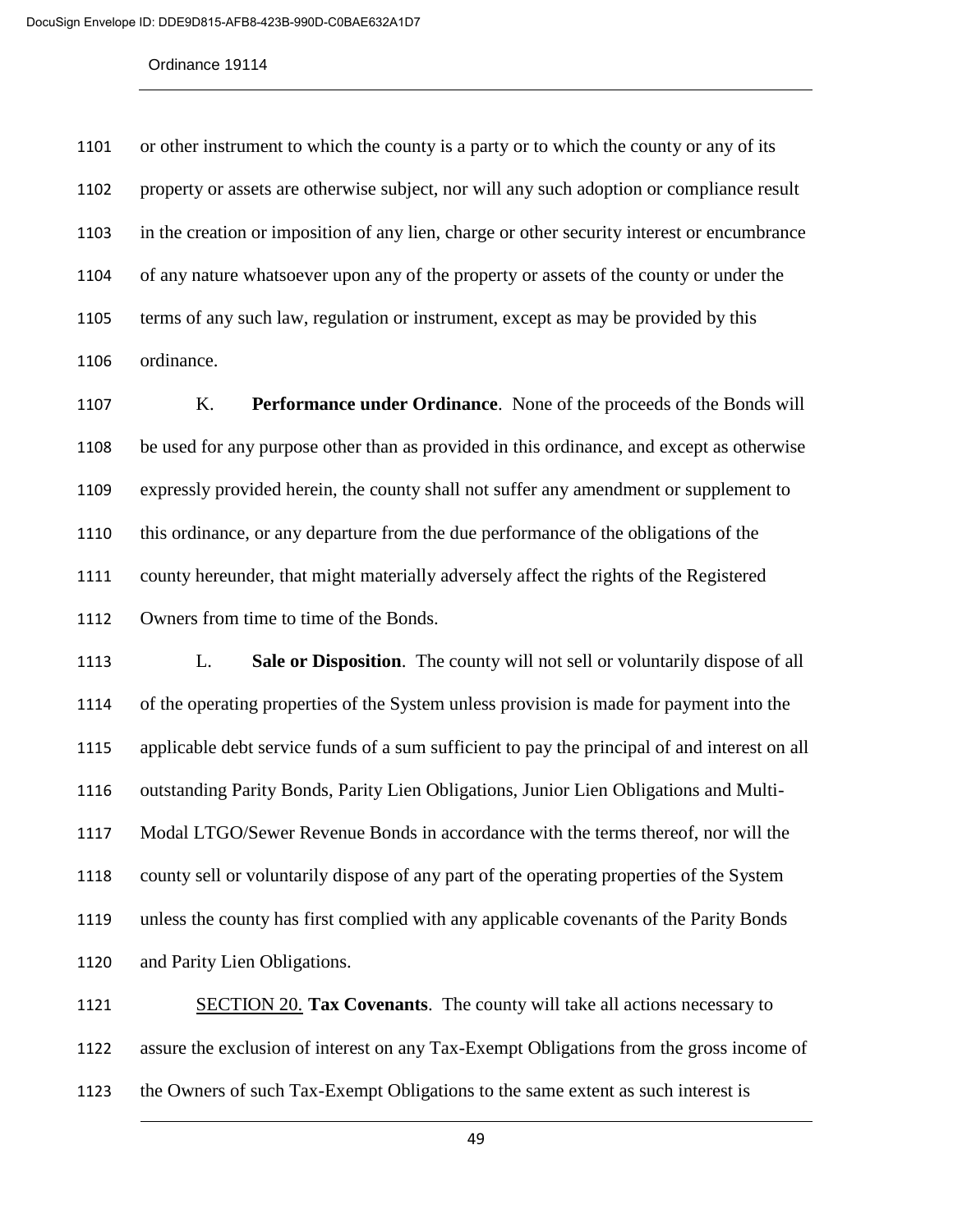permitted to be excluded from gross income under the Code as in effect on the date of issuance of such Tax-Exempt Obligations, including but not limited to the following: A. **Private Activity Bond Limitation**. The county will assure that the proceeds of the Tax-Exempt Obligations are not so used as to cause the Tax-Exempt Obligations to satisfy the private business tests of Section 141(b) of the Code or the 1129 private loan financing test of Section  $141(c)$  of the Code, as applicable. B. **Limitations on Disposition of Project**. The county will not sell or otherwise transfer or dispose of (a) any personal property components of the project financed or refinanced with Tax-Exempt Obligations other than in the ordinary course of an established government program under Treasury Regulation 1.141-2(d)(4) or (b) any real property components of the project financed or refinanced with Tax-Exempt Obligations, unless it has received an opinion of nationally recognized bond counsel to the effect that such disposition will not adversely affect the treatment of interest on the Tax-Exempt Obligations as excludable from gross income for federal income tax purposes.

 C. **Federal Guarantee Prohibition**. The county will not take any action or permit or suffer any action to be taken if the result of such action would be to cause any of the Tax-Exempt Obligations to be "federally guaranteed" within the meaning of Section 149(b) of the Code.

 D. **Rebate Requirement**. The county will take any and all actions necessary to assure compliance with Section 148(f) of the Code, relating to the rebate of excess investment earnings, if any, to the federal government, to the extent that such section is applicable to the Tax-Exempt Obligations.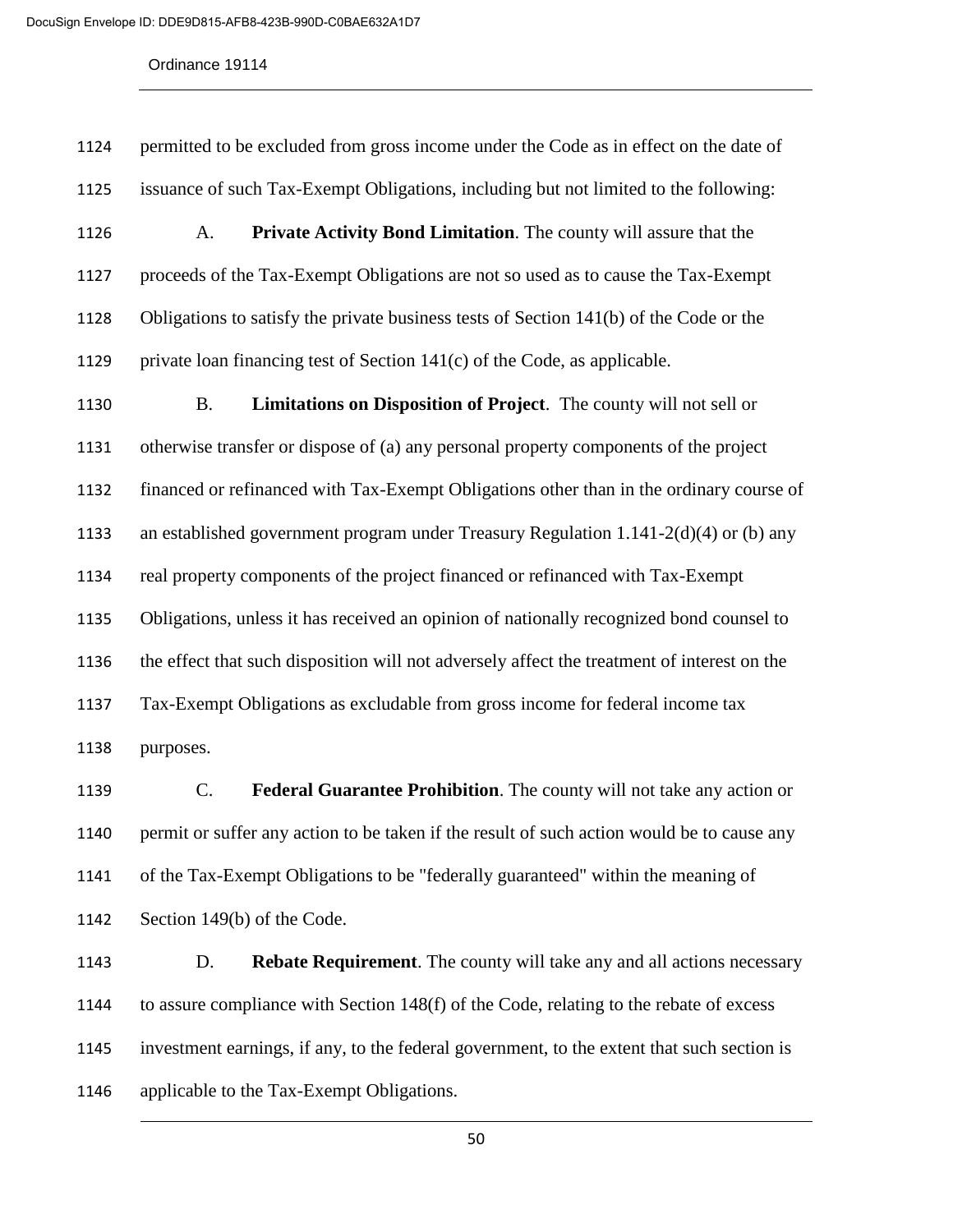E. **No Arbitrage**. The county will not take, or permit or suffer to be taken, any action with respect to the proceeds of the Tax-Exempt Obligations which, if such action had been reasonably expected to have been taken, or had been deliberately and intentionally taken, on the date of issuance of the Tax-Exempt Obligations would have caused the Tax-Exempt Obligations to be "arbitrage bonds" within the meaning of Section 148 of the Code, as applicable.

 F. **Registration Covenant**. The county will maintain a system for recording the ownership of each Bond that complies with the provisions of Section 149 of the Code until all Tax-Exempt Obligations have been surrendered and canceled.

 G. **Record Retention**. The county will retain its records of all accounting and monitoring it carries out with respect to the Tax-Exempt Obligations for at least three years after the Tax-Exempt Obligations mature or are redeemed (whichever is earlier); however, if the Tax-Exempt Obligations are redeemed and refunded, the county will retain its records of accounting and monitoring at least three years after the earlier of the maturity or redemption of the obligations that refunded the Tax-Exempt Obligations.

 H. **Compliance with Tax Certificate**. The county will comply with the provisions of the Tax Certificate with respect to the Tax-Exempt Obligations, which are incorporated herein as if fully set forth herein. In the event of any conflict between this Section and the Tax Certificate, the provisions of the Tax Certificate will prevail. Additional tax covenants as necessary or desirable for any Series of Bonds may be set 1167 forth in the Sale Motion or Tax Certificate for that Series of Bonds.

 The covenants of this Section will survive payment in full or defeasance of the Tax-Exempt Obligations.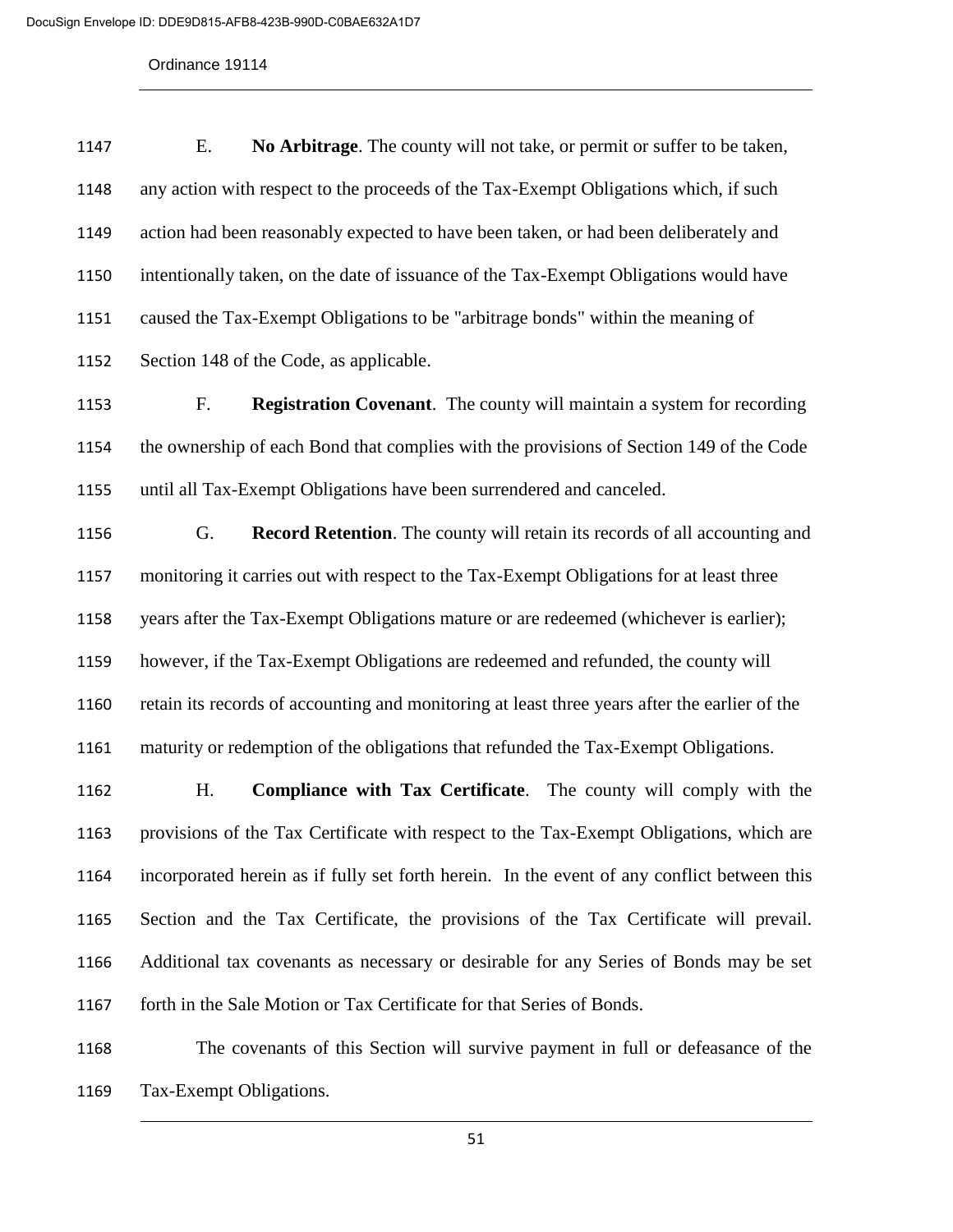| 1170 | <b>SECTION 21.</b> Defaults. The county hereby finds and determines that the failure        |
|------|---------------------------------------------------------------------------------------------|
| 1171 | or refusal of the county or any of its officers to perform the covenants and obligations of |
| 1172 | this ordinance will endanger the operation of the System and the application of Revenue     |
| 1173 | of the System and such other money, funds and securities to the purposes herein set forth.  |
| 1174 | Any one or more of the following will constitute a Default under this ordinance:            |
| 1175 | The county fails to make payment of the principal of any Bond when the<br>A.                |
| 1176 | same becomes due and payable, whether by maturity or scheduled redemption prior to          |
| 1177 | maturity;                                                                                   |
| 1178 | The county fails to make payment of the interest on any Bond when the<br><b>B.</b>          |
| 1179 | same becomes due and payable;                                                               |
| 1180 | $C_{\cdot}$<br>The county defaults in the observance or performance of any other            |
| 1181 | covenant, condition or agreement on the part of the county contained in this ordinance,     |
| 1182 | and such default has continued for a period of 30 days; or                                  |
| 1183 | The county: (a) admits in writing its inability to pay its debts generally as<br>D.         |
| 1184 | they become due; (b) files a petition in bankruptcy or seeking a composition of             |
| 1185 | indebtedness under any state or federal bankruptcy or insolvency law; (c) makes an          |
| 1186 | assignment for the benefit of its creditors; (d) consents to the appointment of a receiver  |
| 1187 | for the whole or any substantial part of the System; or (e) consents to the assumption by   |
| 1188 | any court of competent jurisdiction under the provisions of any other law for the relief or |
| 1189 | aid of debtors of custody or control of the county or of the whole or any substantial part  |
| 1190 | of the System.                                                                              |
| 1191 | <b>SECTION 22. Remedies.</b>                                                                |

A. **Control by Credit Provider**. Upon the occurrence and continuation of a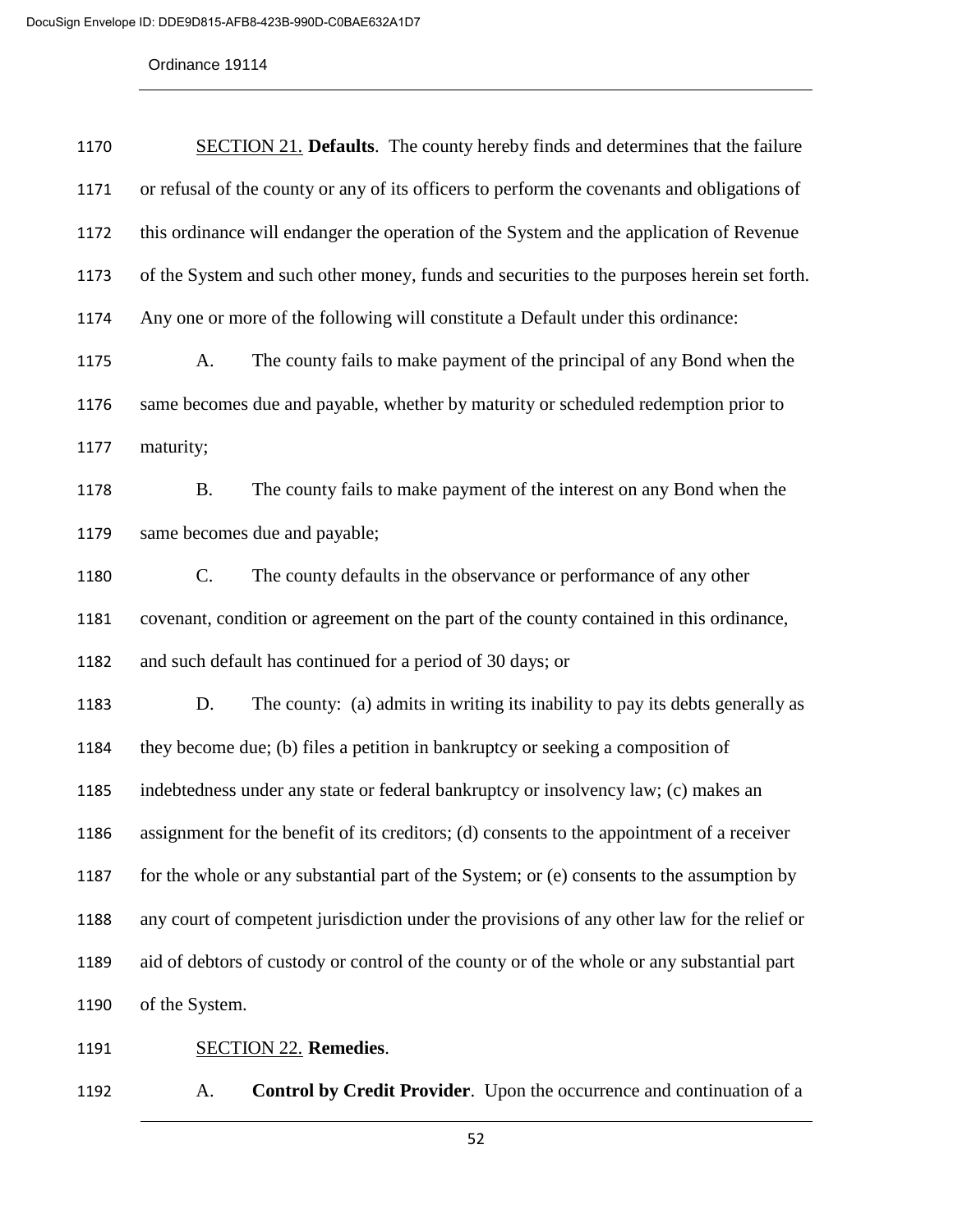Default described in Section 21.A. through D. of this ordinance, each Credit Provider will be entitled to exercise, on behalf of the Registered Owners of any Bonds secured by Credit Enhancement provided by the Credit Provider, any of the remedies provided to the Registered Owners of such Bonds under this section and, for so long as the Credit Provider is not in default of its obligations under the Credit Enhancement, the Credit Provider will be the only person entitled to exercise the remedies provided under this section with respect to such Bonds.

 B. **Appointment of Bondowners' Trustee**. Upon the occurrence of a Default and so long as such Default is not remedied, and subject to the rights of any Credit Provider as provided in subsection A. of this section, a Bondowners' Trustee may be appointed for the Registered Owners of the Bonds by the Registered Owners of a majority in principal amount of the Bonds then outstanding by an instrument or concurrent instruments in writing signed and acknowledged by such Registered Owners or by their attorneys-in-fact duly authorized and delivered to the Bondowners' Trustee, notification thereof having been given to the county. Any Bondowners' Trustee appointed under the provisions of this section must be a bank or trust company organized under the laws of a state or a national banking association. The fees and expenses of the Bondowners' Trustee must be borne by the Registered Owners of the Bonds and not by the county. The bank or trust company acting as the Bondowners' Trustee may be removed at any time, and a successor Bondowners' Trustee may be appointed, by the Registered Owners of a majority in principal amount of the Bonds then outstanding, by an instrument or concurrent instruments in writing signed and acknowledged by such Registered Owners or by their attorneys-in-fact duly authorized. The Bondowners'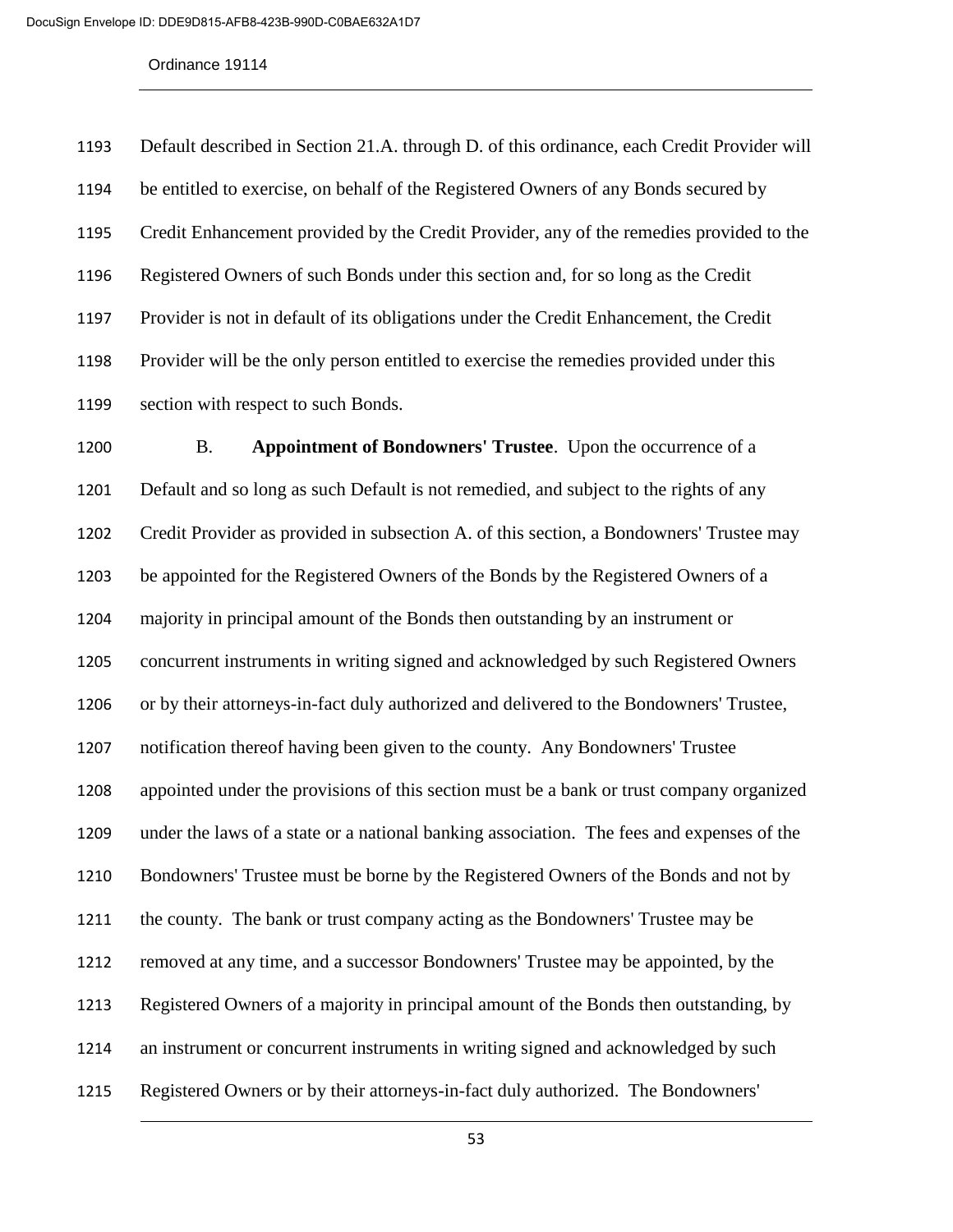| 1216 | Trustee may resign upon 60 days' notice and a new Bondowners' Trustee appointed by         |
|------|--------------------------------------------------------------------------------------------|
| 1217 | the Registered Owners of a majority in principal amount of the Bonds then outstanding;     |
| 1218 | provided, that no such resignation or removal will be effective until a successor          |
| 1219 | Bondowners' Trustee has been appointed and has delivered to the county and the             |
| 1220 | Registered Owners of the Bonds then outstanding a written instrument of acceptance of      |
| 1221 | the duties and responsibilities of the Bondowners' Trustee under this ordinance.           |
| 1222 | The Bondowners' Trustee appointed in the manner herein provided, and each                  |
| 1223 | successor thereto, is hereby declared to be a trustee for the Registered Owners of all the |
| 1224 | Bonds then outstanding and is empowered to exercise all the rights and powers herein       |
| 1225 | conferred on the Bondowners' Trustee.                                                      |

 C. **Legal Action by Bondowners' Trustee**. Subject to the rights of the Credit Provider, if any, as provided in subsection A. of this section, upon the happening of a Default and during the continuation thereof, the Bondowners' Trustee may, and upon the written request of the Registered Owners of not less than 25 percent in principal amount of the Bonds then outstanding must, take such steps and institute such suits, actions or other proceedings as it may deem appropriate for the protection and enforcement of the rights of such Registered Owners to collect any amounts due and owing to or from the county, or to obtain other appropriate relief, and may enforce the specific performance of any covenant, agreement or condition contained in this ordinance or in the Bonds. Any action, suit or other proceedings instituted by the Bondowners' Trustee hereunder will be brought in its name as trustee for the Registered Owners of all Bonds, and all such rights of action upon or under any of the Bonds or the provisions of this ordinance may be enforced by the Bondowners' Trustee without the possession of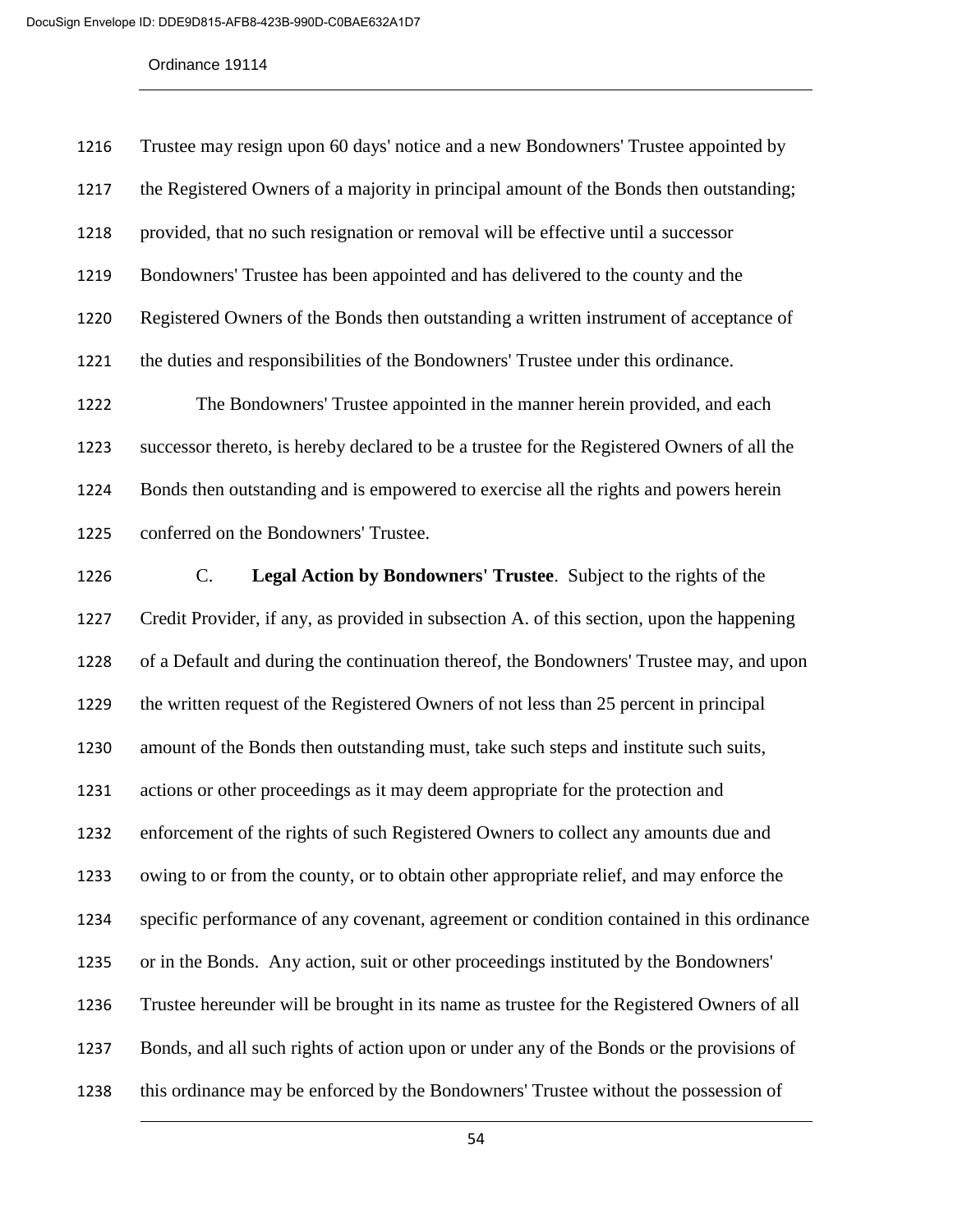| 1239 | any of the Bonds, and without the production of the same at any trial or proceedings          |
|------|-----------------------------------------------------------------------------------------------|
| 1240 | relating thereto except where otherwise required by law. Any such suit or proceeding          |
| 1241 | instituted by the Bondowners' Trustee will be brought for the ratable benefit of all of the   |
| 1242 | Registered Owners of the Bonds, subject to the provisions of this ordinance. The              |
| 1243 | respective Registered Owners of the Bonds, by taking and holding the same, will be            |
| 1244 | conclusively deemed irrevocably to have appointed the Bondowners' Trustee the true and        |
| 1245 | lawful trustee of the respective Registered Owners of the Bonds, with authority to            |
| 1246 | institute any such action, suit or proceeding; to receive as trustee and deposit in trust any |
| 1247 | sums that become distributable on account of the Bonds; to execute any paper or               |
| 1248 | documents for the receipt of such money; and to do all acts with respect thereto that such    |
| 1249 | registered owners themselves might have done. Nothing herein will be deemed to                |
| 1250 | authorize or empower the Bondowners' Trustee to consent to accept or adopt, on behalf         |
| 1251 | of any Registered Owner of the Bonds, any plan of reorganization or adjustment affecting      |
| 1252 | such Bonds or any right of any Registered Owner thereof, or to authorize or empower the       |
| 1253 | Bondowners' Trustee to vote the claims of the Registered Owners thereof in any                |
| 1254 | receivership, insolvency, liquidation, bankruptcy, reorganization or other proceeding to      |
| 1255 | which the county is a party.                                                                  |
|      |                                                                                               |

 D. **Restrictions on Legal Action by Individual Owners**. Subject to the rights of the Credit Provider, if any, as provided in subsection A. of this section, no Registered Owner of any Bonds has any right to institute any action, suit or proceedings at law or in equity for the enforcement of the same unless:

1260 1. a Default has happened and is continuing; and

2. a Bondowners' Trustee has been appointed as herein provided; and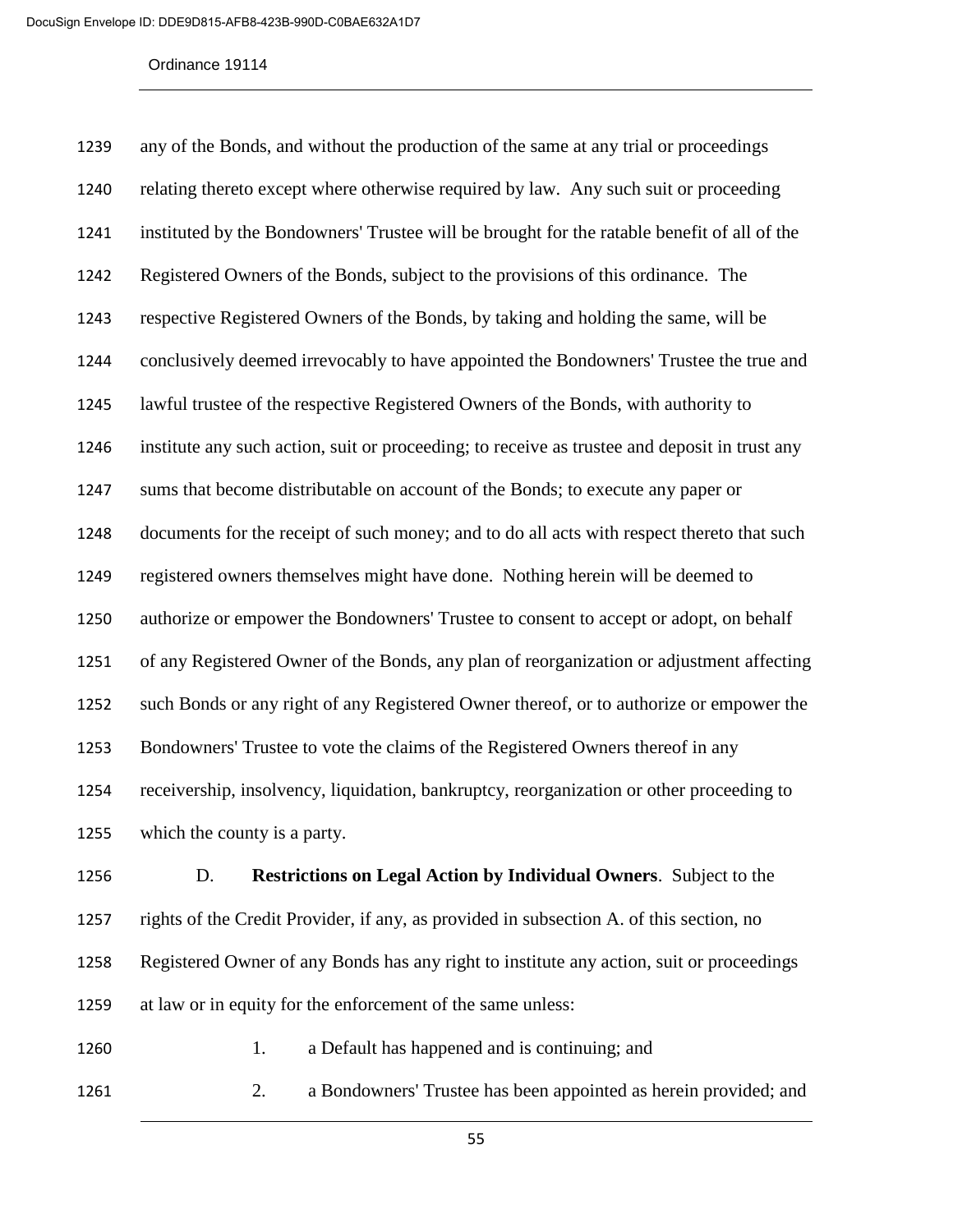3. such Registered Owner previously has given to the Bondowners' Trustee written notice of the Default as to which such suit, action or proceeding is to be instituted; and 4. Registered Owners of not less than 25 percent in principal amount of the Bonds then outstanding, after the occurrence of such Default, have made written request of the Bondowners' Trustee and have afforded the Bondowners' Trustee a reasonable opportunity to institute such suit, action or proceedings; and 5. the Bondowners' Trustee has been offered security and indemnity satisfactory to it against the costs, expenses and liabilities to be incurred therein or thereby; and 6. the Bondowners' Trustee has refused or neglected to comply with such request within a reasonable time. Notwithstanding any other provision of this ordinance, each Registered Owner of the Bonds will have the absolute and unconditional right to receive payment of principal of and premium, if any, and interest on such Bonds on and after the due date thereof, and to institute suit for the enforcement of any such payment. E. **Waivers of Default; Remedies not Exclusive**. The remedies herein conferred upon or reserved to the Registered Owners of the Bonds and to the Bondowners' Trustee are not intended to be exclusive of any other remedy or remedies, and each and every such remedy will be cumulative and will be in addition to every other remedy given hereunder or now or hereafter existing at law or in equity or by statute. The privileges herein granted may be exercised from time to time and continued so long as and as often as the occasion therefor may arise.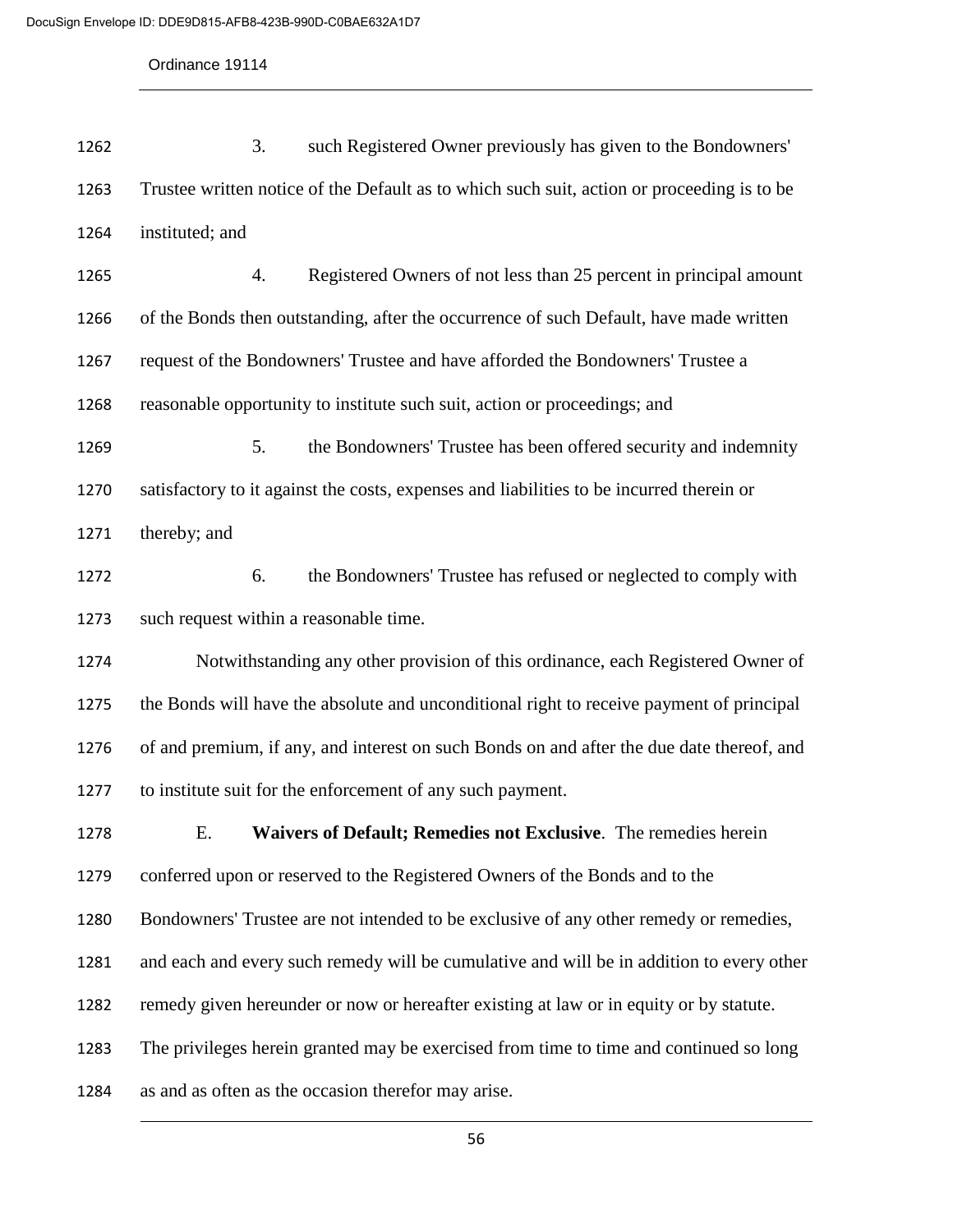| 1285 | Subject to the rights of the Credit Provider, if any, as provided in subsection A. of       |
|------|---------------------------------------------------------------------------------------------|
| 1286 | this section, the Bondowners' Trustee may waive any past Default and its consequences,      |
| 1287 | except a default in the payment of the principal of or premium, if any, or interest on any  |
| 1288 | of the Bonds. No such waiver will extend to or affect any subsequent Default or impair      |
| 1289 | any rights or remedies consequent thereon. No delay or omission of the Credit Provider      |
| 1290 | or the Bondowners' Trustee to exercise any right or power accruing upon any Default will    |
| 1291 | impair any such right or power or be construed to be a waiver of any such Default or        |
| 1292 | acquiescence therein.                                                                       |
| 1293 | <b>SECTION 23. Additional Obligations of the System.</b>                                    |
| 1294 | A.<br>Senior Lien Obligations. The county reserves the right to issue                       |
| 1295 | additional Parity Bonds and Parity Lien Obligations on the applicable terms and             |
| 1296 | conditions set forth in the ordinances authorizing issuance of the Parity Bonds and Parity  |
| 1297 | Lien Obligations then outstanding.                                                          |
| 1298 | <b>Future Junior Lien Obligations; Future Multi-Modal LTGO/Sewer</b><br><b>B.</b>           |
| 1299 | <b>Revenue Bonds.</b> The county reserves the right to issue Future Junior Lien Obligations |
| 1300 | and Future Multi-Modal LTGO/Sewer Revenue Bonds, but only if such Future Junior             |
| 1301 | Lien Obligations and Future Multi-Modal LTGO/Sewer Revenue Bonds are issued (a) for         |
| 1302 | the purpose of refunding any Junior Lien Obligations or Multi-Modal LTGO/Sewer              |
| 1303 | Revenue Bonds then outstanding or (b) for any lawful purpose of the county related to       |
| 1304 | the System and the following conditions are met:                                            |
| 1305 | At the time of issuing such Future Junior Lien Obligations or<br>1.                         |
| 1306 | Future Multi-Modal LTGO/Sewer Revenue Bonds, there is no default in the payment of          |
| 1307 | the principal of or interest on any Parity Bonds, Parity Lien Obligations, Junior Lien      |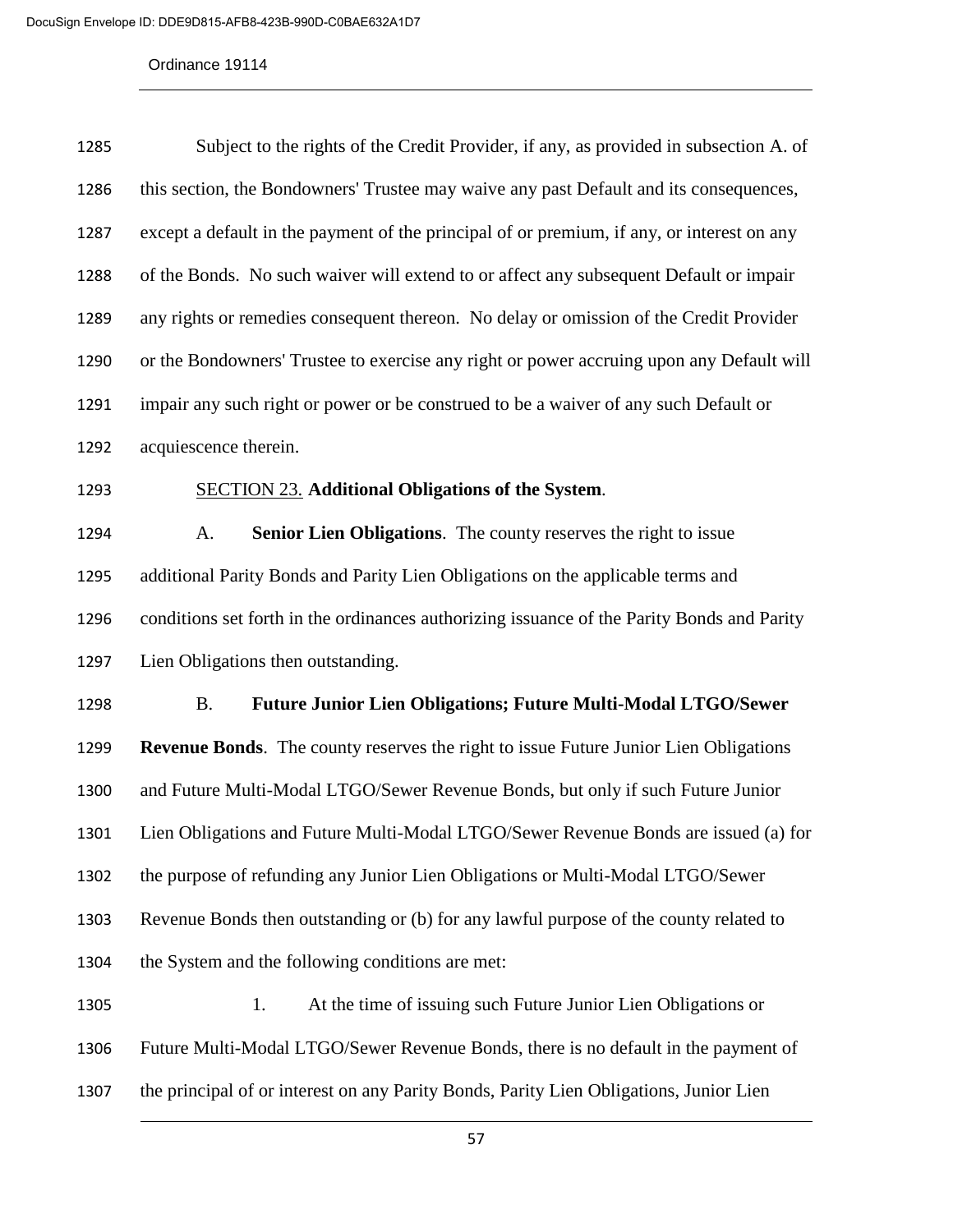Obligations, Multi-Modal LTGO/Sewer Revenue Bonds, Future Subordinate Lien Obligations, SRF Loans or Public Works Trust Fund Loans. 2. The county has on file one of the following certificates: a. A certificate of the Finance Director showing that Net Revenue in any 12 consecutive months out of the most recent 18 months preceding the issuance of such Future Junior Lien Obligations or Future Multi-Modal LTGO/Sewer Revenue Bonds, based on financial statements of the System prepared by the county and after deducting therefrom the Senior Lien Payments required in each calendar year during the life of such Future Junior Lien Obligations or Future Multi-Modal LTGO/Sewer Revenue Bonds, will be at least equal to 1.10 times the Annual Debt Service for the proposed Future Junior Lien Obligations or Future Multi-Modal LTGO/Sewer Revenue Bonds and all Junior Lien Obligations and Multi-Modal LTGO/Sewer Revenue Bonds then outstanding in each year during the life of such Future Junior Lien Obligations or Future Multi-Modal LTGO/Sewer Revenue Bonds; or b. A certificate from a Professional Utility Consultant (which certificate may not be dated more than 90 days prior to the date of delivery of such Future Junior Lien Obligations or Future Multi-Modal LTGO/Sewer Revenue Bonds) showing that in the Professional Utility Consultant's professional opinion the Net Revenue, estimated on the basis of all factors as he or she may consider reasonable, for each of the five calendar years following the year in which such Future Junior Lien Obligations or Future Multi-Modal LTGO/Sewer Revenue Bonds are to be issued, after deducting therefrom Senior Lien Payments for each such year, will be at least equal to 1.10 times the Annual Debt Service for the proposed Future Junior Lien Obligations or Future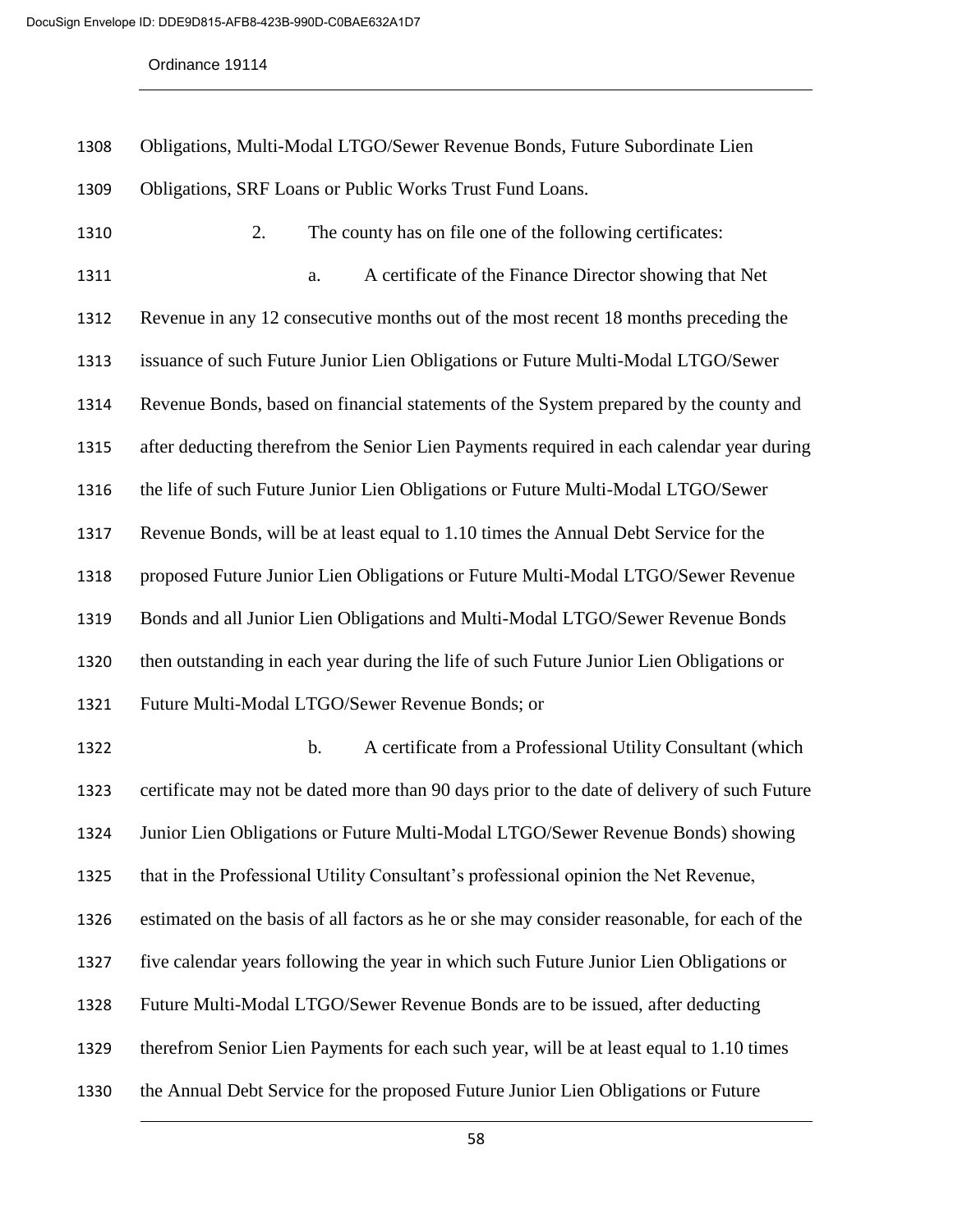Multi-Modal LTGO/Sewer Revenue Bonds and all Junior Lien Obligations and Multi- Modal LTGO/Sewer Revenue Bonds then outstanding in each of those five years. C. **Inferior Lien Obligations**. Nothing contained in this ordinance prevents the county from issuing revenue bonds, notes or other obligations that are a charge on Revenue of the System junior or inferior to the payments required to be made therefrom into the Junior Lien Bond Fund to pay and secure the payment of any Junior Lien Obligations, and nothing contained in this ordinance prevents the county from issuing revenue bonds, notes or other obligations that are a charge on Revenue of the System junior or inferior to the payments required to be made therefrom into the Multi-Modal LTGO/Sewer Revenue Bond Fund to pay and secure the payment of any Multi-Modal LTGO/Sewer Revenue Bonds. SECTION 24. **Payment Agreements**. A. **General**. To the extent and for the purposes permitted from time to time by chapter 39.96 RCW, as it may be amended, and other applicable provisions of State law, the county may enter into Payment Agreements with respect to any Series of the Bonds, subject to the conditions set forth in this section and in other provisions of this ordinance.

 B. **Manner and Schedule of Payments**. Each Payment Agreement must set forth the manner in which the respective Payment Agreement Payments and the respective Payment Agreement Receipts will be calculated and a schedule of applicable payment dates.

 C. **Authorizing Ordinance**. Prior to entering into a Payment Agreement, the council must adopt an ordinance authorizing such agreement and setting forth such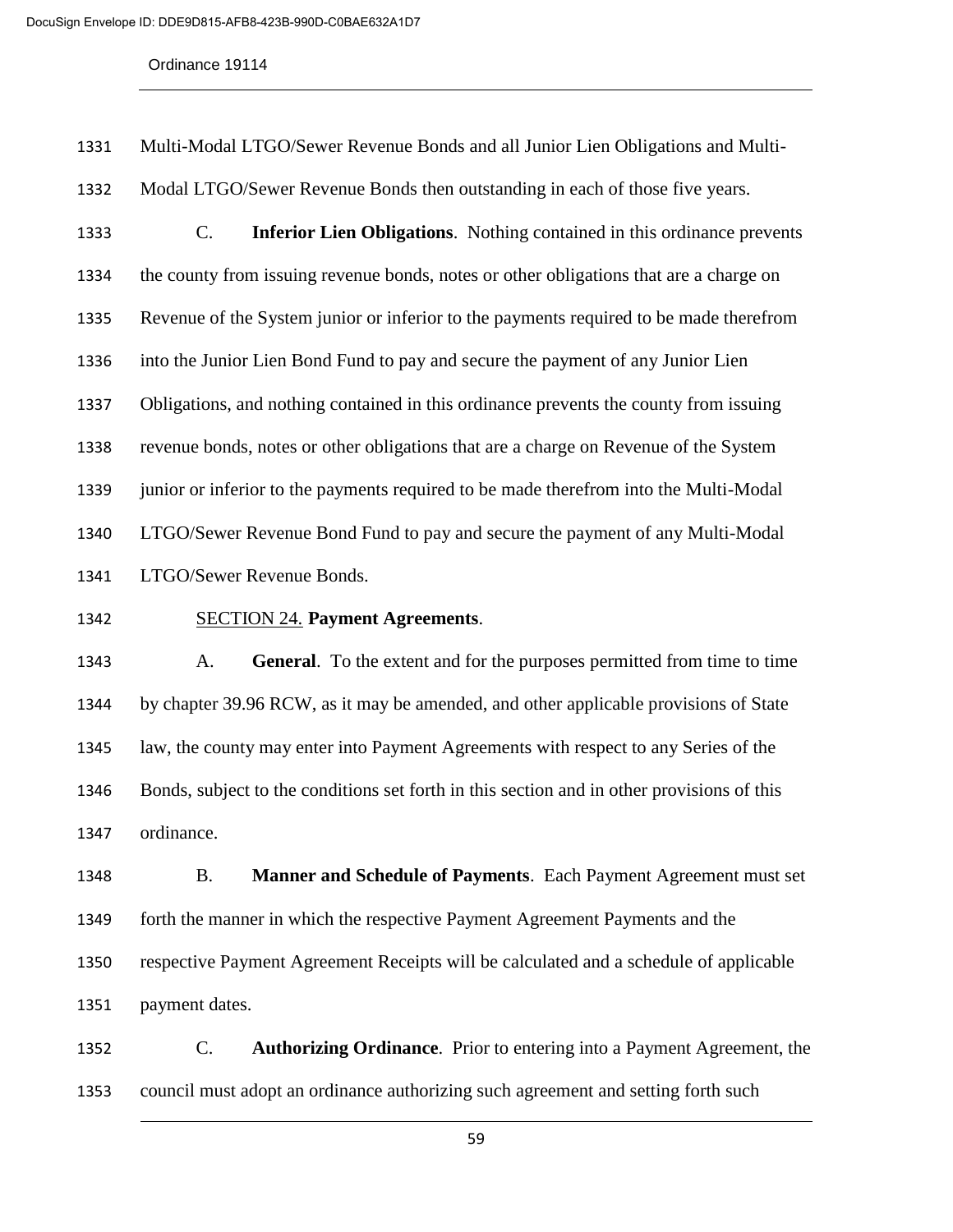provisions as the county deems necessary or desirable and are not inconsistent with the provisions of this ordinance.

 D. **Calculation of Payment Agreement Payments and Debt Service on Bonds with Respect to which a Payment Agreement is in Force**. It is the intent of the county, for purposes of Section 18 or 23 of this ordinance, that debt service on Bonds with respect to which a Payment Agreement is in force will be calculated to reflect the net economic effect on the county intended to be produced by the terms of such Bonds and the Payment Agreement. In calculating such amounts, the county will be guided by the following requirements:

1363 1. The amount of interest deemed to be payable on any Bonds with respect to which a Payment Agreement is in force will be an amount equal to the amount of interest that would be payable at the rate or rates stated in those Bonds plus Payment Agreement Payments minus Payment Agreement Receipts.

 2. For any period during which Payment Agreement Payments are not taken into account in calculating interest on any outstanding Bonds because the Payment Agreement is not then related to any outstanding Bonds, Payment Agreement Payments on that Payment Agreement will be calculated based upon the following assumptions:

 a. **County Obligated to Make Payments Based on Fixed Rate**. If the county is obligated to make Payment Agreement Payments based on a fixed rate and the Qualified Counterparty is obligated to make payments based on a variable rate index, payments by the county will be based on the assumed fixed payor rate, and payments by the Qualified Counterparty will be based on a rate equal to the average rate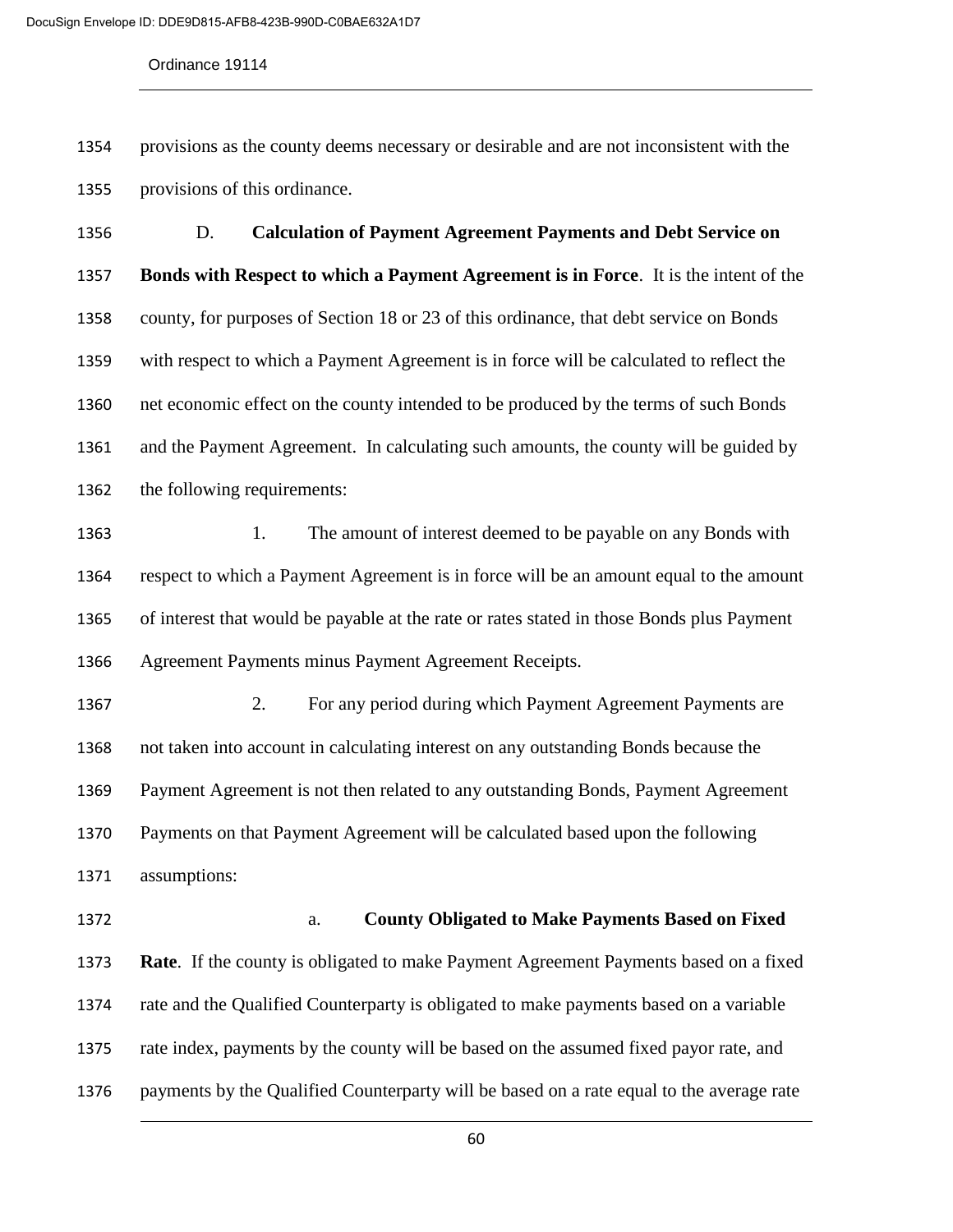| 1377 | determined by the variable rate index specified by the Payment Agreement during the         |
|------|---------------------------------------------------------------------------------------------|
| 1378 | fiscal quarter preceding the quarter in which the calculation is made; and                  |
| 1379 | $\mathbf b$ .<br><b>County Obligated to Make Payments Based on Variable</b>                 |
| 1380 | Rate Index. If the county is obligated to make Payment Agreement Payments based on a        |
| 1381 | variable rate index and the Qualified Counterparty is obligated to make payments based      |
| 1382 | on a fixed rate, payments by the county will be based on a rate equal to the average rate   |
| 1383 | determined by the variable rate index specified by the Payment Agreement during the         |
| 1384 | fiscal quarter preceding the quarter in which the calculation is made, and the Qualified    |
| 1385 | Counterparty will make payments based on the fixed rate specified by the Payment            |
| 1386 | Agreement.                                                                                  |
| 1387 | <b>Prior Notice to Rating Agencies.</b> The county will give notice to Moody's<br>Ε.        |
| 1388 | and S&P 30 days prior to the date it intends to enter into a Junior Lien Obligation         |
| 1389 | Payment Agreement or Multi-Modal LTGO/Sewer Revenue Bond Payment Agreement.                 |
| 1390 | <b>SECTION 25.</b> Sale and Remarketing of Bonds.                                           |
| 1391 | Determination by Finance Director. The Finance Director shall<br>A.                         |
| 1392 | determine, in consultation with the county's financial advisors, whether each Series of     |
| 1393 | Bonds will be issued as Junior Lien Obligations or Multi-Modal LTGO/Sewer Revenue           |
| 1394 | Bonds, the principal amount of each Series of Bonds, whether each Series of Bonds will      |
| 1395 | be structured as Tax-Exempt Obligations or otherwise, whether a Series of Bonds will be     |
| 1396 | sold separately or combined with one or more other Series of the county's bonds and         |
| 1397 | whether each Series of Bonds will be sold by negotiated sale, competitive bid, or to the    |
| 1398 | federal government or other purchaser, and for current or future delivery. The Finance      |
| 1399 | Director is authorized to designate any or all of the Bonds as "green bonds" or any similar |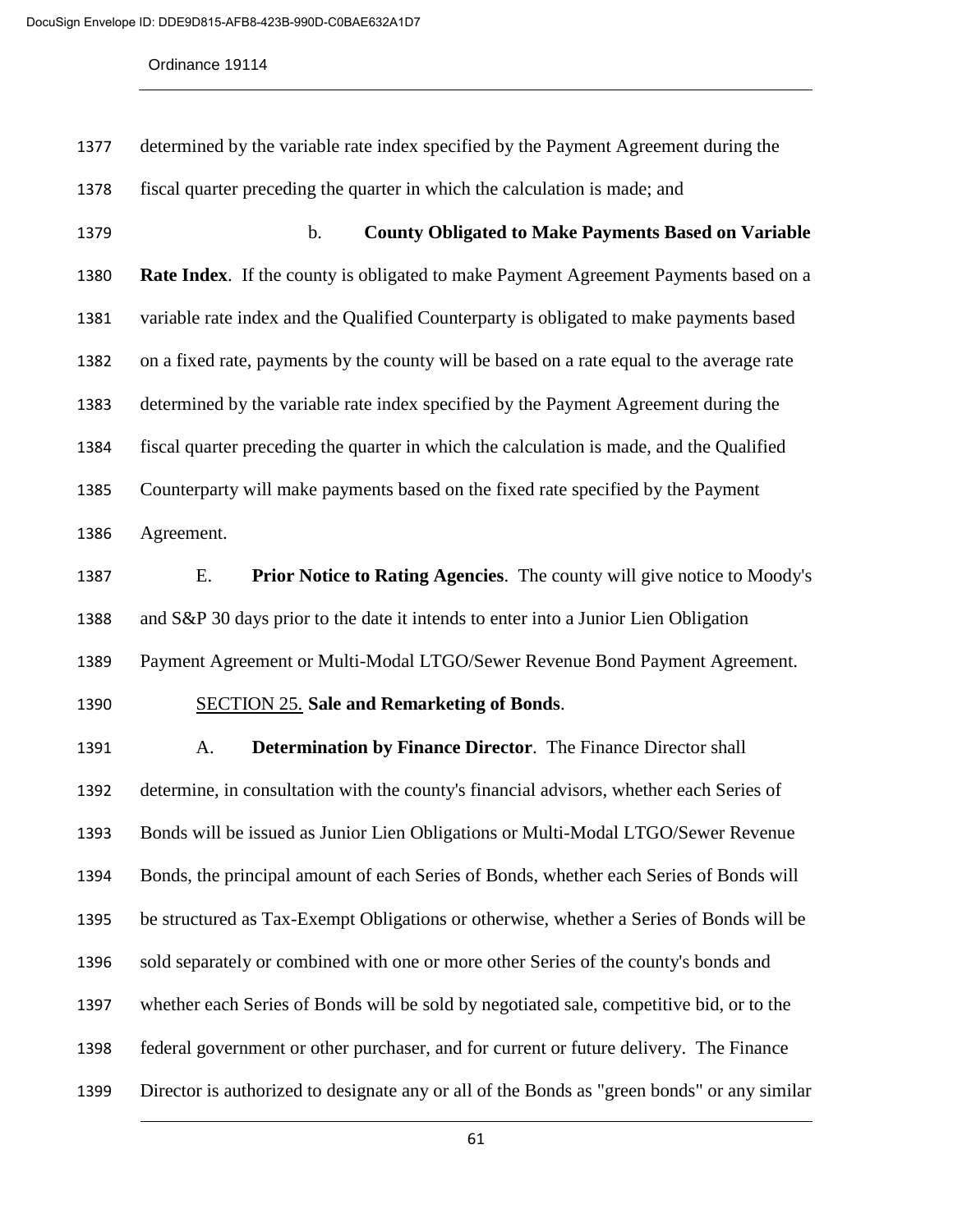designation indicating the purpose for which the proceeds of the Bonds are to be used. The authority to sell (e.g., enter into a purchase contract, accept a bid for or enter into a loan or other agreement for) in connection with the initial issuance of any Series of Bonds authorized hereunder will terminate December 31, 2022, but the authority to remarket any Series of Bonds authorized hereunder and all other provisions of this ordinance will remain in full force and effect.

 B. **Satisfaction of Conditions**. The Finance Director will provide or cause to be provided by a Professional Utility Consultant any certifications required to satisfy the conditions established in the ordinances of the county for the issuance of the Bonds as Junior Lien Obligations or Multi-Modal LTGO/Sewer Revenue Bonds, as applicable. In the Sale Motion or a closing certificate, the Finance Director shall certify to any required findings regarding the satisfaction of such conditions applicable to that Series of Bonds.

 C. **Procedure for Negotiated Sale**. If the Finance Director determines that any Series of the Bonds will be sold by negotiated sale, the Finance Director shall, in accordance with applicable county procurement procedures, solicit one or more underwriting firms or other financial institutions with which to negotiate the sale of the Bonds. The purchase contract for each Series of the Bonds shall designate any Term Bonds and shall specify the year and Series designation, date, principal amount, interest payment dates, interest rates, price, maturity schedule and redemption and bond insurance provisions of such Series of Bonds subject to the parameters set forth in subsection F of this section. The purchase contract shall not be executed and delivered unless and until the council by a Sale Motion approves the purchase contract and ratifies and confirms the terms for the Series of Bonds established therein.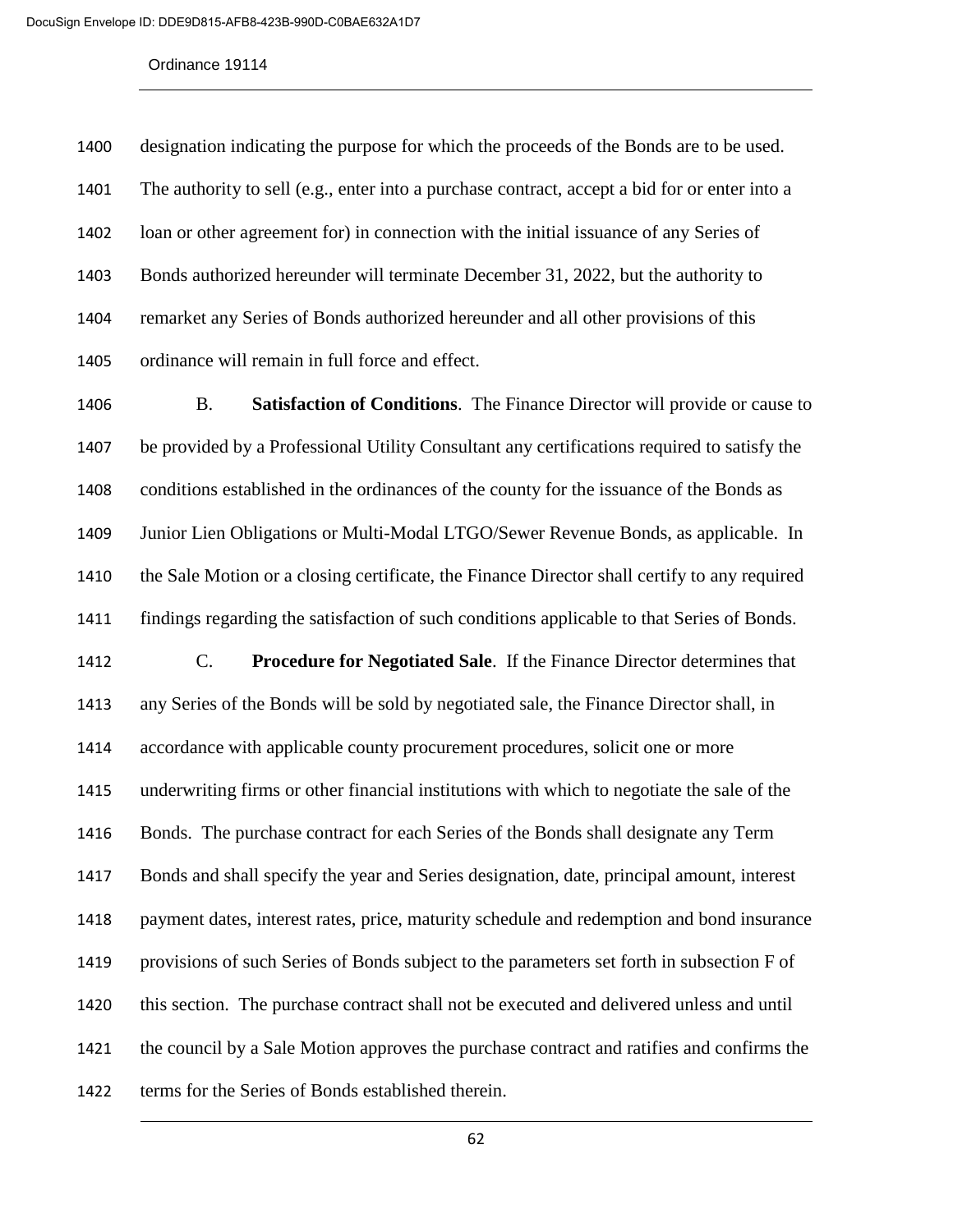D. **Procedure for Sale by Competitive Bid**. If the Finance Director determines that any Series of the Bonds will be sold by competitive bid, bids for the purchase of such Series of Bonds will be received at such time or place and by such means as the Finance Director directs. The Finance Director is authorized to prepare an official notice of sale for such Bonds, establishing in such notice the year and Series designation, date, principal amount, interest payment dates, maturity schedule and optional redemption and bond insurance provisions of such Series of Bonds. The official notice of sale or an abridged form thereof may be published in such newspapers or financial journals as the county's financial advisors deem desirable or appropriate. Upon the date and time established for the receipt of bids for a Series of the Bonds, the Finance Director or the Finance Director's designee will review the bids, cause the bids to be mathematically verified and accept the winning bid, upon approval of the council by Sale Motion, by executing the Certificate of Award, which shall designate any Term Bonds. The county reserves the right to reject any and all bids for such Bonds, acting through the Finance Director. E. **Other Sales.** If the Finance Director determines that any Series of Bonds will be sold to the federal government or other purchaser to evidence a loan from that purchaser, the Finance Director will negotiate the sale of such Bonds and the terms of any loan or other agreement with the purchaser, for approval by Sale Motion. The Sale Motion for such Series of Bonds will identify the year and any applicable Series designation, date, principal amounts and maturity dates, interest rates and interest payment dates, redemption and/or purchase provisions and delivery date for such Series of Bonds.

F. **Multi-Modal Bonds; Remarketing**. The Finance Director is authorized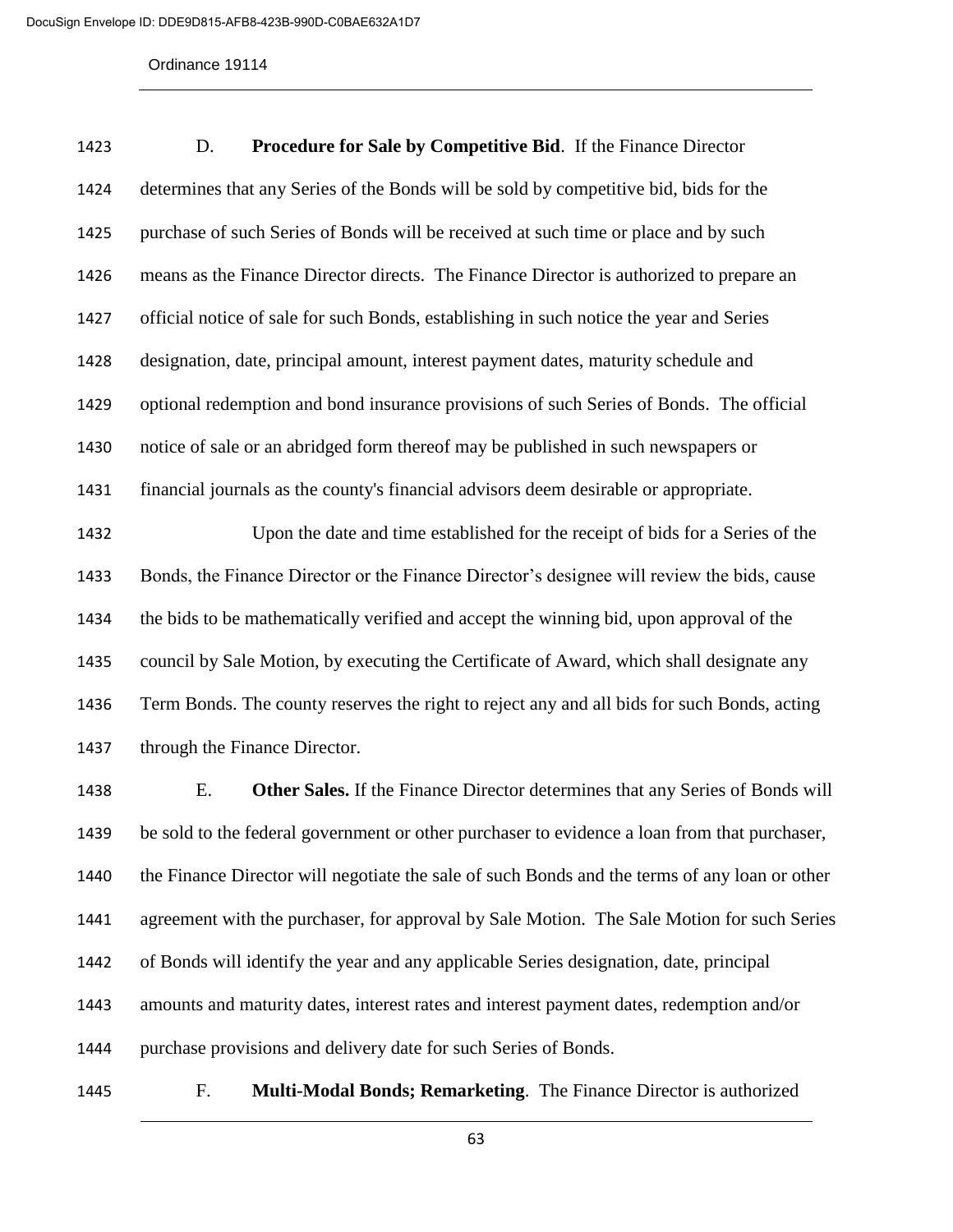| 1446 | to determine that any Series of the Bonds will be issued with interest to be borne in a     |
|------|---------------------------------------------------------------------------------------------|
| 1447 | daily mode, weekly mode, commercial paper mode, term mode, index floating mode,             |
| 1448 | fixed mode or other mode, subject to minimum rate(s), maximum rate(s), alternate rate(s)    |
| 1449 | and default rate(s), conversion between modes, optional and mandatory tender for            |
| 1450 | purchase on dates and at prices and additional provisions relating to defaults and          |
| 1451 | remedies, all as set forth in proceedings of the county authorized under this ordinance. In |
| 1452 | connection with the sale, remarketing of or any mode conversion of any Series of the        |
| 1453 | Bonds following the initial issuance of such Series of Bonds, the Finance Director is       |
| 1454 | authorized, in the Finance Director's discretion, without further action by the council, as |
| 1455 | necessary and desirable to effect such sale, remarketing or conversion: (a) to issue        |
| 1456 | requests for proposals for purchasers, remarketing agents, tender agents, paying agents,    |
| 1457 | calculation agents, Credit Providers, or Liquidity Providers, and to execute and deliver    |
| 1458 | agreements based on responses received to such requests, including the Mode                 |
| 1459 | Agreement, any amendments to the Mode Agreement, any continuing covenant or                 |
| 1460 | purchase agreements, remarketing agent agreements, tender agent agreements, paying          |
| 1461 | agent agreements, calculation agent agreements, Credit Enhancement and amendments           |
| 1462 | to, extensions, replacements and terminations thereof, Liquidity Facilities and             |
| 1463 | amendments to, extensions, replacements and terminations thereof, reimbursement             |
| 1464 | agreements and other agreements evidencing the county's obligations under any such          |
| 1465 | agreements and any certifications or documentation in connection therewith; (b) to          |
| 1466 | appoint or replace the Registrar or Securities Depository; (c) to cause the interest rate   |
| 1467 | mode of any Series of the Bonds to be established or converted in accordance with the       |
| 1468 | Mode Agreement, or amendments to the Mode Agreement; and (d) to establish such              |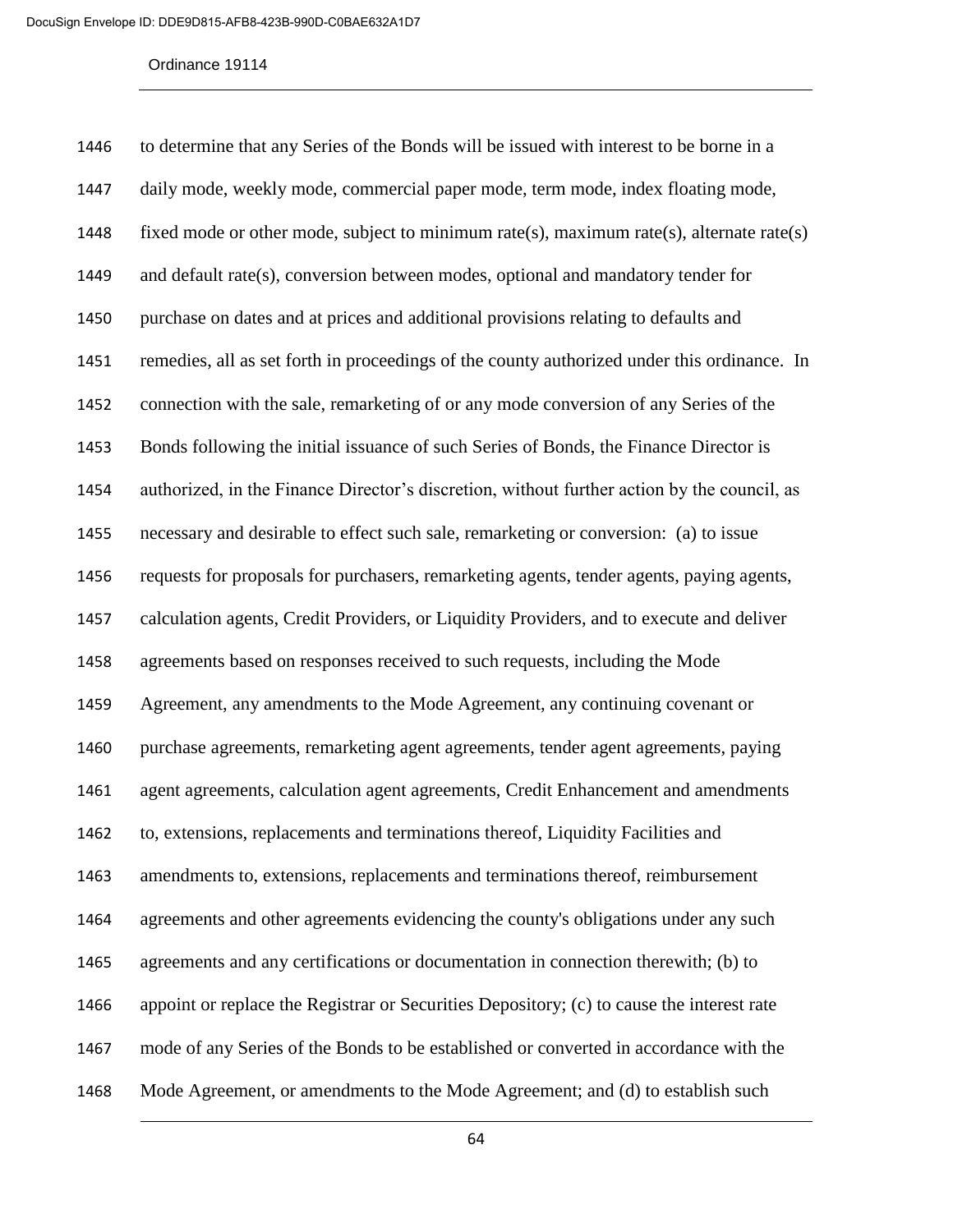funds and accounts as are necessary and desirable in connection with such sale or remarketing in or conversion to such interest rate mode.

 SECTION 26. **Delivery of Bonds**. Following the sale of each Series of the Bonds, the county will cause definitive Bonds to be prepared, executed and delivered in accordance with the provisions of this ordinance and in a form acceptable to DTC as initial depository for the Bonds, as applicable, with the approving legal opinion of municipal bond counsel regarding the Bonds.

 SECTION 27. **Preliminary Official Statement; Official Statement**. The county authorizes and directs the Finance Director: (a) to review and approve the information contained in one or more preliminary official statements or reoffering memoranda (each, a "Preliminary Official Statement") prepared in connection with any sale or remarketing of any Series of the Bonds; and (b) for the sole purpose of the Bond purchasers' compliance with paragraph (b)(1) of Rule 15c2-12, to deem final that Preliminary Official Statement as of its date, except for the omission of information permitted to be omitted by Rule 15c2-12. After each Preliminary Official Statement has been reviewed and approved in accordance with the provisions of this section, the county hereby authorizes distribution of such Preliminary Official Statement to prospective purchasers of such Series of Bonds. Following the sale or remarketing of each Series of the Bonds in accordance with Section 25 of this ordinance, the Finance Director is hereby authorized to review and approve on behalf of the county each final official statement or reoffering memoranda

with respect to such Series of Bonds. The county shall cooperate with the purchaser of

each Series of Bonds to deliver or cause to be delivered, within seven business days (or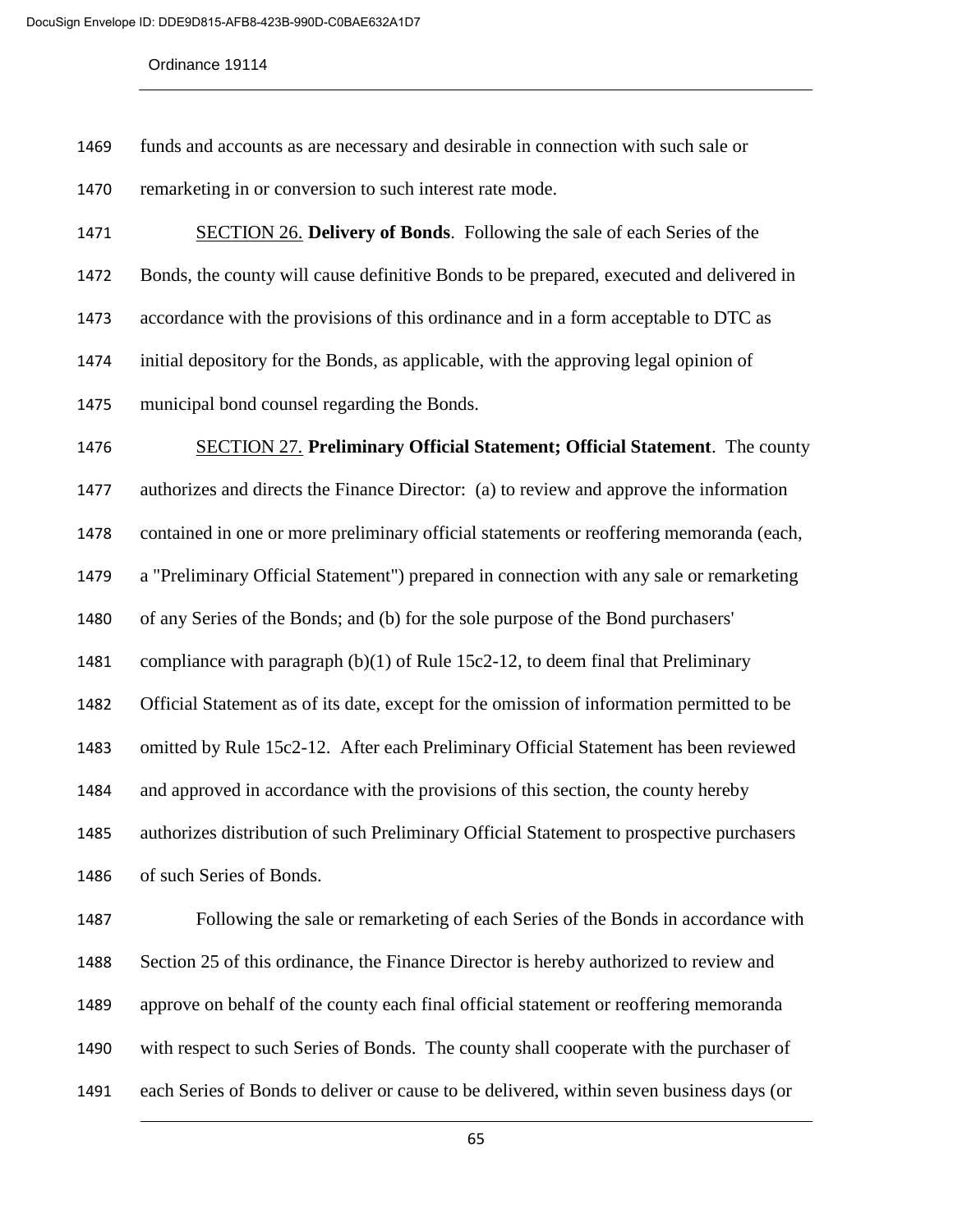| 1492 | within such other period as may be required by applicable law) and in sufficient time to     |
|------|----------------------------------------------------------------------------------------------|
| 1493 | accompany any confirmation that requests payment from any customer of the purchaser,         |
| 1494 | copies of the final official statement pertaining to such Bonds in sufficient quantity to    |
| 1495 | comply with paragraph $(b)(4)$ of Rule 15c2-12 and the rules of the MSRB.                    |
| 1496 | <b>SECTION 28. Undertaking to Provide Ongoing Disclosure.</b> If and to the                  |
| 1497 | extent required by paragraph (b)(5) of Rule 15c2-12, each Sale Motion will authorize an      |
| 1498 | Undertaking for the applicable Series of the Bonds.                                          |
| 1499 | <b>SECTION 29. General Authorization.</b> The appropriate county officials, agents           |
| 1500 | and representatives are hereby authorized and directed to do everything necessary for the    |
| 1501 | prompt sale, issuance, execution and delivery, and remarketing of the Bonds, and for the     |
| 1502 | proper use and application of the proceeds of the sale and remarketing thereof.              |
| 1503 | <b>SECTION 30. Investment of Funds and Accounts.</b> Money in the Revenue                    |
| 1504 | Fund, Junior Lien Bond Fund and Multi-Modal LTGO/Sewer Revenue Bond Fund may                 |
| 1505 | be invested in any Permitted Investments. Obligations purchased as an investment of          |
| 1506 | money in the Revenue Fund, Junior Lien Bond Fund and Multi-Modal LTGO/Sewer                  |
| 1507 | Revenue Bond Fund and accounts therein will be deemed at all times to be a part of such      |
| 1508 | respective fund or account, and the income or interest earned, profits realized or losses    |
| 1509 | suffered by a fund or account due to the investment thereof will be retained in, credited or |
| 1510 | charged, as the case may be, to such fund or account.                                        |
| 1511 | SECTION 31. Refunding or Defeasance of Bonds. The county may issue                           |
| 1512 | refunding obligations pursuant to State law or use money available from any other lawful     |
| 1513 | source to carry out a refunding or defeasance plan, which may include: (a) paying when       |
| 1514 | due the principal of and interest on any or all of the Bonds (the "Defeased Bonds"); (b)     |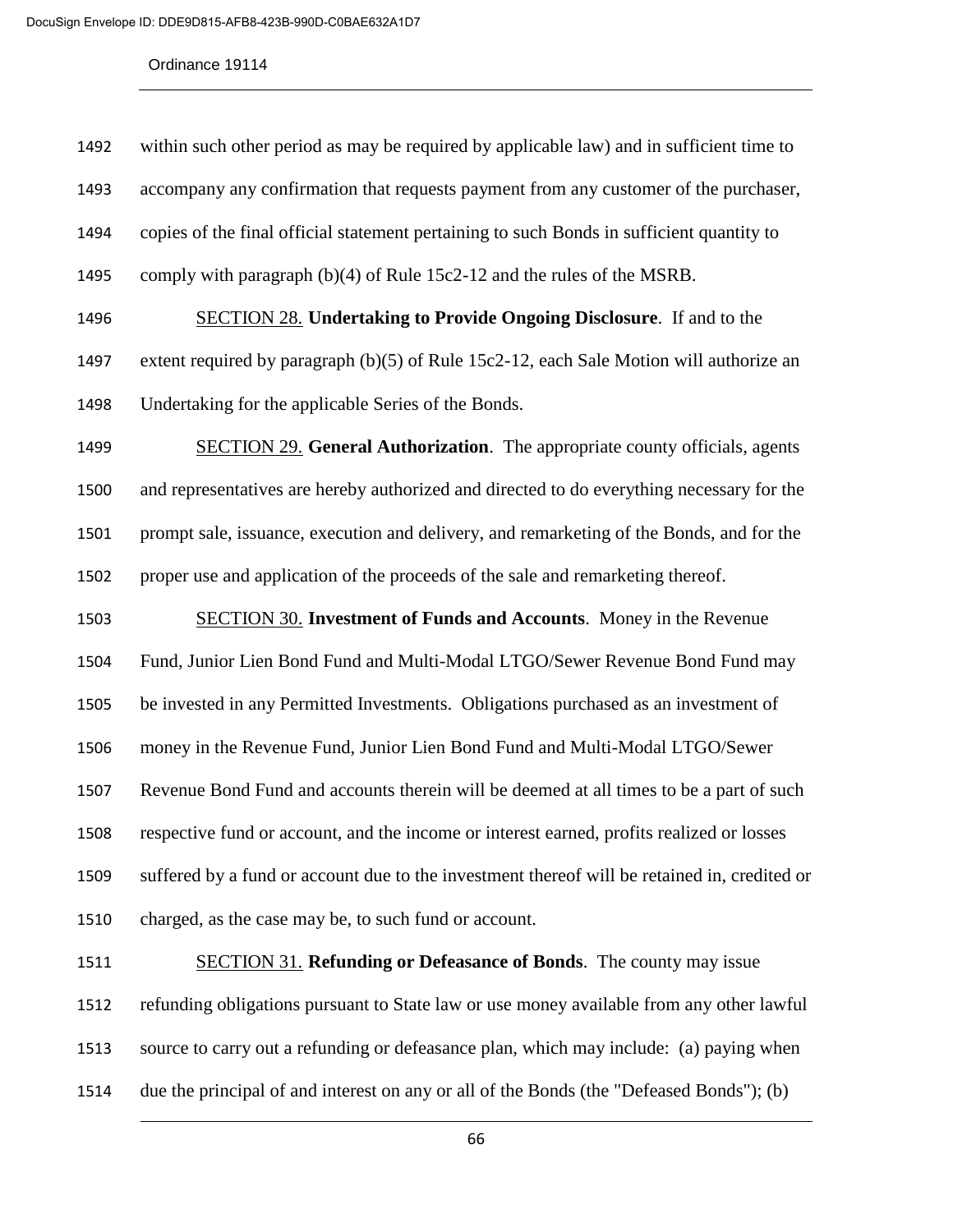| 1515 | redeeming the Defeased Bonds prior to their maturity; and (c) paying the costs of the       |
|------|---------------------------------------------------------------------------------------------|
| 1516 | refunding or defeasance. If the county sets aside in a special trust fund or escrow account |
| 1517 | irrevocably pledged to that redemption or defeasance (the "trust account") money and/or     |
| 1518 | Government Obligations maturing at a time or times and bearing interest in amounts          |
| 1519 | sufficient to redeem, refund or defease the Defeased Bonds in accordance with their         |
| 1520 | terms, then all right and interest of the Owners of the Defeased Bonds in the covenants of  |
| 1521 | this ordinance and in the funds and accounts obligated to the payment of the Defeased       |
| 1522 | Bonds shall cease and become void. Thereafter, the Registered Owners of Defeased            |
| 1523 | Bonds shall have the right to receive payment of the principal of and premium, if any,      |
| 1524 | and interest on the Defeased Bonds solely from the trust account and the Defeased Bonds     |
| 1525 | shall be deemed no longer outstanding. In that event, the county may apply money            |
| 1526 | remaining in any fund or account (other than the trust account) established for the         |
| 1527 | payment or redemption of the Defeased Bonds to any lawful purpose.                          |
|      |                                                                                             |

 Unless otherwise specified by the county in a refunding or defeasance plan, notice of refunding or defeasance shall be given and selection of Bonds for any partial refunding or defeasance shall be conducted, in the manner prescribed in this ordinance for the

redemption of Bonds.

## SECTION 32. **Supplemental Ordinances**.

 A. **Without Owner Consent**. The council from time to time and at any time may adopt an ordinance or ordinances supplemental to this ordinance, without the consent of Registered Owners of any of the Bonds, for any one or more of the following purposes:

1537 1. To add to the covenants and agreements of the county in this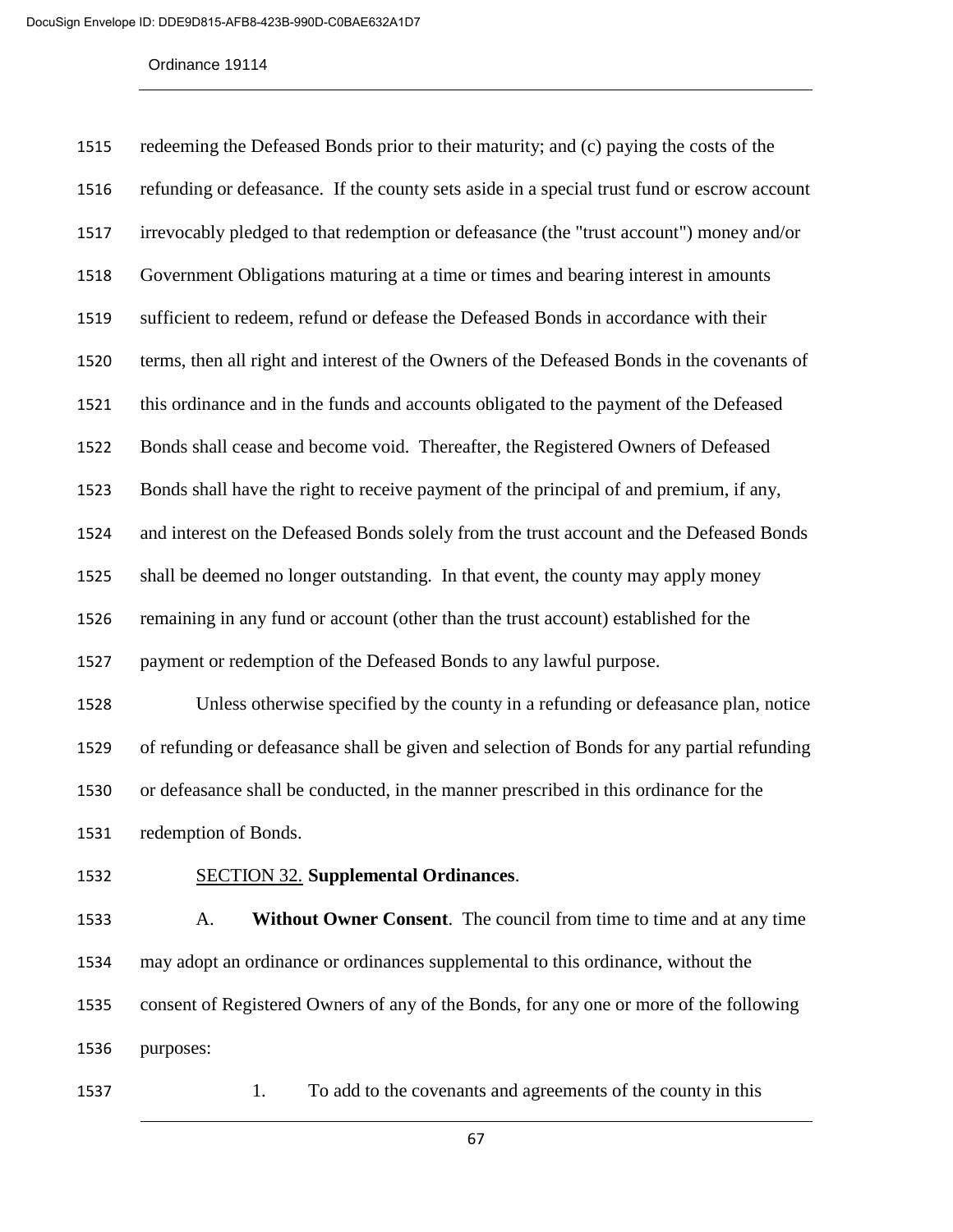| 1539 | adversely affect the interests of the Registered Owners of any Bonds, or to surrender any   |
|------|---------------------------------------------------------------------------------------------|
|      |                                                                                             |
| 1540 | right or power herein reserved to or conferred upon the county;                             |
| 1541 | 2.<br>To make such provisions for the purpose of curing any ambiguities                     |
| 1542 | or of curing, correcting or supplementing any defective provision contained in this         |
| 1543 | ordinance in regard to matters or questions arising under this ordinance as the council     |
| 1544 | may deem necessary or desirable and not inconsistent with this ordinance and that will      |
| 1545 | not adversely affect the interest of the Registered Owners of any Bonds;                    |
| 1546 | 3.<br>To modify, alter, amend, supplement or restate this ordinance in                      |
| 1547 | any and all respects necessary, desirable or appropriate in connection with the delivery of |
| 1548 | Credit Enhancement or a Liquidity Facility (other than modifying notice provisions to       |
| 1549 | Registered Owners of the Bonds);                                                            |
| 1550 | To modify, alter, amend, supplement or restate this ordinance in<br>4.                      |
| 1551 | any and all respects necessary, desirable or appropriate to satisfy the requirements of any |
| 1552 | rating agency to obtain or maintain a rating on the Bonds as the county deems necessary,    |
| 1553 | provided that such action does not impair the security hereof or materially adversely       |
| 1554 | affect the interests of the Registered Owners of the Bonds; or                              |
| 1555 | For any purpose, on any date all Bonds are subject to mandatory or<br>5.                    |
| 1556 | optional tender for purchase, in each case after written notice of such amendment has       |
| 1557 | been given by first class mail to each Registered Owner of the Bonds not less than 30       |
| 1558 | days prior to such purchase date.                                                           |
| 1559 | <b>With Owner Consent.</b><br><b>B.</b>                                                     |

1560 1. With the consent of the Registered Owners of not less than a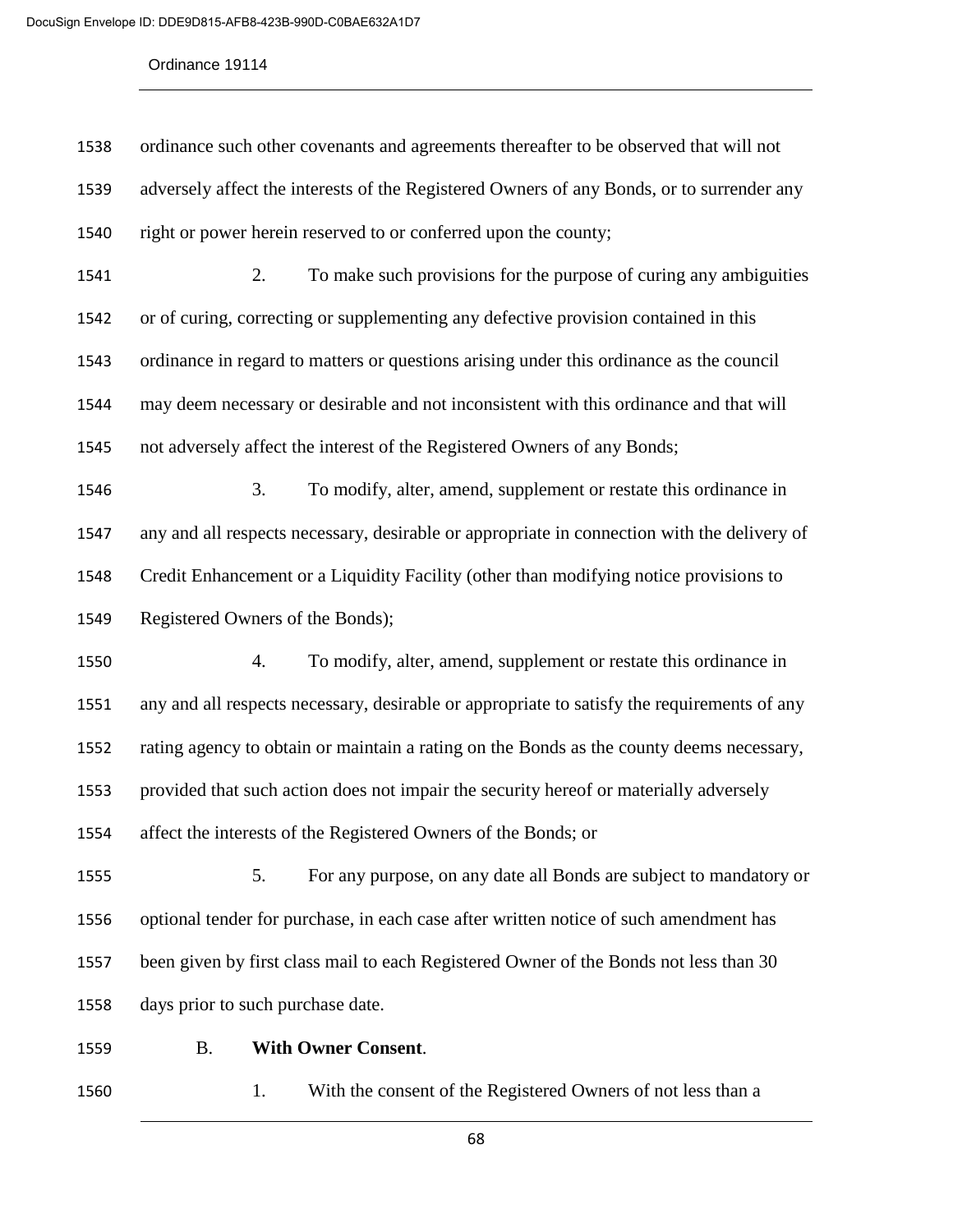| 1561 | majority in aggregate principal amount of the Junior Lien Obligations and Multi-Modal     |  |  |  |  |
|------|-------------------------------------------------------------------------------------------|--|--|--|--|
| 1562 | LTGO/Sewer Revenue Bonds then outstanding, the council may adopt an ordinance or          |  |  |  |  |
| 1563 | ordinances supplemental hereto for the purpose of adding any provisions to or changing    |  |  |  |  |
| 1564 | in any manner or eliminating any of the provisions of this ordinance, except as described |  |  |  |  |
| 1565 | in subsection B.2. or B.4. of this section.                                               |  |  |  |  |
| 1566 | 2.<br>No supplemental ordinance entered into pursuant to this subsection                  |  |  |  |  |
| 1567 | B. may:                                                                                   |  |  |  |  |
| 1568 | Extend the fixed maturity of any Bonds, or reduce the rate<br>a.                          |  |  |  |  |
| 1569 | of interest thereon, or extend the time of payments of interest from their due date, or   |  |  |  |  |
| 1570 | reduce the amount of the principal thereof, or reduce any premium payable on the          |  |  |  |  |
| 1571 | redemption thereof, or amend provisions governing the mandatory or optional tender for    |  |  |  |  |
| 1572 | purchase or redemption of Bonds, without the consent of the Registered Owner of each      |  |  |  |  |
| 1573 | Bond so affected; or                                                                      |  |  |  |  |
| 1574 | Reduce the aforesaid percentage of Registered Owners of<br>b.                             |  |  |  |  |
| 1575 | Junior Lien Obligations and Multi-Modal LTGO/Sewer Revenue Bonds required to              |  |  |  |  |
| 1576 | approve any such supplemental ordinance, without the consent of the Registered Owners     |  |  |  |  |
| 1577 | of all Bonds then outstanding.                                                            |  |  |  |  |
| 1578 | 3.<br>It is not necessary for the consent of the Registered Owners of                     |  |  |  |  |
| 1579 | Junior Lien Obligations and Multi-Modal LTGO/Sewer Revenue Bonds under this               |  |  |  |  |
| 1580 | subsection B. to approve the particular form of any proposed supplemental ordinance, but  |  |  |  |  |
| 1581 | it is sufficient if such consent approves the substance thereof.                          |  |  |  |  |
| 1582 | Notwithstanding any provision of this subsection B. to the<br>4.                          |  |  |  |  |
| 1583 | contrary, the Credit Provider, if any, will be entitled to consent, on behalf of the      |  |  |  |  |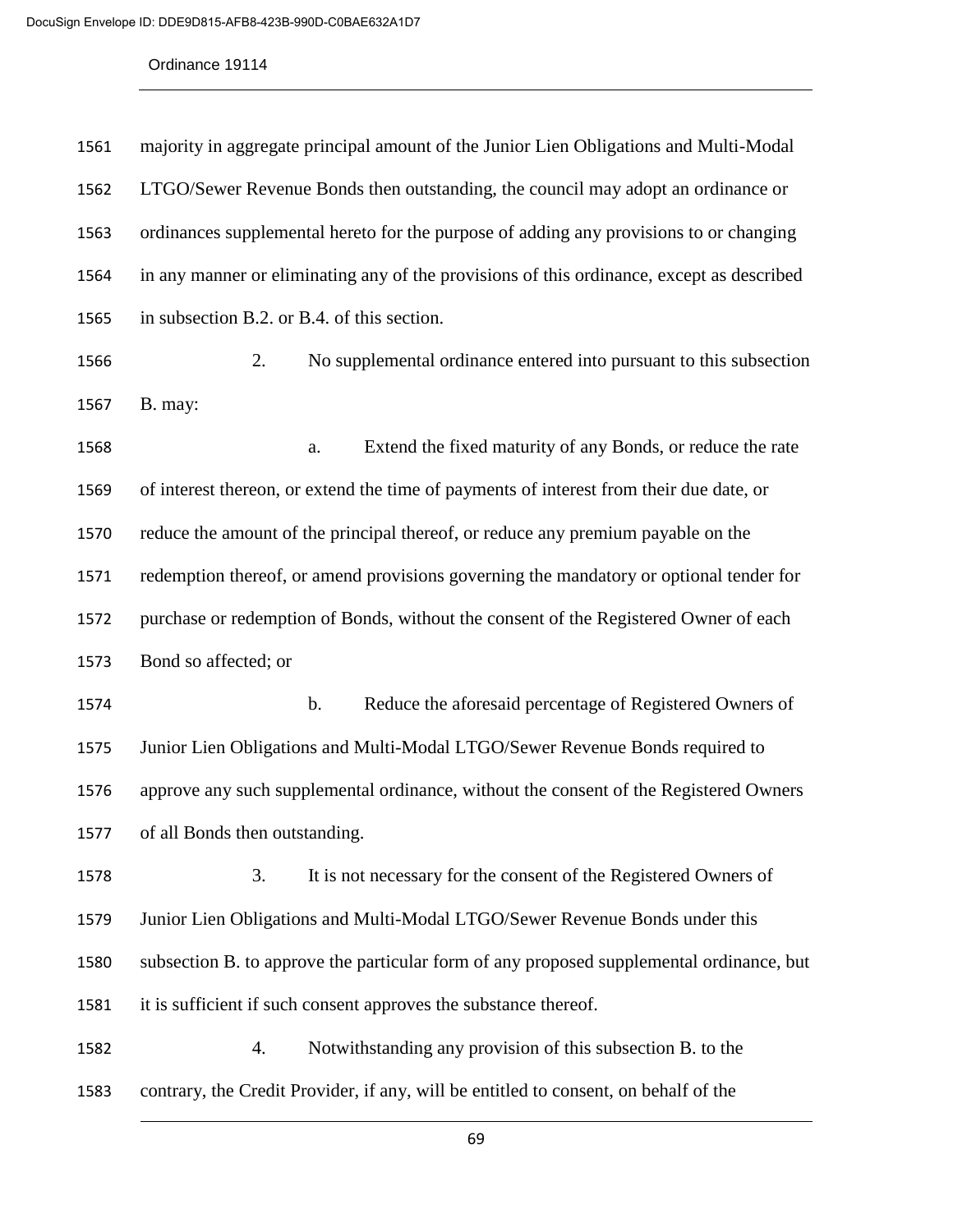| 1584 | Registered Owners of any Junior Lien Obligations or Multi-Modal LTGO/Sewer                 |  |  |  |
|------|--------------------------------------------------------------------------------------------|--|--|--|
| 1585 | Revenue Bonds secured by Credit Enhancement provided by such Credit Provider, for so       |  |  |  |
| 1586 | long as the Credit Provider is not in default of its obligations under the Credit          |  |  |  |
| 1587 | Enhancement, to the adoption by the council of any ordinance or ordinances                 |  |  |  |
| 1588 | supplemental hereto for the purpose of adding any provisions to or changing in any         |  |  |  |
| 1589 | manner or eliminating any of the provisions of this ordinance.                             |  |  |  |
| 1590 | $C_{\cdot}$<br><b>Consent of Credit Provider and Liquidity Provider.</b> Any amendment     |  |  |  |
| 1591 | or supplement to this ordinance requires the prior written consent of any Credit Provider  |  |  |  |
| 1592 | and Liquidity Provider if the rights of such Credit Provider or Liquidity Provider, as the |  |  |  |
| 1593 | case may be, will be adversely affected thereby, for so long as the Credit Provider or     |  |  |  |
| 1594 | Liquidity Provider, as applicable, is not in default of its obligations.                   |  |  |  |
| 1595 | <b>SECTION 33. Ordinance a Contract; Severability.</b> The covenants                       |  |  |  |
| 1596 | contained in this ordinance constitute a contract between the county and: (a) the          |  |  |  |
| 1597 | Registered Owner of each Bond: (b) the Qualified Counterparty to any Payment               |  |  |  |
| 1598 | Agreement entered into with respect to any Bonds; and (c) any Credit Provider or           |  |  |  |
| 1599 | Liquidity Provider with respect to any Bonds. If any court of competent jurisdiction       |  |  |  |
| 1600 | determines that any covenant or agreement provided in this ordinance to be performed on    |  |  |  |
| 1601 | the part of the county is contrary to law, then such covenant or agreement shall be null   |  |  |  |
| 1602 | and void and shall be deemed separable from the remaining covenants and agreements of      |  |  |  |
| 1603 | this ordinance and shall in no way affect the validity of the other provisions of this     |  |  |  |
| 1604 | ordinance or of the Bonds.                                                                 |  |  |  |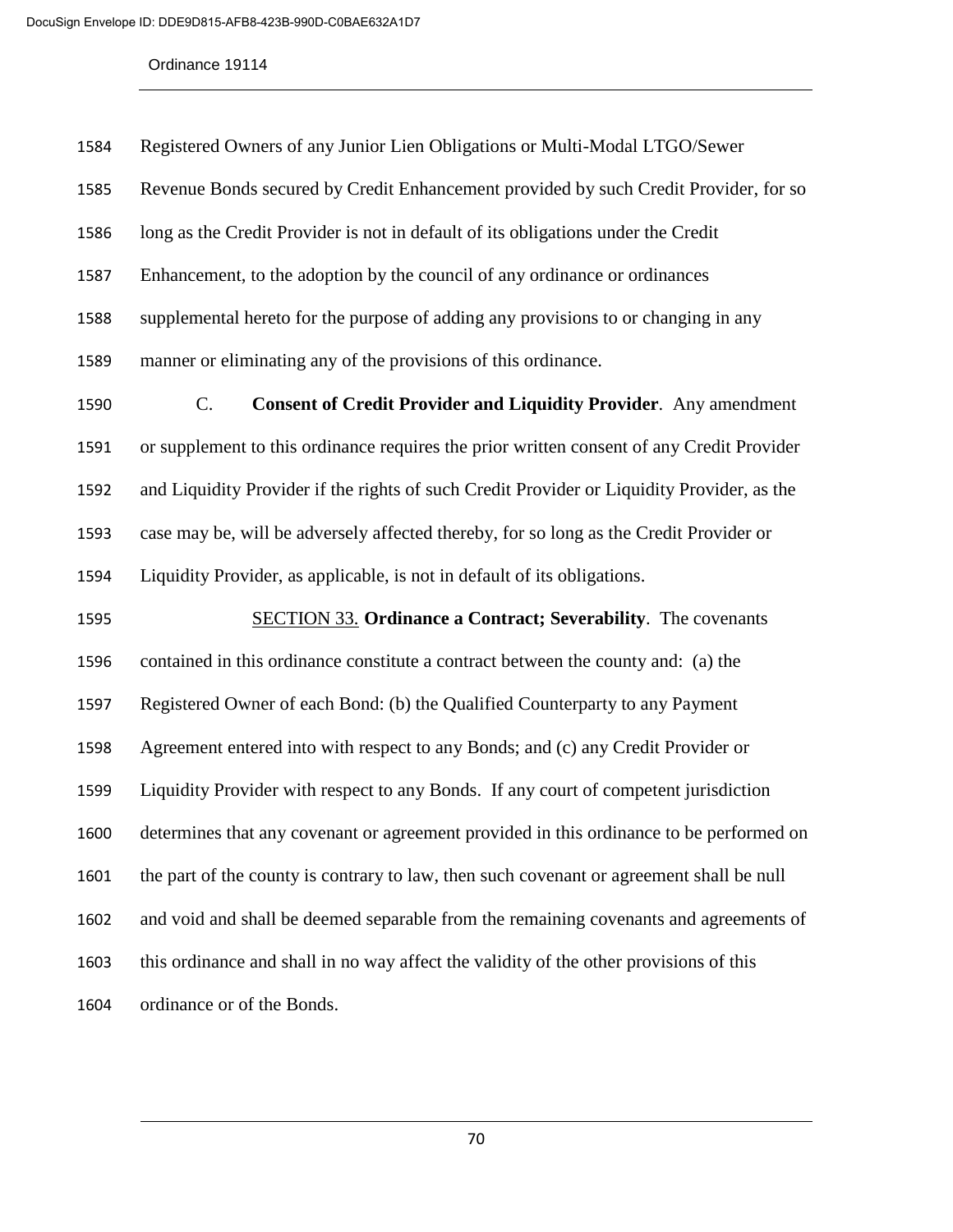- 1605 SECTION 34. **Effective Date**. This ordinance shall be effective 10 days after its
- 1606 enactment, in accordance with Article II of the county charter.

1607

Ordinance 19114 was introduced on 6/9/2020 and passed by the Metropolitan King County Council on 6/23/2020, by the following vote:

> Yes: 9 - Ms. Balducci, Mr. Dembowski, Mr. Dunn, Ms. Kohl-Welles, Ms. Lambert, Mr. McDermott, Mr. Upthegrove, Mr. von Reichbauer and Mr. Zahilay

> > KING COUNTY COUNCIL KING COUNTY, WASHINGTON

DocuSigned by: laudia Balducci

Claudia Balducci, Chair

ATTEST:

DocuSigned by Melani *Pedro*z<br>-=====================

Melani Pedroza, Clerk of the Council

DocuSigned by: APPROVED this  $\_8$  day of  $\_\_\_\_\_\_\_\_\_\_\_\_\_\_\_\_\_\_\_\_\_7$  2020.

DocuSigned by: \_\_\_\_\_\_\_\_\_\_\_\_\_\_\_\_\_\_\_\_\_\_\_\_\_\_\_\_\_\_\_\_\_

Dow Constantine, County Executive

**Attachments:** A. Outstanding Sewer Obligations, B. Form of Junior Lien Obligations, C. Form of Multi-Modal LTGO Sewer Revenue Bonds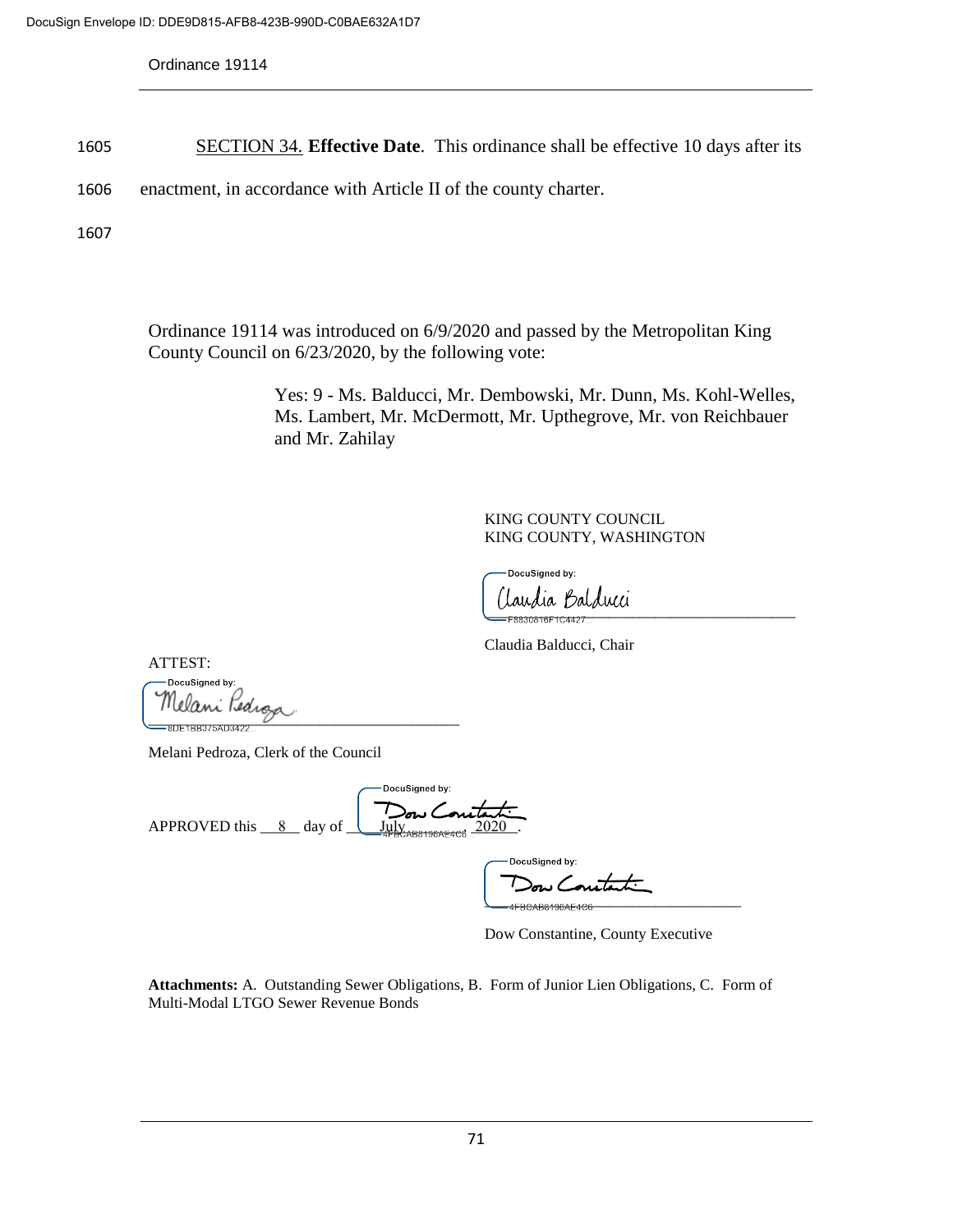# **ATTACHMENT A – Outstanding Sewer Obligations**

# **I. OUTSTANDING PARITY BONDS**

|               |                  |               |                             | Outstanding                 |
|---------------|------------------|---------------|-----------------------------|-----------------------------|
|               |                  |               | Original                    | <b>Principal</b>            |
| <b>Series</b> | <b>Ordinance</b> | Date of Issue | <b>Principal</b>            | (as of 1/2/2020)            |
| 2010          | 16868            | 7/29/2010     | $\mathbb{S}$<br>334,365,000 | $\mathcal{S}$<br>31,050,000 |
| 2011          | 16868            | 1/25/2011     | 175,000,000                 | 4,175,000                   |
| 2011B         | 17111            | 10/5/2011     | 494,270,000                 | 29,445,000                  |
| 2011C         | 17111            | 11/1/2011     | 32,445,000                  | 7,885,000                   |
| 2012          | 17111            | 4/18/2012     | 104,445,000                 | 89,785,000                  |
| 2012B         | 17111            | 8/2/2012      | 64,260,000                  | 64,260,000                  |
| 2012C         | 17111            | 9/19/2012     | 65,415,000                  | 34,625,000                  |
| 2013A         | 17111            | 4/9/2013      | 122,895,000                 | 99,435,000                  |
| 2013B         | 17599            | 10/29/2013    | 74,930,000                  | 54,680,000                  |
| 2014A         | 17599            | 7/8/2014      | 75,000,000                  | 75,000,000                  |
| 2014B         | 17599            | 8/12/2014     | 192,460,000                 | 181,490,000                 |
| 2015A         | 17599            | 2/18/2015     | 474,025,000                 | 470,475,000                 |
| 2015B         | 18111            | 11/17/2015    | 93,345,000                  | 75,985,000                  |
| 2016A         | 18116            | 2/17/2016     | 281,535,000                 | 273,975,000                 |
| 2016B         | 18111            | 9/12/2016     | 499,655,000                 | 492,005,000                 |
| 2017          | 18587            | 12/19/2017    | 149,485,000                 | 127,840,000                 |
| $2018A^{(1)}$ | 18588            | 4/19/2018     | 134,500,000                 | 134,500,000                 |
| 2018B         | 18588            | 11/15/2018    | 124,455,000                 | 124,455,000                 |
|               |                  | Total         | \$3,492,485,000             | \$2,371,065,000             |

# (1) WIFIA loan, authorized but not drawn upon

# **II. OUTSTANDING PARITY LIEN OBLIGATIONS**

|                   |                  |               | Original          | Outstanding<br><b>Principal</b> |
|-------------------|------------------|---------------|-------------------|---------------------------------|
| <b>Series</b>     | <b>Ordinance</b> | Date of Issue | <b>Principal</b>  | (as of 1/2/2020)                |
| 2008              | 15779            | 2/12/2008     | 236,950,000<br>\$ | 21,020,000<br>\$                |
| 2012              | 17111            | 4/18/2012     | 68,695,000        | 41,360,000                      |
| 2012 <sub>B</sub> | 17111            | 8/2/2012      | 41,725,000        | 30,500,000                      |
| 2015A             | 17599            | 2/18/2015     | 247,825,000       | 247,395,000                     |
| 2017              | 18116            | 10/25/2017    | 154,560,000       | 139,840,000                     |
| 2019              | 18588            | 10/24/2019    | 101,035,000       | 101,035,000                     |
|                   |                  | Total         | \$850,790,000     | \$581,150,000                   |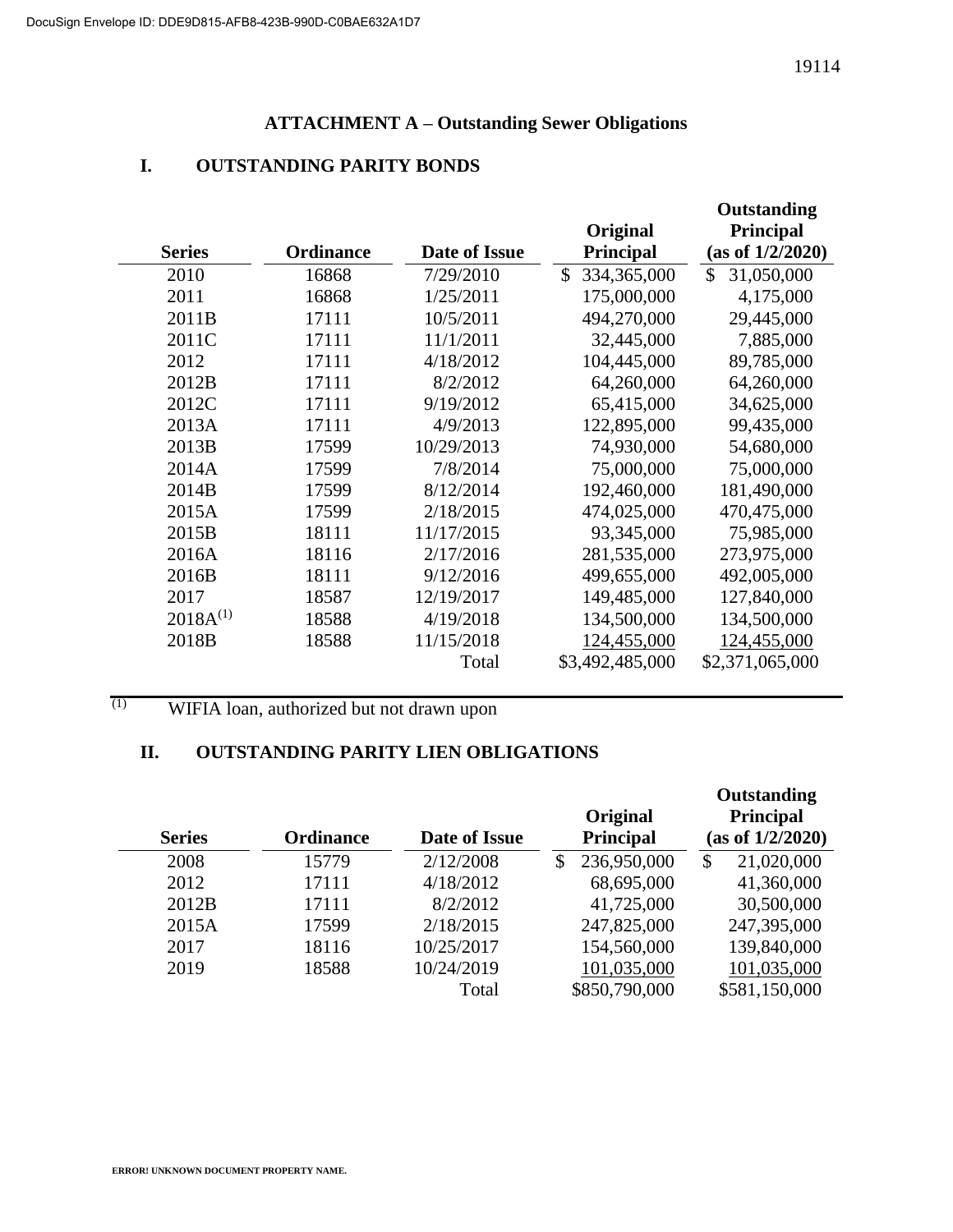# **III. Outstanding Junior Lien Obligations**

| <b>Designation</b> | <b>Ordinance</b> | Date of Issue | Original<br><b>Principal</b> | Outstanding<br><b>Principal</b><br>(as of 1/2/2020) |
|--------------------|------------------|---------------|------------------------------|-----------------------------------------------------|
| 2001A and B Bonds  | 14171/14172      | 8/15/2001     | \$100,000,000                | \$100,000,000                                       |
| 2011 Bonds         | 17202            | 10/26/2011    | 100,000,000                  | 100,000,000                                         |
| 2012 Bonds         | 17495            | 12/27/2012    | 100,000,000                  | 100,000,000                                         |
|                    |                  | Total         | \$300,000,000                | \$300,000,000                                       |

# **IV. Outstanding Multi-Modal LTGO/Sewer Revenue Bonds**

| <b>Designation</b> | <b>Ordinance</b> | Date of Issue | Original<br><b>Principal</b> | Outstanding<br><b>Principal</b><br>(as of 1/2/2020) |
|--------------------|------------------|---------------|------------------------------|-----------------------------------------------------|
| 2017A and B Bonds  | 18581            | 10/26/2017    | \$100,000,000                | \$98,225,000                                        |
| 2019A and B Bonds  | 18589            | 6/27/2019     | 148,095,000                  | 148,095,000                                         |
|                    |                  | Total         | \$248,095,000                | \$246,320,000                                       |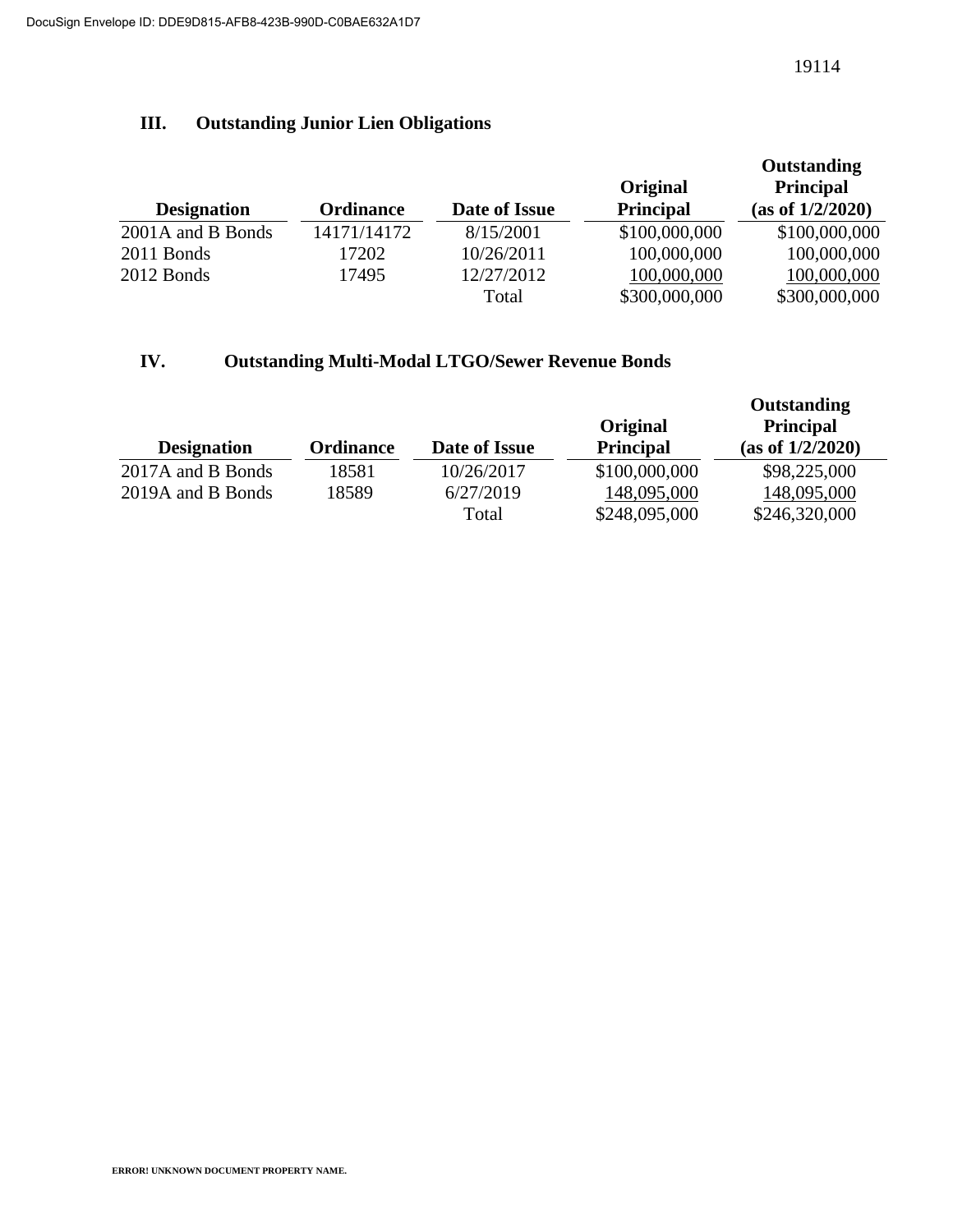# **Attachment B: Form of Junior Lien Obligations**

[Book-entry only caption; insurance caption]

No. R-<br>
\$[Principal Amount]

## UNITED STATES OF AMERICA

## STATE OF WASHINGTON

## KING COUNTY

#### JUNIOR LIEN SEWER REVENUE BOND, SERIES \_\_\_\_

Registered Owner:

Principal Amount:

KING COUNTY, WASHINGTON (the "County"), hereby acknowledges itself to owe and for value received promises to pay to the Registered Owner identified above, or registered assigns, on (the "Maturity Date"), the Principal Amount specified above and to pay interest thereon from the date of this bond, or the most recent date to which interest has been paid or duly provided for, until payment of this bond, at the Interest Rate specified in the Bond Legislation, payable on each Interest Payment Date.

Both principal of and interest on this bond are payable in lawful money of the United States of America. Interest on this bond is payable by electronic transfer on the Interest Payment Date, or by check or draft of the Registrar mailed on the Interest Payment Date to the Registered Owner at the address appearing on the Bond Register on the Record Date. The County is not required to make electronic transfers except pursuant to a request by a Registered Owner in writing received on or prior to the Record Date and at the sole expense of the Registered Owner. Principal of and premium, if any, on this bond are payable upon presentation and surrender of the Bond by the Registered Owner to the Registrar at maturity or upon prior redemption in full.

This bond is one of an authorized issue of bonds of like series, date and tenor, in the aggregate principal amount of \$\_\_\_\_\_\_\_\_\_ (the "Bonds"), and is issued to provide funds necessary to pay costs of the System.

The Bonds are issued under and in accordance with the provisions of the Constitution and applicable statutes of the State of Washington (the "State), the County Charter and applicable ordinances duly adopted by the County, including Ordinance \_\_\_\_ of the County Council (together, the "Bond Legislation"). Capitalized terms used in this bond and not defined herein have the meanings given such terms in the Bond Legislation.

The Bonds are subject to redemption as provided in the Bond Legislation.

The Bonds are special limited obligations of the County, payable solely from the special fund of the County known as the King County, Washington, Junior Lien Obligation Redemption Fund (the "Junior Lien Bond Fund"), and are not obligations of the State or any political subdivision thereof other than the County, and neither the full faith and credit nor the taxing power of the County or the State or any political subdivision thereof is pledged to the payment of this bond or the Bonds.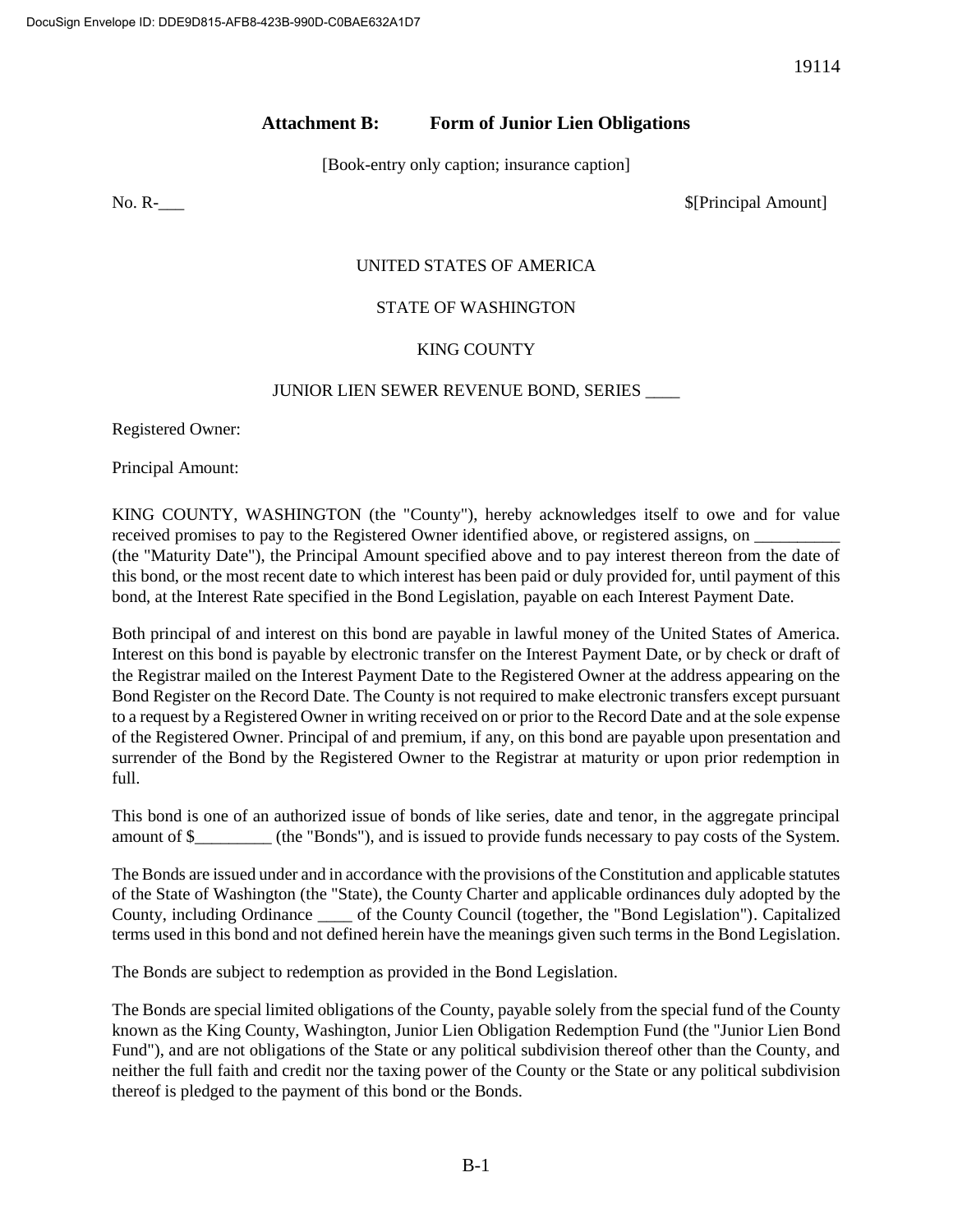The County hereby covenants and agrees with the Registered Owner of this bond that it will keep and perform all the covenants of this bond and of the Bond Legislation to be kept and performed by it. The County has obligated and bound itself to set aside and pay into the Junior Lien Bond Fund out of Revenue of the System amounts sufficient to pay when due the principal of and interest on the Bonds, and the County has covenanted to budget for each such payment of principal and interest when due.

The pledge of Revenue of the System constitutes a lien and charge on Revenue of the System subject to Operating and Maintenance Expenses and junior, subordinate and inferior to the lien and charge on Revenue of the System securing the Parity Bonds and the Parity Lien Obligations, equal to the lien and charge securing any other Junior Lien Obligations, and superior to any other charges whatsoever. The County has reserved the right to issue additional Junior Lien Obligations on the terms and conditions set forth in the Bond Legislation.

The County has pledged that it will cause the System to be maintained in good condition and repair and to be operated in an efficient manner and at a reasonable cost. The County has further pledged that it will at all times establish, maintain and collect adequate rates and charges for sewage disposal service as provided in the Bond Legislation. Reference to the Bond Legislation is made for a description of the nature and extent of the security for the Bonds, the funds or revenues pledged, and the terms and conditions upon which the Bonds are issued.

The pledge of revenues and other obligations of the County under the Bond Legislation may be discharged prior to the maturity of the Bonds by making provision for the payment thereof on the terms and conditions set forth in the Bond Legislation.

This bond will not be valid or become obligatory for any purpose or be entitled to any security or benefit under the Bond Legislation until the Certificate of Authentication hereon has been manually signed by the Registrar.

It is hereby certified that all acts, conditions and things required by the Constitution and statutes of the State and the Charter and ordinances of the County to exist and to have happened, been done and performed precedent to and in the issuance of this bond do exist and have happened, been done and performed and that the issuance of this bond and the Bonds does not violate any constitutional, statutory or other limitation upon the amount of bonded indebtedness that the County may incur.

IN WITNESS WHEREOF, the County has caused this bond to be executed by the manual or facsimile signature of the County Executive, to be attested by the manual or facsimile signature of the Clerk of the County Council, and the seal of the County to be impressed or imprinted hereon, all as of  $\blacksquare$ .

# KING COUNTY, WASHINGTON

By: King County Executive

ATTEST:

Clerk of the County Council

Date of Authentication: \_\_\_\_\_\_.

# CERTIFICATE OF AUTHENTICATION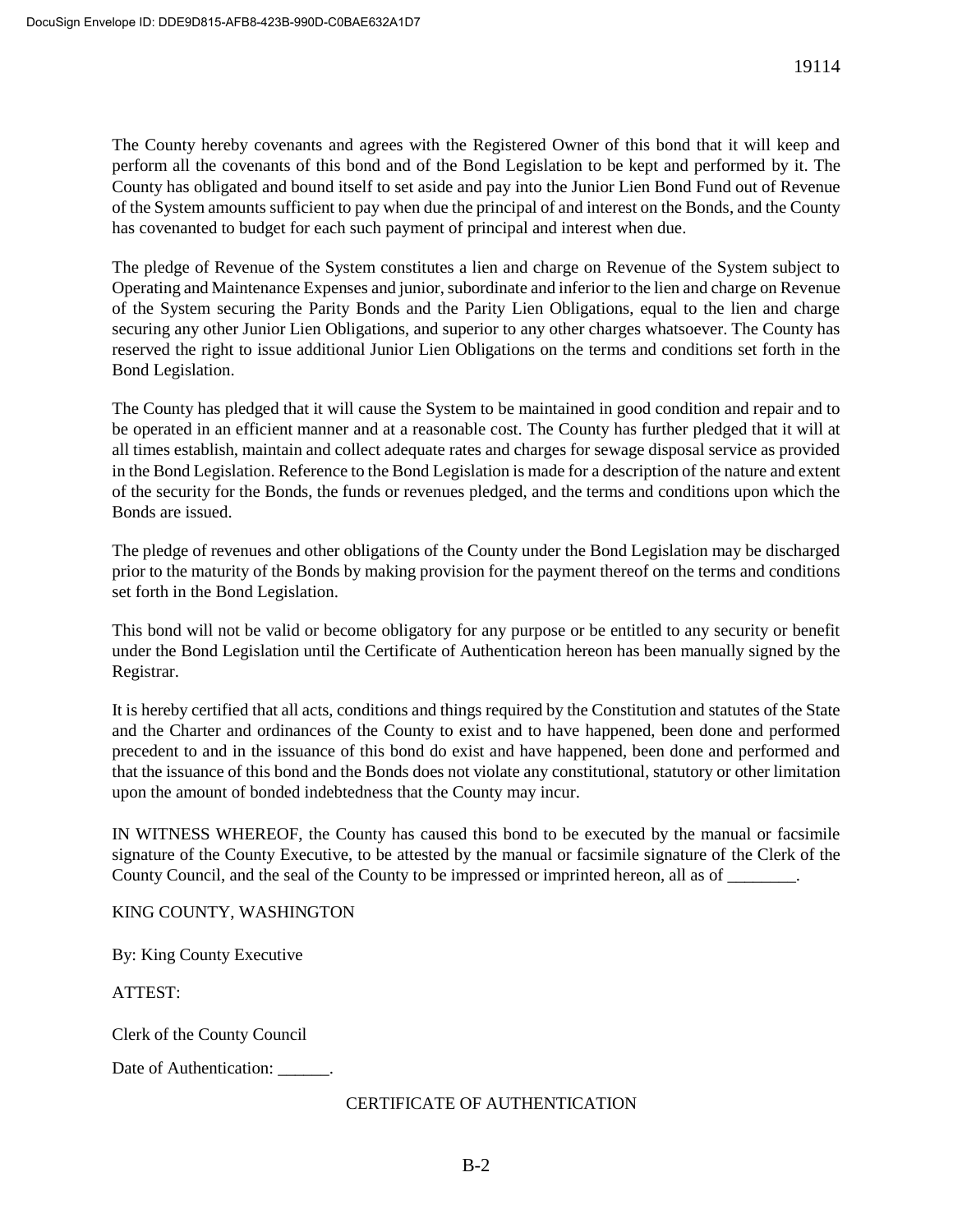This is one of the fully registered Junior Lien Sewer Revenue Bonds, Series \_\_\_\_\_, of King County, Washington, dated \_\_\_\_\_\_\_\_\_\_\_, described in the within-mentioned Bond Legislation.

> WASHINGTON STATE FISCAL AGENT as Registrar

## ASSIGNMENT

FOR VALUE RECEIVED, the undersigned hereby sells, assigns and transfers unto:

### (PLEASE INSERT SOCIAL SECURITY OR TAXPAYER IDENTIFICATION NUMBER OF TRANSFEREE)

(Please print or typewrite name and address, including zip code of Transferee)

the within-mentioned bond and hereby irrevocably constitutes and appoints\_\_\_\_\_\_\_\_\_\_ or its successor, as Registrar, to transfer this bond on the Bond Register with full power of substitution in the premises.

DATED:\_\_\_

NOTE: The signature on this Assignment must correspond with the name of the Registered Owner as it appears upon the face of the within-mentioned bond in every particular, without alteration or enlargement or any change whatever.

SIGNATURE GUARANTEED:

NOTICE: Signatures must be guaranteed pursuant to law.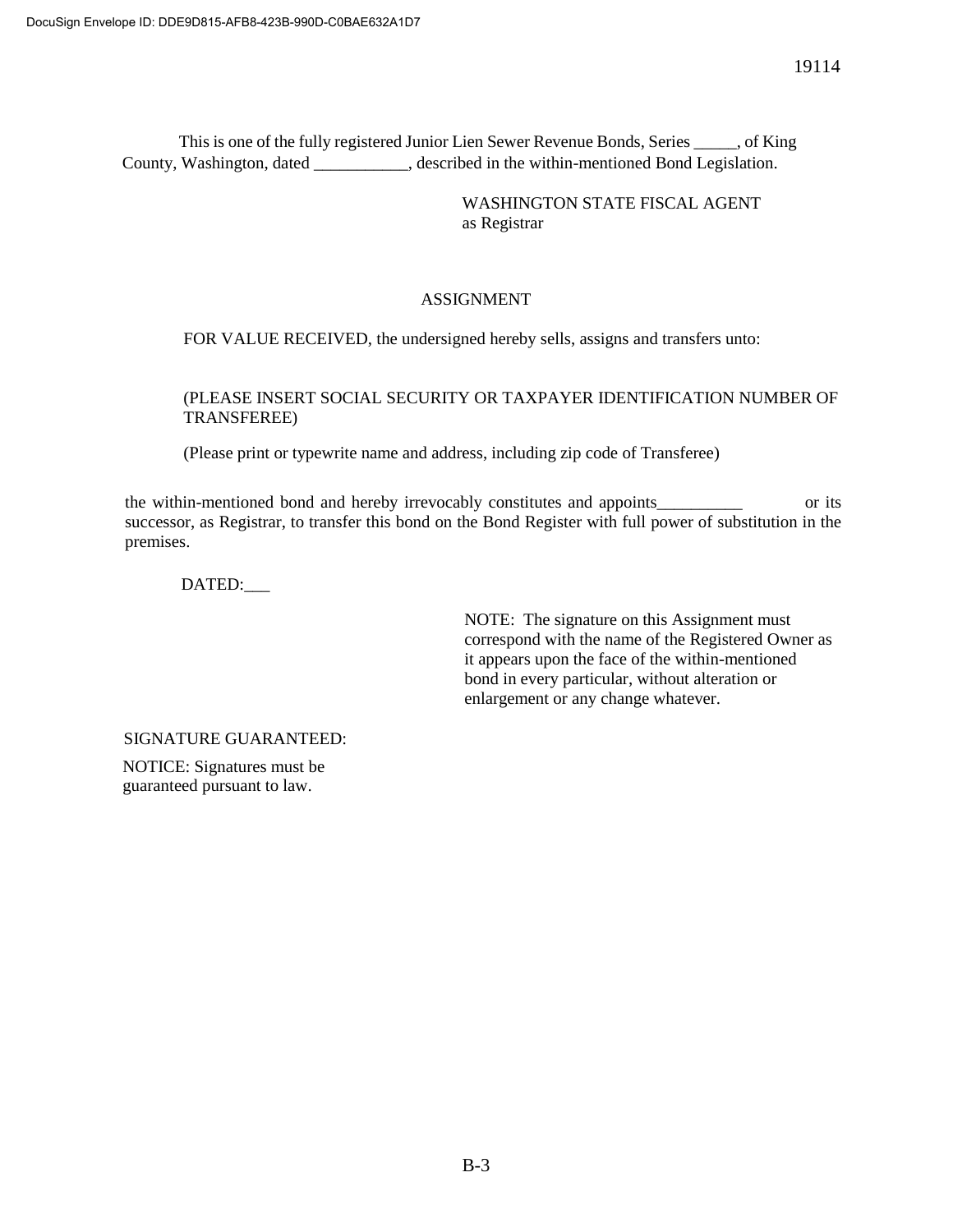#### **Attachment C: Form of Multi-Modal LTGO/Sewer Revenue Bonds**

[Book-entry system caption; Insurance caption]

No. Rlead and the set of the set of the set of the set of the set of the set of the set of the set of the set of the set of the set of the set of the set of the set of the set of the set of the set of the set of the set

#### UNITED STATES OF AMERICA

#### STATE OF WASHINGTON

#### KING COUNTY

#### MULTI-MODAL LIMITED TAX GENERAL OBLIGATION BOND (PAYABLE FROM SEWER REVENUES), SERIES \_\_\_\_\_

Maturity Date:

Registered Owner:

Principal Amount:

KING COUNTY, WASHINGTON (the "County"), hereby acknowledges itself to owe and for value received promises to pay to the Registered Owner identified above, or registered assigns, on \_\_\_\_\_\_\_\_\_ (the "Maturity Date"), the Principal Amount specified above and to pay interest thereon from the date of this bond, or the most recent date to which interest has been paid or duly provided for, until payment of this bond, at the Interest Rate specified in the Bond Legislation, payable on each Interest Payment Date.

Both principal of and interest on this bond are payable in lawful money of the United States of America. Interest on this bond is payable by electronic transfer on the Interest Payment Date, or by check or draft of the Registrar mailed on the Interest Payment Date to the Registered Owner at the address appearing on the Bond Register on the Record Date. The County is not required to make electronic transfers except pursuant to a request by a Registered Owner in writing received on or prior to the Record Date and at the sole expense of the Registered Owner. Principal of and premium, if any, on this bond are payable upon presentation and surrender of this bond by the Registered Owner to the Registrar at maturity or upon prior redemption in full.

This bond is one of an authorized issue of bonds of like series, date and tenor, in the aggregate principal amount of \$\_\_\_\_\_\_\_\_\_\_\_\_ (the "Bonds"), and is issued to provide funds necessary to pay costs of the System.

The Bonds are issued under and in accordance with the provisions of the Constitution and applicable statutes the State of Washington (the "State"), the County Charter and applicable ordinances duly adopted by the County, including Ordinance \_\_\_\_\_\_\_ of the County Council (the "Bond Legislation"). Capitalized terms used in this bond and not defined herein have the meanings given such terms in the Bond Legislation.

The Bonds are subject to redemption as provided in the Bond Legislation.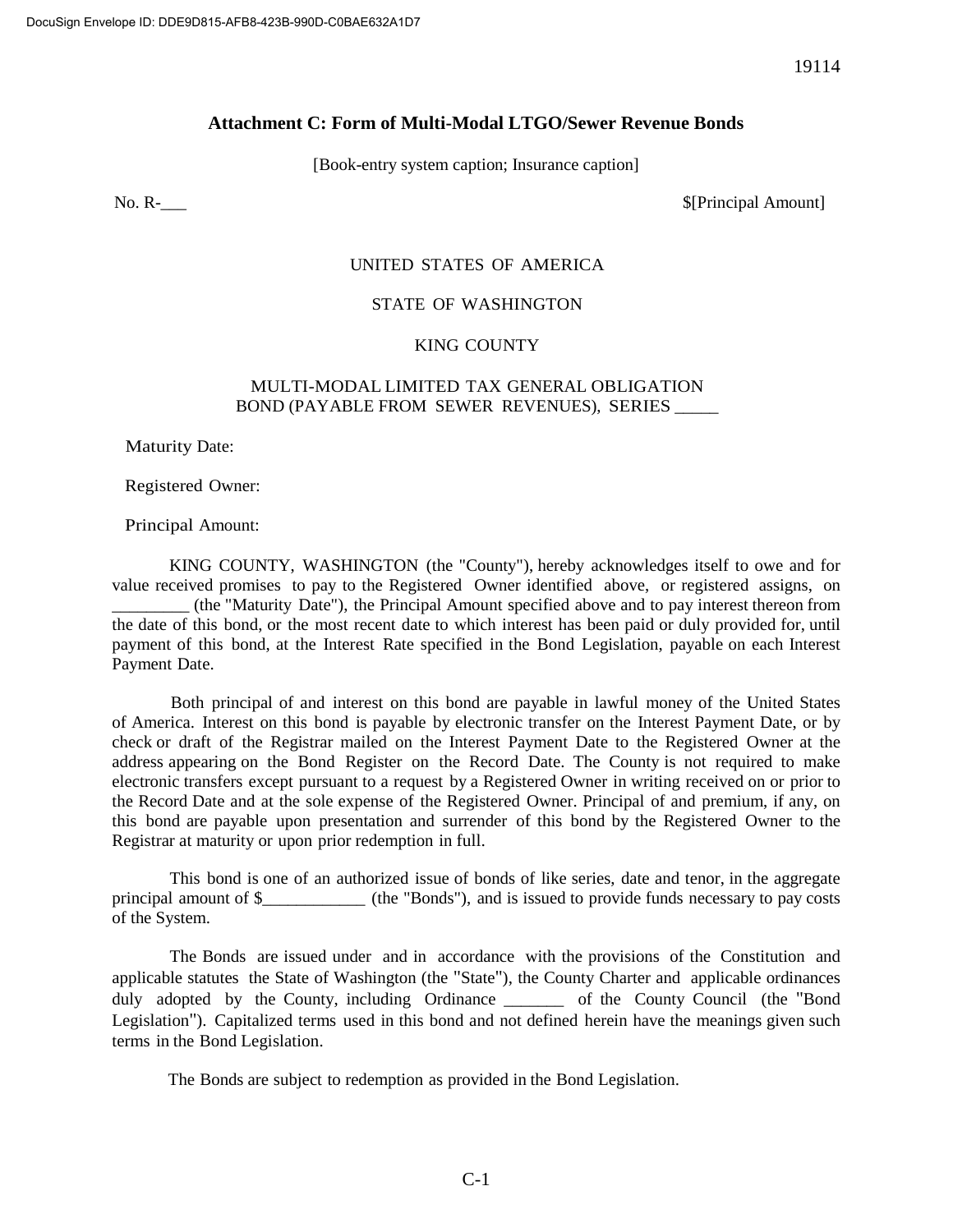The Bonds are general obligations of the County. The County has irrevocably covenanted and agreed for as long as any of the Bonds are outstanding and unpaid, that each year it will include in its budget and levy an *ad valorem* tax upon all property within the County subject to taxation in an amount that will be sufficient, together with all other revenues and money of the County legally available for such purposes, to pay the principal of and interest on the Bonds as the same become due. The County has pledged that the annual tax authorized to be levied for the payment of such principal and interestshall be within and a part of the tax levy permitted to counties without a vote of the people. The full faith, credit and resources of the County have been irrevocably pledged for the annual levy and collection of such taxes and for the prompt payment of the principal of and interest on the Bonds as the same become due.

The County has further obligated and bound itself to set aside and pay into the Multi-Modal LTGO/Sewer Revenue Bond Fund out of Revenue of the System amounts sufficient to pay when due the principal of and interest on the Bonds, and the County has covenanted to budget for each such payment of principal and interest when due. The pledge of Revenue of the System constitutes a lien and charge on Revenue of the System subject to Operating and Maintenance Expenses and junior, subordinate and inferior to the lien and charge on Revenue of the System securing the Parity Bonds, the Parity Lien Obligations and the Junior Lien Obligations, equal to the lien and charge securing any outstanding Multi-Modal LTGO/Sewer Revenue Bonds and any additional Multi- Modal LTGO/Sewer Revenue Bonds hereafter issued, and superior to any other charges whatsoever. The County has reserved the right to issue additional Multi-Modal LTGO/Sewer Revenue Bonds on the terms and conditions set forth in the Bond Legislation.

The County has pledged that it will cause the System to be maintained in good condition and repair and to be operated in an efficient manner and at a reasonable cost. The County has further pledged that it will at all times establish, maintain and collect adequate rates and charges for sewage disposal service as provided in the Bond Legislation. Reference to the Bond Legislation is made for a description of the nature and extent of the security for the Bonds, the funds or revenues pledged, and the terms and conditions upon which the Bonds are issued.

The pledge of tax levies and revenues and other obligations of the County under the Bond Legislation may be discharged prior to maturity of the Bonds by making provision for the payment thereof on the terms and conditions set forth in the Bond Legislation.

This bond will not be valid or become obligatory for any purpose or be entitled to any security or benefit under the Bond Legislation until the Certificate of Authentication hereon has been manually signed by the Registrar.

It is hereby certified that all acts, conditions and things required by the Constitution and statutes of the State and the Charter and ordinances of the County to exist and to have happened, been done and performed precedent to and in the issuance of this bond do exist and have happened, been done and performed and that the issuance of this bond and the Bonds does not violate any constitutional, statutory or other limitation upon the amount of bonded indebtedness that the County may incur.

IN WITNESS WHEREOF, the County has caused this bond to be executed by the manual or facsimile signature of the County Executive, to be attested by the manual or facsimile signature of the Clerk of the County Council, and the seal of the County to be impressed or imprinted hereon, all as of \_\_\_\_\_\_\_\_\_.

#### KING COUNTY, WASHINGTON